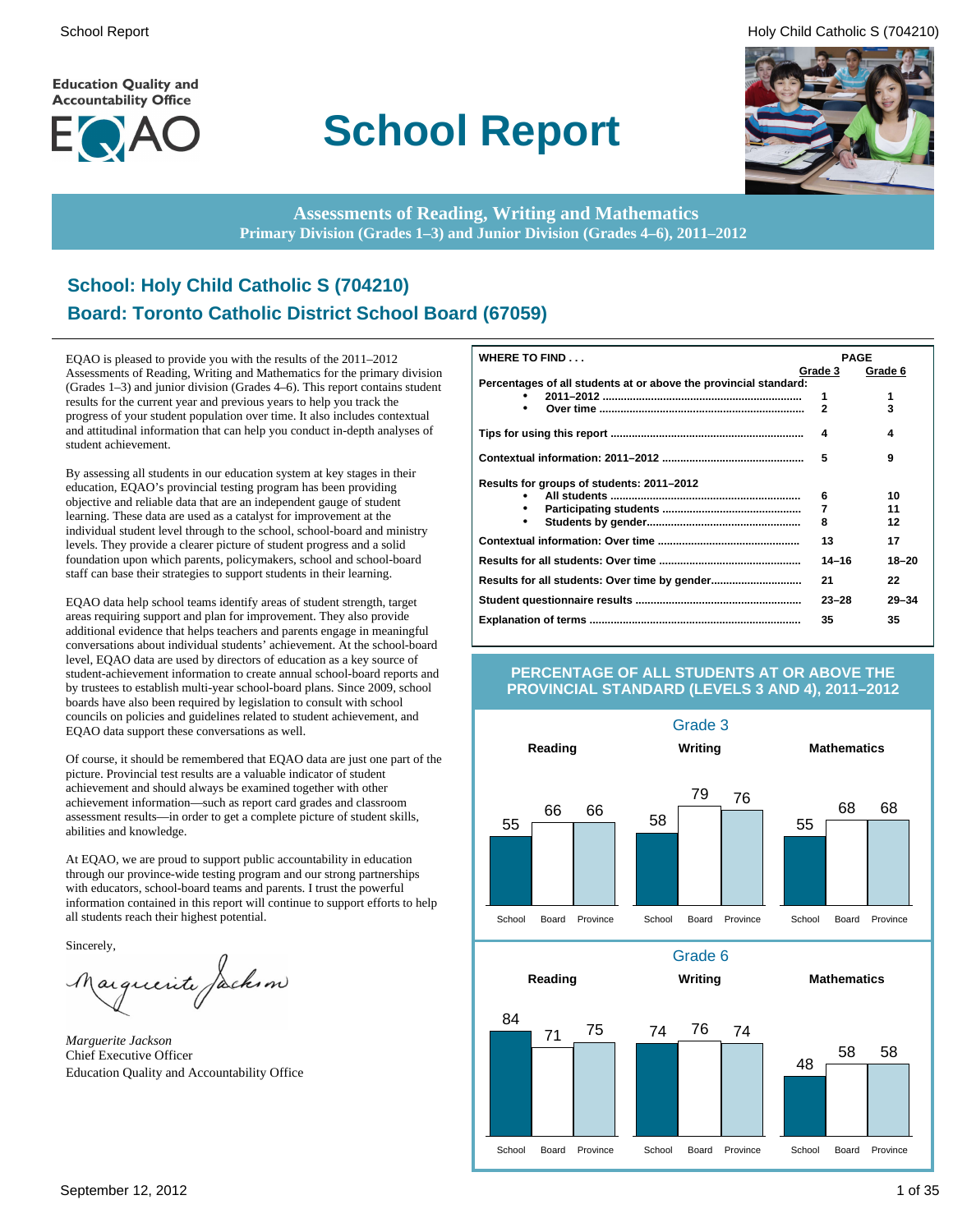# **RESULTS FOR ALL STUDENTS AT OR ABOVE THE PROVINCIAL STANDARD (LEVELS 3 AND 4) OVER TIME** Percentage of Students: Grade 3 2007–2008 2008–2009 2009–2010 2010–2011 Reading Mathematics **Mathematics** Mathematics **Mathematics SCHOOL** BOARD **PROVINCE** 2011–2012 *126 455 6 063 33* **2011–2012** *124 117 5 857 27* **2010–2011** *127 789 6 293 33* **2009–2010** *125 481 5 960 28* **2008–2009** *128 660 6 305 34* **2007–2008** Province Board **School Total Number of Grade 3 Students**  $44 \frac{50}{1}$ 67  $\frac{56}{10}$  55 50 64 82 70 58 32 64 61 52 55 <sup>68</sup> <sup>72</sup> <sup>70</sup> <sup>68</sup> <sup>67</sup> <sup>68</sup> <sup>72</sup> <sup>72</sup> <sup>75</sup> <sup>79</sup> <sup>62</sup> <sup>62</sup> <sup>60</sup> <sup>64</sup> <sup>66</sup> <sup>66</sup> <sup>68</sup> <sup>70</sup> <sup>73</sup> <sup>76</sup> 61 61 62 65 66 66 68 70 73 <sup>76</sup> 68 70 71 69 68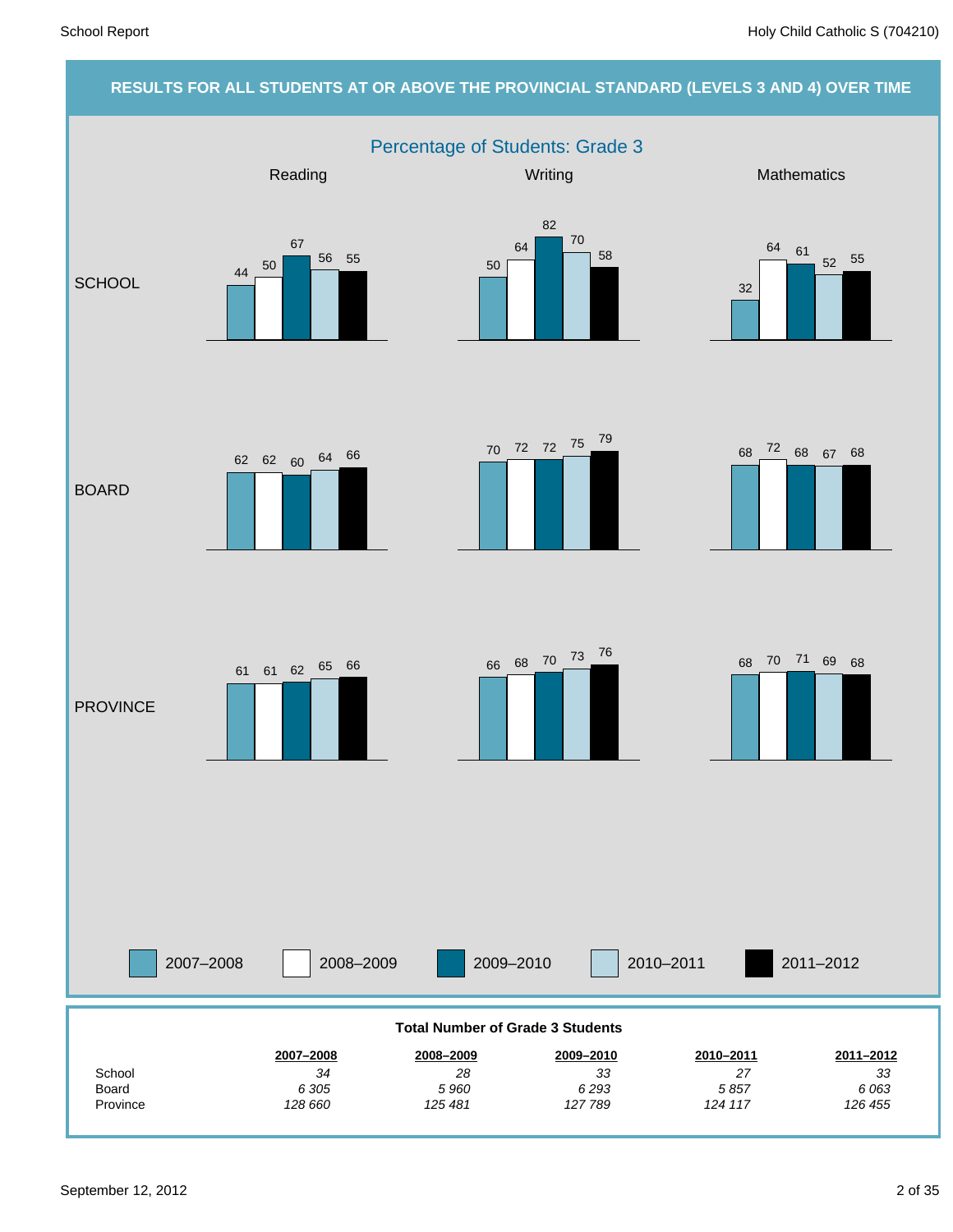### **RESULTS FOR ALL STUDENTS AT OR ABOVE THE PROVINCIAL STANDARD (LEVELS 3 AND 4) OVER TIME** Percentage of Students: Grade 6 2007–2008 2008–2009 2009–2010 2010–2011 Reading Mathematics **Mathematics** Mathematics **Mathematics SCHOOL** BOARD **PROVINCE** 2011–2012 *129 477 6 384 31* **2011–2012** *132 308 6 654 46* **2010–2011** *134 294 6 507 34* **2009–2010** *136 076 6 756 28* **2008–2009** *140 420 6 702 37* **2007–2008** Province Board **School Total Number of Grade 6 Students** 57 <sup>68</sup> <sup>68</sup> <sup>61</sup> <sup>84</sup> <sup>78</sup> <sup>79</sup> 68 57 74 59 46 62 50 48 <sup>59</sup> <sup>62</sup> <sup>58</sup> <sup>57</sup> <sup>58</sup> <sup>69</sup> <sup>71</sup> <sup>71</sup> <sup>75</sup> <sup>76</sup> <sup>64</sup> <sup>66</sup> <sup>67</sup> <sup>70</sup> <sup>71</sup> <sup>67</sup> <sup>67</sup> <sup>70</sup> <sup>73</sup> <sup>74</sup> <sup>66</sup> <sup>69</sup> <sup>72</sup> <sup>74</sup> <sup>75</sup> <sup>61</sup> <sup>63</sup> <sup>61</sup> <sup>58</sup> <sup>58</sup>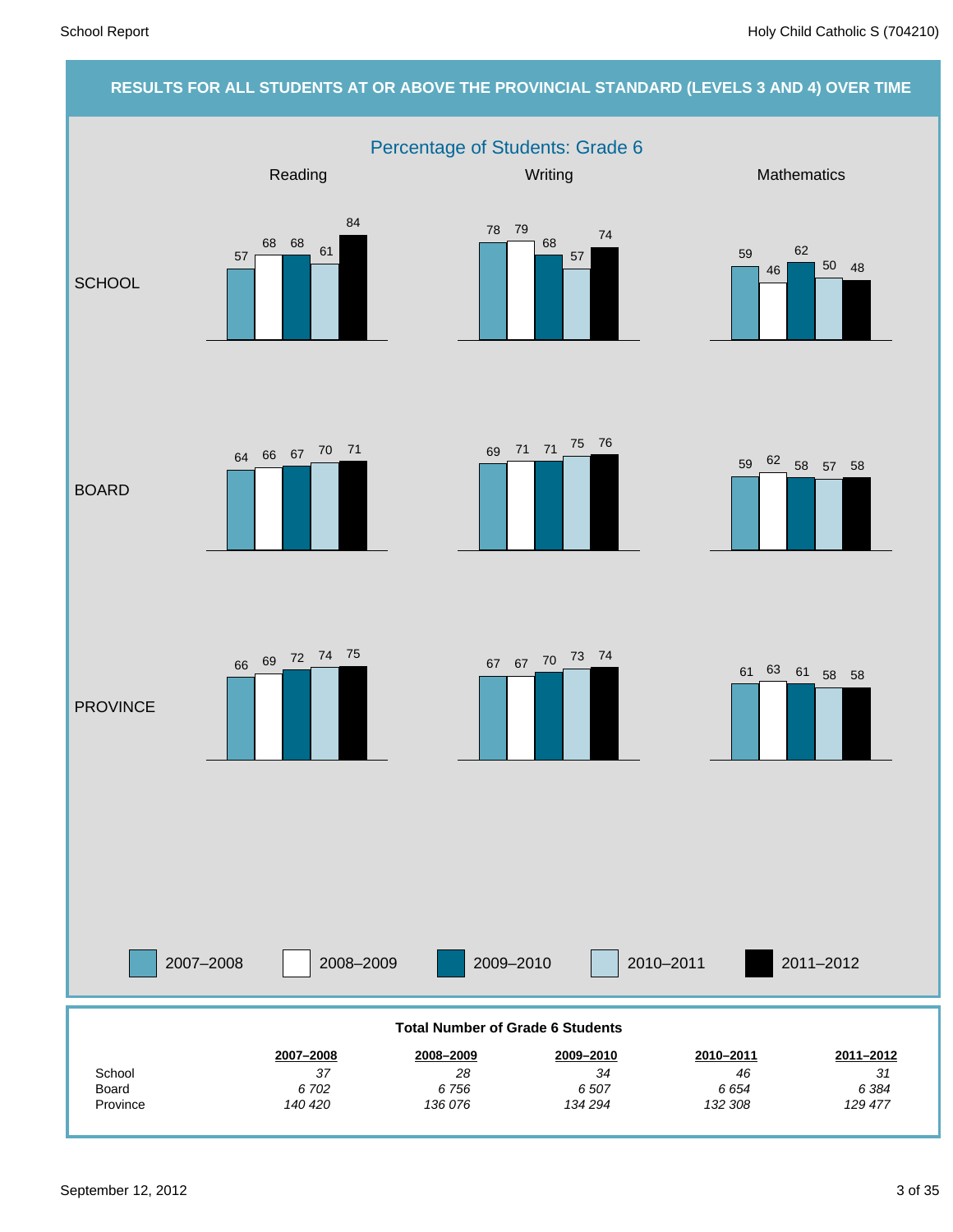Each school or board is unique. To appreciate the distinctive character of a school or board, look at the contextual information to understand the features and characteristics of the community it serves.

#### $C<sub>3</sub>$

Every assessment captures the performance of students at one point in time each year. Consider the results along with other information about students' achievement in reading, writing and mathematics.

#### $\alpha$

Exercise caution when interpreting results for small schools or boards. Results may vary considerably from year to year, and differences may look exaggerated. For example, in a school of 20 students, a difference of 10% represents only two students.

#### $C<sub>3</sub>$

Trends may be difficult to identify or to interpret. This is especially true in small schools or boards, or in schools where there is a high turnover in the student population.

#### $C<sub>3</sub>$

EQAO values students' privacy. Results are not reported publicly for schools where fewer than 15 students participated, because it might be possible to identify individual students.

# **TIPS ABOUT THIS SCHOOL OR BOARD REPORT**

This report shows how well students have met curriculum expectations to the end of the Primary Division and the end of the Junior Division. Students complete a set of test booklets that allow them to show what they have learned in reading, writing and mathematics. The assessments are based on *The Ontario Curriculum.*

#### **This report includes**

- $\bullet$  results for this year
- a comparison of results of the current and previous administrations to aid in monitoring improvement
- information about the characteristics of the students who participated
- summary graphs showing the percentage of students achieving the provincial standard in reading, writing and mathematics
- detailed tables and graphs showing results for all levels of achievement, results for gender and participation information
- student questionnaire results
- an explanation of all terms used in this report.

# **HOW TO USE THIS REPORT**

- ¨ Examine the contextual information to understand the similarities and differences between the school, the board and the province; the board and the province. Consider the challenges that any differences might present.
- Examine the results for reading, writing and mathematics.
	- Are these results consistent with what you would expect?
	- · How do the school results compare to the board and the province; the board results compare to the province?
	- · How do these results compare over time?
	- What influence might students' attitudes have on student performance (refer to the questionnaire results)?
- Speak to school or board staff about the goals for school improvement related to reading, writing and mathematics.

The Education Quality and Accountability Office is an independent agency that gathers information about student achievement through province-wide assessments. Each year, all Grade 3 and Grade 6 students across Ontario take part in these assessments of reading, writing and mathematics. Individual results are reported to students and to parents and guardians. School, board and provincial results are released publicly.

Learn more about us at www.eqao.com.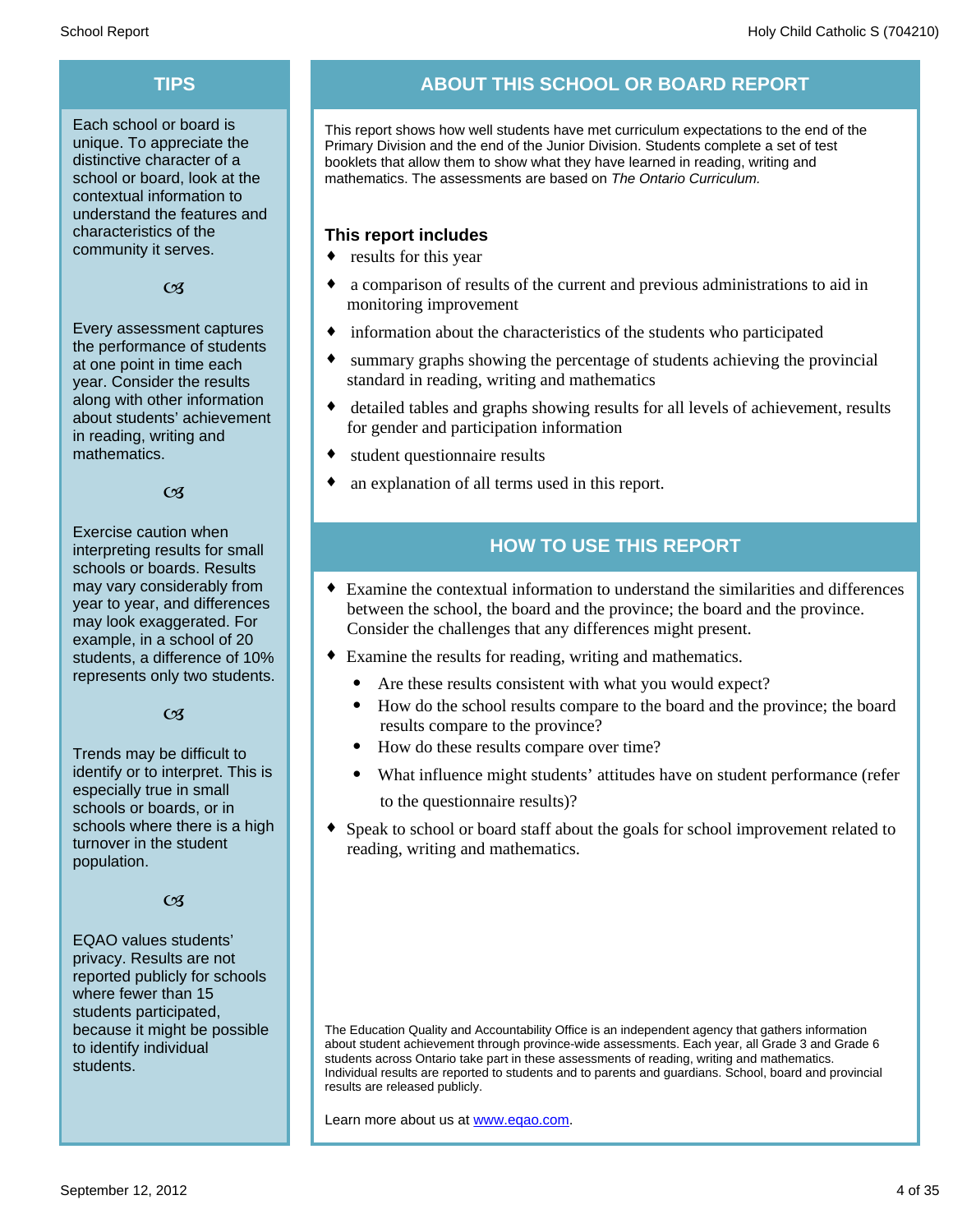# **Contextual Information: Grade 3\***

This information provides a context for interpreting the school's results.

| <b>Demographic Information</b>                             | <b>School</b>             |                | <b>Board</b> |          | <b>Province</b>                              |         |
|------------------------------------------------------------|---------------------------|----------------|--------------|----------|----------------------------------------------|---------|
| <b>Enrolment</b>                                           |                           |                |              |          |                                              |         |
| Number of Grade 3 students                                 |                           | 33             |              | 6 0 63   |                                              | 126 455 |
| Number of classes with Grade 3 students                    |                           |                |              | 466      |                                              | 9514    |
| Number of schools with Grade 3 classes                     |                           | Not applicable |              | 168      |                                              | 3 3 5 8 |
|                                                            |                           |                |              |          | Number Percent Number Percent Number Percent |         |
| Gender                                                     |                           |                |              |          |                                              |         |
| Female                                                     | 12                        | 36%            | 3018         | 50%      | 61 604                                       | 49%     |
| Male                                                       | 21                        | 64%            | 3 0 4 5      | 50%      | 64 851                                       | 51%     |
| Gender not specified                                       | 0                         | $0\%$          | 0            | $0\%$    | 0                                            | 0%      |
| <b>Student Status</b>                                      |                           |                |              |          |                                              |         |
| English language learners**                                | $\boldsymbol{7}$          | 21%            | 605          | 10%      | 13 104                                       | 10%     |
| Students with special education needs (excluding gifted)** | $\overline{4}$            | 12%            | 973          | 16%      | 20 690                                       | 16%     |
| <b>Place of Birth</b>                                      |                           |                |              |          |                                              |         |
| Born in Canada                                             | 22                        | 67%            | 5015         | 83%      | 113 424                                      | 90%     |
| Born outside Canada                                        | 11                        | 33%            | 1042         | 17%      | 12874                                        | 10%     |
| In Canada less than one year                               | 0                         | 0%             | 37           | 1%       | 720                                          | 1%      |
| In Canada one year or more but less than three years       | 1                         | 3%             | 330          | 5%       | 2887                                         | 2%      |
| In Canada three years or more                              | 10                        | 30%            | 672          | 11%      | 8 3 8 0                                      | 7%      |
| Language                                                   |                           |                |              |          |                                              |         |
| First language learned at home was other than English      | 6                         | 18%            | 1887         | 31%      | 27 604                                       | 22%     |
| <b>Year Student Entered Current School</b>                 |                           |                |              |          |                                              |         |
| Year of the assessment                                     | 2                         | 6%             | 683          | 11%      | 16 074                                       | 13%     |
| Year prior to the assessment                               | 5                         | 15%            | 562          | 9%       | 14 092                                       | 11%     |
| 2 years prior to the assessment                            | 9                         | 27%            | 810          | 13%      | 18 5 48                                      | 15%     |
| 3 or more years prior to the assessment                    | 17                        | 52%            | 4 003        | 66%      | 77 646                                       | 61%     |
| Data not available                                         | 0                         | 0%             | 5            | $<$ 1%   | 95                                           | $<$ 1%  |
| <b>Year Student Entered Current Board</b>                  |                           |                |              |          |                                              |         |
| Year of the assessment                                     | 1                         | 3%             | 385          | 6%       | 7953                                         | 6%      |
| Year prior to the assessment                               | 2                         | 6%             | 344          | 6%       | 7315                                         | 6%      |
| 2 years prior to the assessment                            | 9                         | 27%            | 602          | 10%      | 10 998                                       | 9%      |
| 3 or more years prior to the assessment                    | 21                        | 64%            | 4718         | 78%      | 97 447                                       | 77%     |
| Data not available                                         | $\boldsymbol{\mathit{0}}$ | $0\%$          | 14           | ${<}1\%$ | 2 7 4 2                                      | $2\%$   |

\* Contextual data pertaining to gender, student status, place of birth, language learned at home and year entered school and board are provided by schools and/or boards through the Student Data Collection process. Some data may be missing because they were not provided by the school or the board.

\*\* See the Explanation of Terms.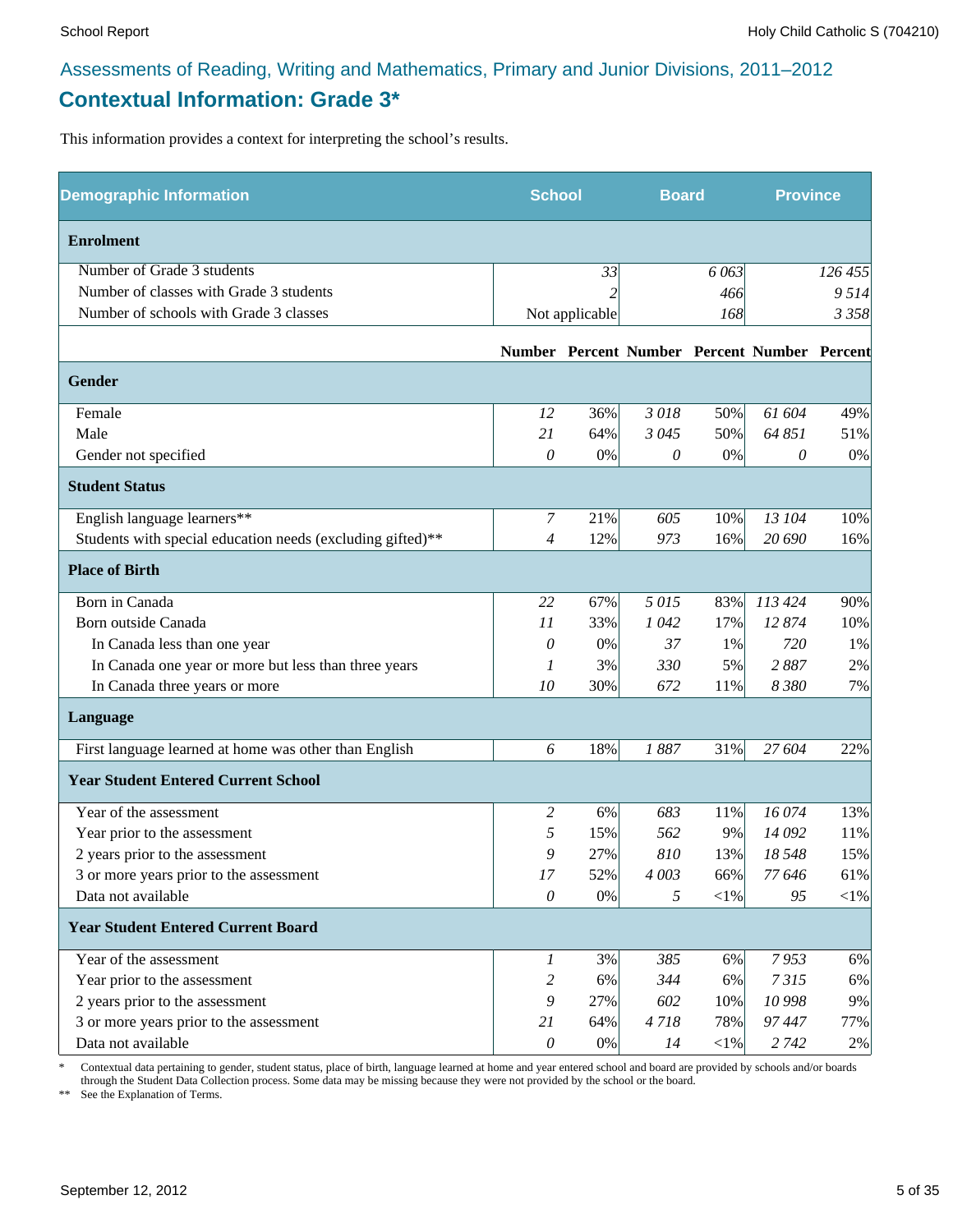**Grade 3: Writing\***

### Results in Reading, Writing and Mathematics, 2011–2012 **Grade 3: All Students††**

| <b>Grade 3: Reading*</b>                                                       |                |              |                      |                            |  |  |  |  |
|--------------------------------------------------------------------------------|----------------|--------------|----------------------|----------------------------|--|--|--|--|
| Number of Students                                                             |                | School<br>33 | <b>Board</b><br>5863 | <b>Province</b><br>121 727 |  |  |  |  |
|                                                                                | #              | $\%$         | $\frac{0}{0}$        | $\%$                       |  |  |  |  |
| Level 4                                                                        | $\overline{2}$ | 6%           | 11%                  | 10%                        |  |  |  |  |
| Level 3                                                                        | 16             | 48%          | 54%                  | 56%                        |  |  |  |  |
| Level 2                                                                        | 11             | 33%          | 24%                  | 23%                        |  |  |  |  |
| <b>Level 1</b>                                                                 | 2              | 6%           | 6%                   | 6%                         |  |  |  |  |
| $NE1**$                                                                        | 1              | 3%           | 1%                   | 1%                         |  |  |  |  |
| Participating<br><b>Students</b>                                               | 32             | 97%          | 97%                  | 97%                        |  |  |  |  |
| No Data                                                                        | $\theta$       | 0%           | 1%                   | $<$ 1%                     |  |  |  |  |
| <b>Exempt</b>                                                                  |                | 3%           | 3%                   | 3%                         |  |  |  |  |
| <b>At or Above</b><br><b>Provincial Standard</b><br>(Levels 3 and 4) $\bar{ }$ | 55%            | 66%          | 66%                  |                            |  |  |  |  |







| Number of Students                                                                                   | <b>School</b><br>33 |               | <b>Board</b><br>5863 | <b>Province</b><br>121 727 |
|------------------------------------------------------------------------------------------------------|---------------------|---------------|----------------------|----------------------------|
|                                                                                                      | #                   | $\frac{0}{0}$ | $\frac{0}{0}$        | $\%$                       |
| Level 4                                                                                              | 0                   | 0%            | 8%                   | 6%                         |
| Level 3                                                                                              | 19                  | 58%           | 71%                  | 69%                        |
| Level 2                                                                                              | 12                  | 36%           | 18%                  | 21%                        |
| <b>Level 1</b>                                                                                       | O                   | 0%            | $<$ 1%               | $<$ 1%                     |
| $NE1**$                                                                                              | 0                   | 0%            | $<$ 1%               | $<$ 1%                     |
| Participating<br><b>Students</b>                                                                     | 31                  | 94%           | 97%                  | 97%                        |
| No Data                                                                                              |                     | 3%            | 1%                   | 1%                         |
| <b>Exempt</b>                                                                                        |                     | 3%            | 3%                   | 2%                         |
| <b>At or Above</b><br><b>Provincial Standard</b><br>(Levels 3 and 4) <sup><math>\dagger</math></sup> |                     | 58%           | 79%                  | 76%                        |

| <b>Grade 3: Mathematics*</b>                                                   |                |                     |                      |                            |  |  |  |  |
|--------------------------------------------------------------------------------|----------------|---------------------|----------------------|----------------------------|--|--|--|--|
| Number of Students                                                             |                | <b>School</b><br>33 | <b>Board</b><br>6059 | <b>Province</b><br>126 439 |  |  |  |  |
|                                                                                | #              | $\%$                | $\%$                 | $\%$                       |  |  |  |  |
| Level 4                                                                        | $\overline{c}$ | 6%                  | 14%                  | 12%                        |  |  |  |  |
| Level 3                                                                        | 16             | 48%                 | 54%                  | 56%                        |  |  |  |  |
| Level 2                                                                        | 9              | 27%                 | 25%                  | 25%                        |  |  |  |  |
| <b>Level 1</b>                                                                 | $\overline{4}$ | 12%                 | 4%                   | 3%                         |  |  |  |  |
| $NE1**$                                                                        | $\theta$       | 0%                  | $<$ 1%               | 1%                         |  |  |  |  |
| Participating<br><b>Students</b>                                               | 31             | 94%                 | 97%                  | 97%                        |  |  |  |  |
| No Data                                                                        |                | 3%                  | 1%                   | 1%                         |  |  |  |  |
| <b>Exempt</b>                                                                  |                | 3%                  | 3%                   | 2%                         |  |  |  |  |
| <b>At or Above</b><br><b>Provincial Standard</b><br>(Levels 3 and 4) $\dagger$ |                | 55%                 | 68%                  | 68%                        |  |  |  |  |

\* Because percentages in tables and graphs are rounded, and because graphs do not show all reporting categories, percentages may not add to 100.

See the Explanation of Terms.

† These percentages are based on the actual number of students and cannot be calculated simply by adding the rounded percentages of students at Levels 3 and 4.

Some French Immersion students do not write all components of the assessment in Grade 3; the numbers shown reflect those students who were expected to write each component as determined by the French Immersion participation option selected by boards.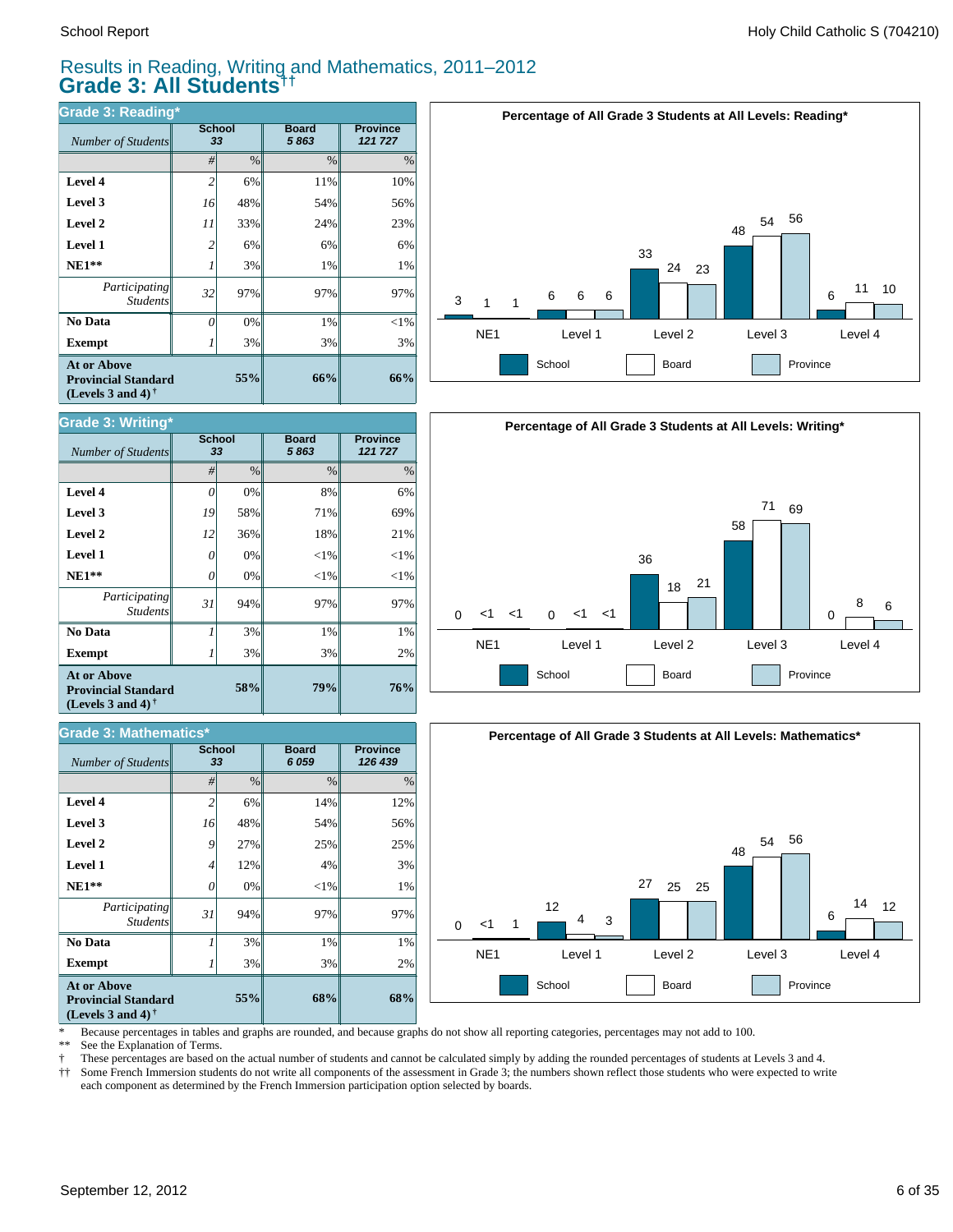**Level 1 Level 2 Level 3**

## Results in Reading, Writing and Mathematics, 2011–2012

# **Grade 3: Participating Students (excludes "no data" and "exempt" categories)**

| Number of Students                                                             | <b>School</b><br>32 |      | <b>Board</b><br>5 6 6 5 | <b>Province</b><br>117844 |
|--------------------------------------------------------------------------------|---------------------|------|-------------------------|---------------------------|
|                                                                                | #                   | $\%$ | %                       | $\%$                      |
| Level 4                                                                        | 2                   | 6%   | 12%                     | 10%                       |
| Level 3                                                                        | 16                  | 50%  | 56%                     | 58%                       |
| Level 2                                                                        | 11                  | 34%  | 25%                     | 24%                       |
| Level 1                                                                        | 2                   | 6%   | 6%                      | 6%                        |
| $NE1**$                                                                        |                     | 3%   | 1%                      | 1%                        |
| <b>At or Above</b><br><b>Provincial Standard</b><br>(Levels 3 and 4) $\dagger$ |                     | 56%  | 68%                     | 68%                       |





| <b>Grade 3: Mathematics*</b>                                      |                     |               |                      |                            |  |  |  |  |
|-------------------------------------------------------------------|---------------------|---------------|----------------------|----------------------------|--|--|--|--|
| Number of Students                                                | <b>School</b><br>31 |               | <b>Board</b><br>5875 | <b>Province</b><br>122 783 |  |  |  |  |
|                                                                   | #                   | $\frac{0}{0}$ | $\frac{0}{0}$        | %                          |  |  |  |  |
| Level 4                                                           | 2                   | 6%            | 14%                  | 12%                        |  |  |  |  |
| Level 3                                                           | 16                  | 52%           | 56%                  | 58%                        |  |  |  |  |
| Level 2                                                           | 9                   | 29%           | 26%                  | 26%                        |  |  |  |  |
| Level 1                                                           | $\overline{4}$      | 13%           | 4%                   | 3%                         |  |  |  |  |
| $NE1**$                                                           | 0                   | 0%            | $<$ 1%               | 1%                         |  |  |  |  |
| At or Above<br><b>Provincial Standard</b><br>(Levels 3 and 4) $†$ |                     | 70%           | 70%                  |                            |  |  |  |  |



\* Because percentages in tables and graphs are rounded, percentages may not add to 100.<br>\*\* See the Explanation of Terms

\*\* See the Explanation of Terms.<br>† These percentages are based of † These percentages are based on the actual number of students and cannot be calculated simply by adding the rounded percentages of students at Levels 3 and 4.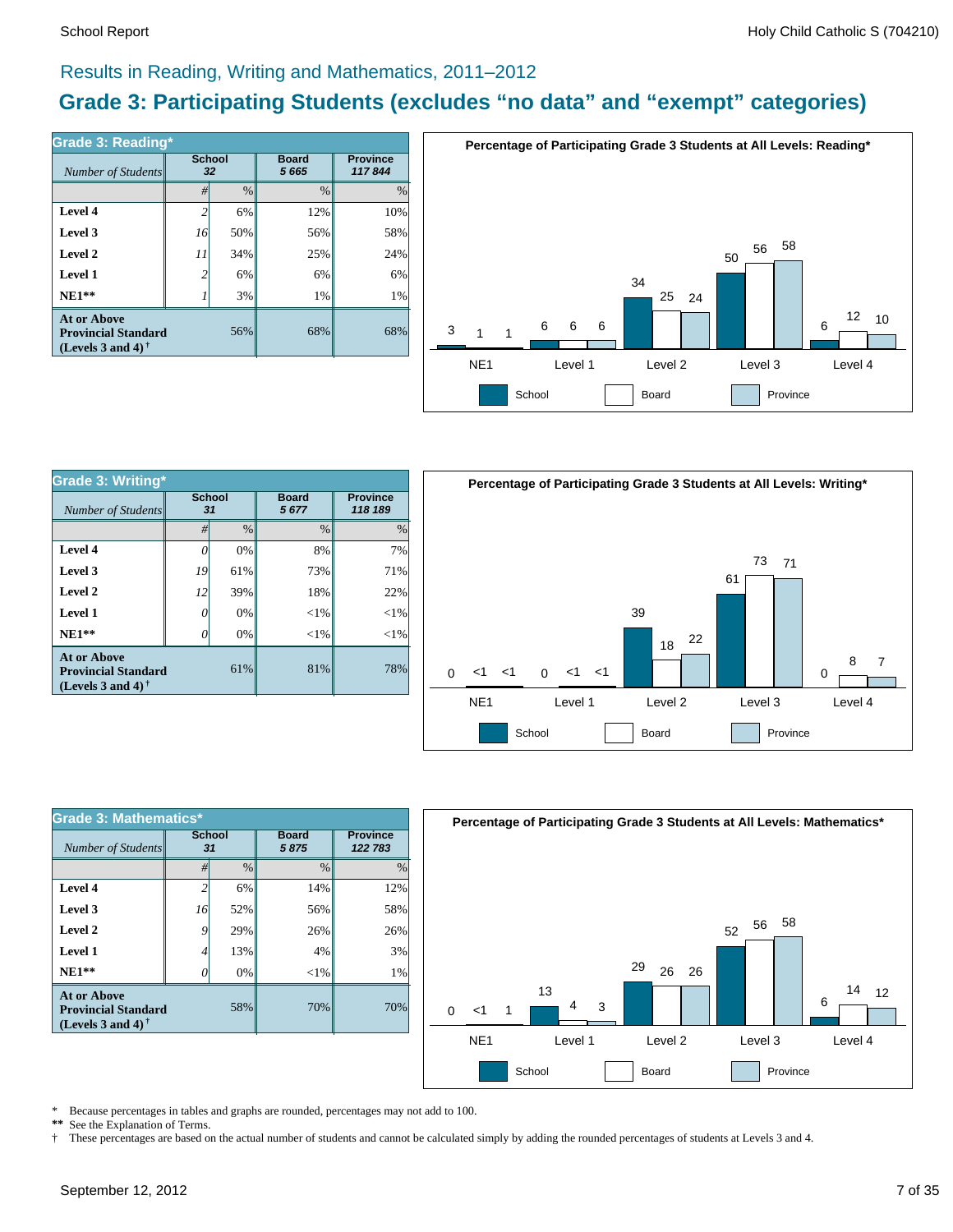# Results in Reading, Writing and Mathematics, 2011–2012

# **Grade 3: Gender††**

| Grade 3: School*                                                                                     |                      |             |                      |             |                    |             |  |
|------------------------------------------------------------------------------------------------------|----------------------|-------------|----------------------|-------------|--------------------|-------------|--|
|                                                                                                      | <b>Reading</b>       |             | Writing              |             | <b>Mathematics</b> |             |  |
| Number of Students                                                                                   | <b>Female</b><br>N/R | Male<br>N/R | <b>Female</b><br>N/R | Male<br>N/R | Female<br>N/R      | Male<br>N/R |  |
| Level 4                                                                                              | N/R                  | N/R         | N/R                  | N/R         | N/R                | N/R         |  |
| Level 3                                                                                              | N/R                  | N/R         | N/R                  | N/R         | N/R                | N/R         |  |
| Level 2                                                                                              | N/R                  | N/R         | N/R                  | N/R         | N/R                | N/R         |  |
| <b>Level 1</b>                                                                                       | N/R                  | N/R         | N/R                  | N/R         | N/R                | N/R         |  |
| $NE1**$                                                                                              | N/R                  | N/R         | N/R                  | N/R         | N/R                | N/R         |  |
| Participating<br><b>Students</b>                                                                     | N/R                  | N/R         | N/R                  | N/R         | N/R                | N/R         |  |
| No Data                                                                                              | N/R                  | N/R         | N/R                  | N/R         | N/R                | N/R         |  |
| Exempt                                                                                               | N/R                  | N/R         | N/R                  | N/R         | N/R                | N/R         |  |
| <b>At or Above</b><br><b>Provincial Standard</b><br>(Levels 3 and 4) <sup><math>\dagger</math></sup> | N/R                  | N/R         | N/R                  | N/R         | N/R                | N/R         |  |

| Grade 3: Board*                                                                |                       |              |                       |              |                       |              |  |
|--------------------------------------------------------------------------------|-----------------------|--------------|-----------------------|--------------|-----------------------|--------------|--|
|                                                                                | Reading               |              | <b>Writing</b>        |              | <b>Mathematics</b>    |              |  |
| Number of Students                                                             | <b>Female</b><br>2923 | Male<br>2940 | <b>Female</b><br>2923 | Male<br>2940 | <b>Female</b><br>3015 | Male<br>3044 |  |
| Level 4                                                                        | 14%                   | 9%           | 10%                   | 6%           | 13%                   | 14%          |  |
| Level 3                                                                        | 56%                   | 53%          | 74%                   | 68%          | 55%                   | 53%          |  |
| Level 2                                                                        | 22%                   | 26%          | 13%                   | 23%          | 26%                   | 25%          |  |
| <b>Level 1</b>                                                                 | 5%                    | 7%           | 0%                    | ${<}1\%$     | 3%                    | 4%           |  |
| $NE1**$                                                                        | 1%                    | 1%           | ${<}1\%$              | ${<}1\%$     | ${<}1\%$              | ${<}1\%$     |  |
| Participating<br><b>Students</b>                                               | 98%                   | 96%          | 98%                   | 96%          | 98%                   | 96%          |  |
| No Data                                                                        | ${<}1\%$              | 1%           | $<$ 1%                | 1%           | $<$ 1%                | 1%           |  |
| Exempt                                                                         | 2%                    | 4%           | 2%                    | 3%           | 2%                    | 3%           |  |
| <b>At or Above</b><br><b>Provincial Standard</b><br>(Levels 3 and 4) $\dagger$ | 70%                   | 62%          | 84%                   | 73%          | 68%                   | 67%          |  |

| <b>Grade 3: Province*</b>                                                      |                        |               |                         |               |                         |               |  |
|--------------------------------------------------------------------------------|------------------------|---------------|-------------------------|---------------|-------------------------|---------------|--|
|                                                                                | Reading                |               | <b>Writing</b>          |               | <b>Mathematics</b>      |               |  |
| Number of Students                                                             | <b>Female</b><br>58978 | Male<br>62749 | <b>Female</b><br>58 978 | Male<br>62749 | <b>Female</b><br>61 592 | Male<br>64847 |  |
| Level 4                                                                        | 13%                    | 7%            | 9%                      | 4%            | 12%                     | 12%           |  |
| Level 3                                                                        | 58%                    | 54%           | 73%                     | 66%           | 57%                     | 55%           |  |
| Level 2                                                                        | 21%                    | 26%           | 15%                     | 27%           | 25%                     | 25%           |  |
| Level 1                                                                        | 5%                     | 7%            | ${<}1\%$                | ${<}1\%$      | 3%                      | 3%            |  |
| $NE1**$                                                                        | 1%                     | 2%            | ${<}1\%$                | ${<}1\%$      | ${<}1\%$                | 1%            |  |
| <i>Participating</i><br><i>Students</i>                                        | 98%                    | 96%           | 98%                     | 96%           | 98%                     | 96%           |  |
| No Data                                                                        | $<$ 1%                 | 1%            | ${<}1\%$                | 1%            | 1%                      | 1%            |  |
| <b>Exempt</b>                                                                  | 2%                     | 4%            | 2%                      | 3%            | 2%                      | 3%            |  |
| <b>At or Above</b><br><b>Provincial Standard</b><br>(Levels 3 and 4) $\dagger$ | 71%                    | 62%           | 83%                     | 69%           | 69%                     | 68%           |  |

\* Because percentages in tables are rounded, percentages may not add to 100.<br>\*\* See the Explanation of Terms.

See the Explanation of Terms.

† These percentages are based on the actual number of students and cannot be calculated simply by adding the rounded percentages of students at Levels 3 and 4.<br>†† Results include only students for whom gender data were ava

†† Results include only students for whom gender data were available.





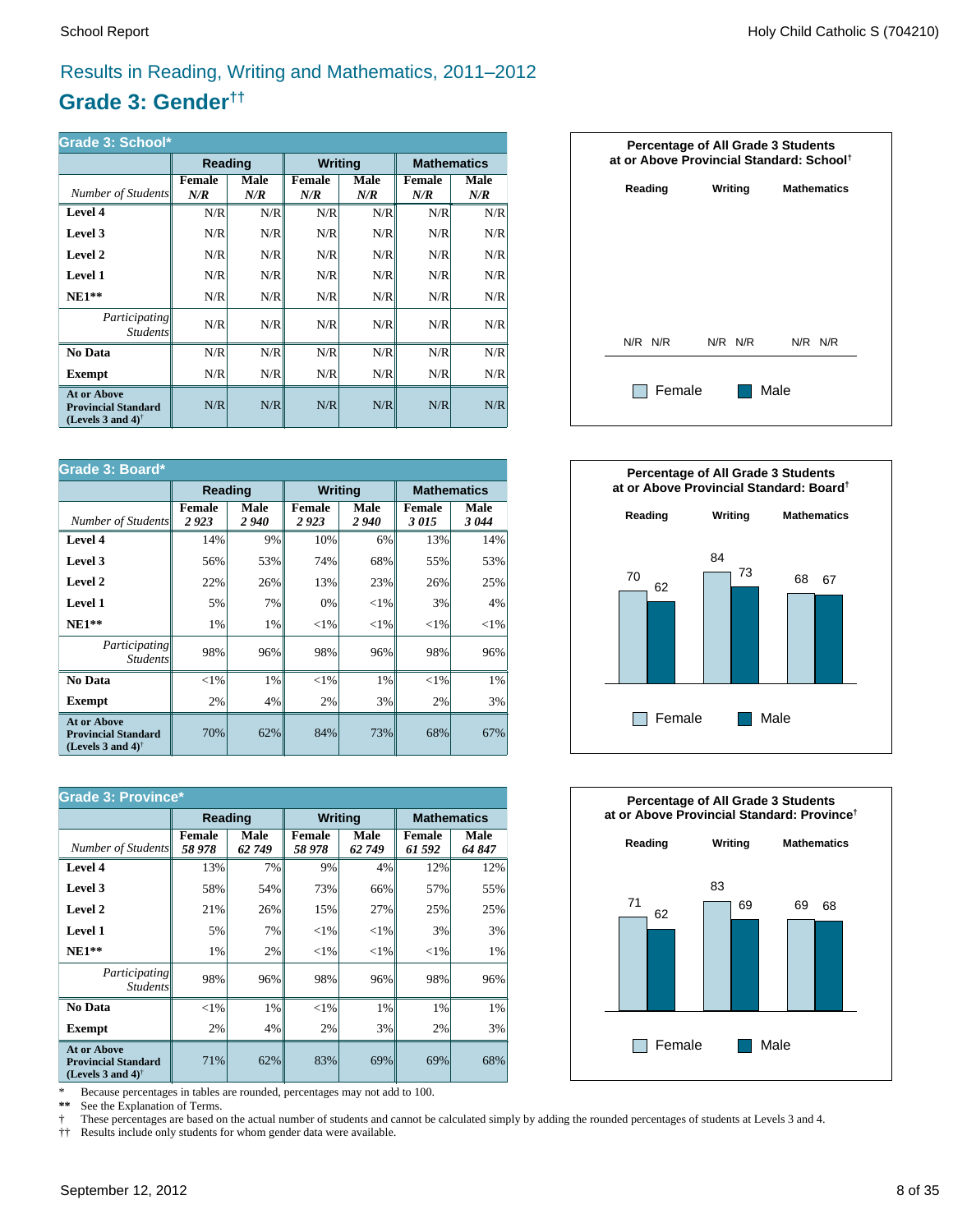# Assessments of Reading, Writing and Mathematics, Primary and Junior Divisions, 2011–2012 **Contextual Information: Grade 6\***

This information provides a context for interpreting the school's results.

| <b>Demographic Information</b>                             | <b>School</b>             |                | <b>Board</b> |            | <b>Province</b>                              |            |
|------------------------------------------------------------|---------------------------|----------------|--------------|------------|----------------------------------------------|------------|
| <b>Enrolment</b>                                           |                           |                |              |            |                                              |            |
| Number of Grade 6 students                                 |                           | 31             |              | 6 3 8 4    |                                              | 129 477    |
| Number of classes with Grade 6 students                    |                           |                |              | 421        |                                              | 8274       |
| Number of schools with Grade 6 classes                     |                           | Not applicable |              | 168        |                                              | 3 186      |
|                                                            |                           |                |              |            | Number Percent Number Percent Number Percent |            |
| <b>Gender</b>                                              |                           |                |              |            |                                              |            |
| Female                                                     | 19                        | 61%            | 3 15 1       | 49%        | 62 858                                       | 49%        |
| Male                                                       | 12                        | 39%            | 3 2 3 1      | 51%        | 66 609                                       | 51%        |
| Gender not specified                                       | $\mathcal O$              | 0%             | 2            | $<$ l $%$  | 10                                           | $<\!\!1\%$ |
| <b>Student Status</b>                                      |                           |                |              |            |                                              |            |
| English language learners**                                | 1                         | 3%             | 827          | 13%        | 9 12 1                                       | 7%         |
| Students with special education needs (excluding gifted)** | 6                         | 19%            | 1 185        | 19%        | 25 379                                       | 20%        |
| <b>Place of Birth</b>                                      |                           |                |              |            |                                              |            |
| Born in Canada                                             | 27                        | 87%            | 4 7 7 4      | 75%        | 111 682                                      | 86%        |
| Born outside Canada                                        | $\overline{4}$            | 13%            | 1607         | 25%        | 17631                                        | 14%        |
| In Canada less than one year                               | 0                         | 0%             | 54           | 1%         | 668                                          | 1%         |
| In Canada one year or more but less than three years       | 0                         | 0%             | 423          | 7%         | 3052                                         | 2%         |
| In Canada three years or more                              | $\overline{4}$            | 13%            | 1 1 2 8      | 18%        | 13 027                                       | 10%        |
| Language                                                   |                           |                |              |            |                                              |            |
| First language learned at home was other than English      | 5                         | 16%            | 2 460        | 39%        | 29 4 94                                      | 23%        |
| <b>Year Student Entered Current School</b>                 |                           |                |              |            |                                              |            |
| Year of the assessment                                     | 3                         | 10%            | 736          | 12%        | 28 9 24                                      | 22%        |
| Year prior to the assessment                               | 2                         | 6%             | 616          | 10%        | 12 886                                       | 10%        |
| 2 years prior to the assessment                            | 4                         | 13%            | 487          | 8%         | 11893                                        | 9%         |
| 3 or more years prior to the assessment                    | 22                        | 71%            | 4539         | 71%        | 75 661                                       | 58%        |
| Data not available                                         | $\theta$                  | 0%             | 6            | $<$ 1%     | 113                                          | $<$ 1%     |
| <b>Year Student Entered Current Board</b>                  |                           |                |              |            |                                              |            |
| Year of the assessment                                     | $\overline{c}$            | 6%             | 393          | 6%         | 7440                                         | 6%         |
| Year prior to the assessment                               | 0                         | 0%             | 349          | 5%         | 6843                                         | 5%         |
| 2 years prior to the assessment                            | 2                         | 6%             | 292          | 5%         | 6546                                         | 5%         |
| 3 or more years prior to the assessment                    | 27                        | 87%            | 5 3 3 5      | 84%        | 103 970                                      | 80%        |
| Data not available                                         | $\boldsymbol{\mathit{0}}$ | $0\%$          | 15           | $<\!\!1\%$ | 4678                                         | 4%         |

\* Contextual data pertaining to gender, student status, place of birth, language learned at home and year entered school and board are provided by schools and/or boards through the Student Data Collection process. Some data may be missing because they were not provided by the school or the board.

\*\* See the Explanation of Terms.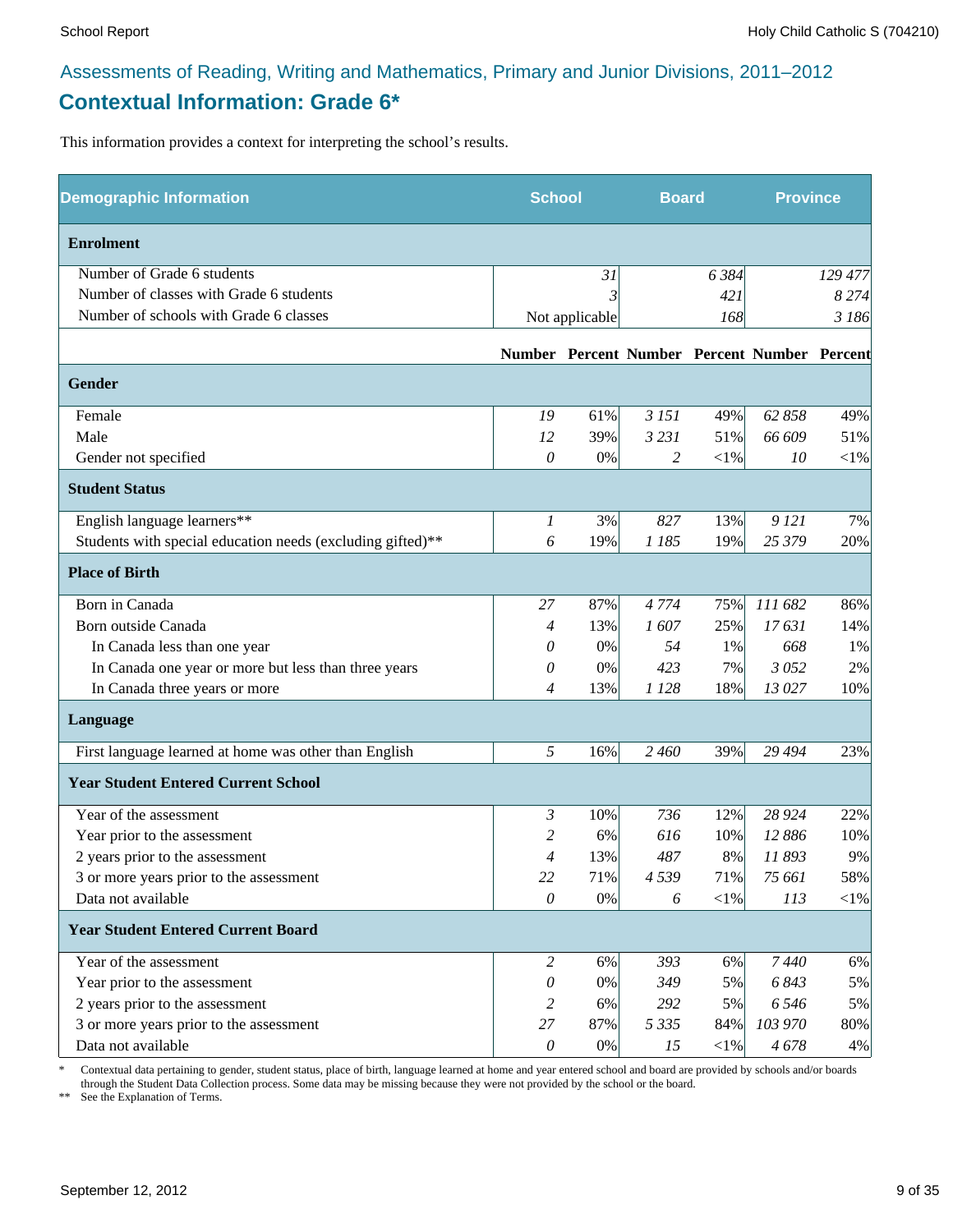*Number of Students* 

**Grade 6: Writing\***

**Exempt**  $\qquad$  0

*Number of Students 31*

**Grade 6: Mathematics\***

*Participating Students*

 **No Data**

**At or Above Provincial Standard (Levels 3 and 4) †**

 **NE1\*\* Level 1 Level 2 Level 3 Level 4**

13 13 12

### Results in Reading, Writing and Mathematics, 2011–2012 **Grade 6: All Students**

| Grade 6: Reading*                                                                                           |    |        |                         |                            |  |  |  |  |
|-------------------------------------------------------------------------------------------------------------|----|--------|-------------------------|----------------------------|--|--|--|--|
| Number of Students                                                                                          | 31 | School | <b>Board</b><br>6 3 8 4 | <b>Province</b><br>129 420 |  |  |  |  |
|                                                                                                             | #  | $\%$   | $\frac{0}{0}$           | $\%$                       |  |  |  |  |
| Level 4                                                                                                     | 4  | 13%    | 12%                     | 13%                        |  |  |  |  |
| Level 3                                                                                                     | 22 | 71%    | 58%                     | 62%                        |  |  |  |  |
| Level 2                                                                                                     | 3' | 10%    | 22%                     | 19%                        |  |  |  |  |
| <b>Level 1</b>                                                                                              |    | 3%     | 4%                      | 3%                         |  |  |  |  |
| $NE1**$                                                                                                     | 0  | 0%     | $<$ 1%                  | $<$ 1%                     |  |  |  |  |
| Participating<br><b>Students</b>                                                                            | 30 | 97%    | 97%                     | 97%                        |  |  |  |  |
| No Data                                                                                                     |    | 3%     | $<$ 1%                  | 1%                         |  |  |  |  |
| <b>Exempt</b>                                                                                               |    | 0%     | 3%                      | 2%                         |  |  |  |  |
| <b>At or Above</b><br>84%<br><b>Provincial Standard</b><br>(Levels 3 and 4) <sup><math>\dagger</math></sup> |    |        | 71%                     | 75%                        |  |  |  |  |

School<br>31

**School**







\* Because percentages in tables and graphs are rounded, and because graphs do not show all reporting categories, percentages may not add to 100.

**58%**

**48%**

0% 3% 97% 0% 26%  $23%$ 39% 10%

3% 1% 97%  $<\!\!1\%$ 10% 29% 44% 14%

*#* % % %

**Board** *6 371*

**Province** *129 368*

**\*\*** See the Explanation of Terms.

**Exempt** *0* 

*Participating Students*

 **No Data**

**At or Above Provincial Standard (Levels 3 and 4) †**

 **NE1\*\* Level 1 Level 2 Level 3 Level 4**

† These percentages are based on the actual number of students and cannot be calculated simply by adding the rounded percentages of students at Levels 3 and 4.

**58%**

 $20%$ 1% 97%  $<$ 1% 10% 29% 45% 13%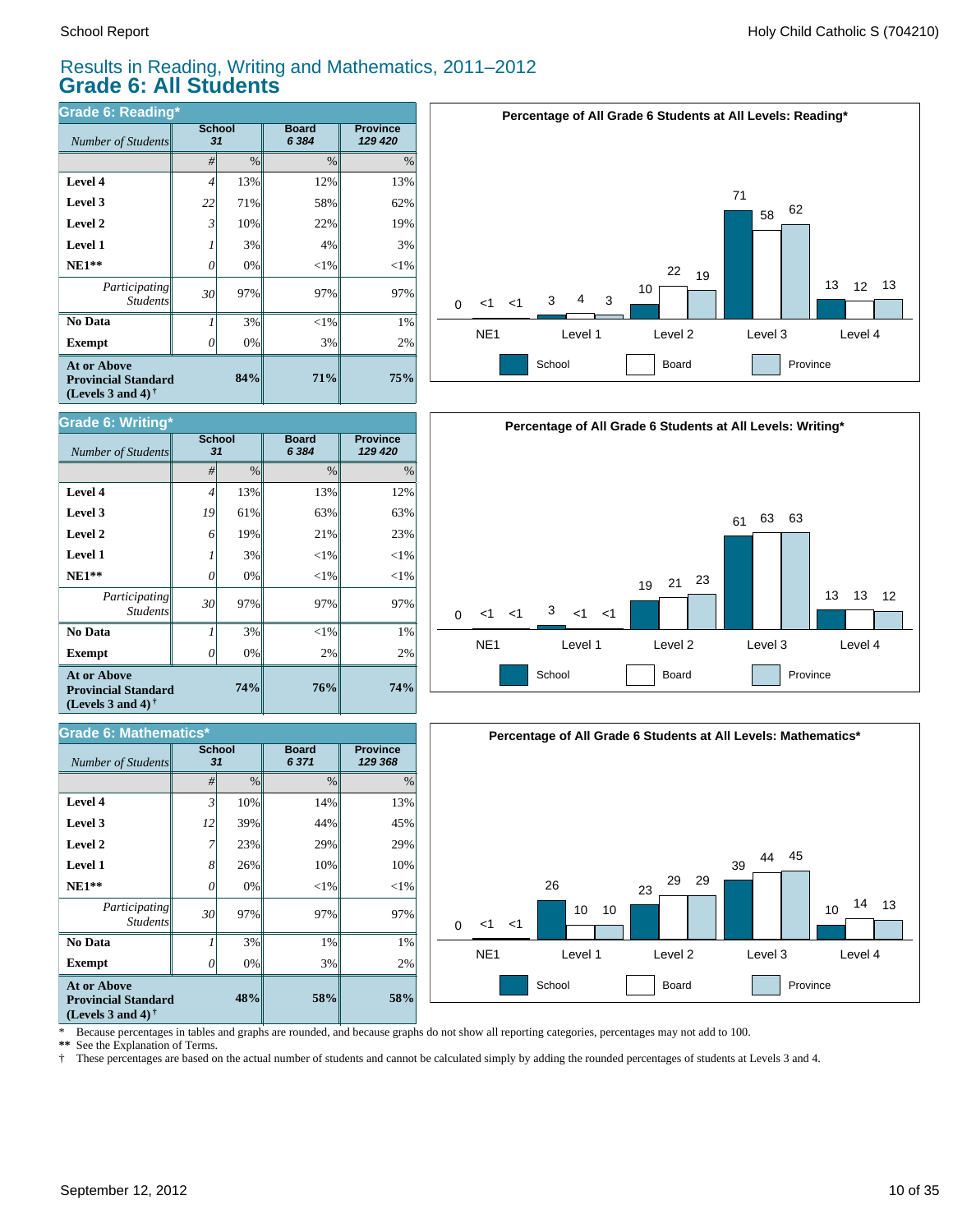13 13 12

# Results in Reading, Writing and Mathematics, 2011–2012

# **Grade 6: Participating Students (excludes "no data" and "exempt" categories)**

| Grade 6: Reading*                                                              |                     |      |                       |                            |  |  |  |
|--------------------------------------------------------------------------------|---------------------|------|-----------------------|----------------------------|--|--|--|
| Number of Students                                                             | <b>School</b><br>30 |      | <b>Board</b><br>6 195 | <b>Province</b><br>126 004 |  |  |  |
|                                                                                | #                   | $\%$ | $\frac{0}{0}$         | $\frac{0}{0}$              |  |  |  |
| Level 4                                                                        | 4                   | 13%  | 13%                   | 14%                        |  |  |  |
| Level 3                                                                        | 22                  | 73%  | 60%                   | 63%                        |  |  |  |
| Level 2                                                                        | $\mathfrak{Z}$      | 10%  | 23%                   | 19%                        |  |  |  |
| Level 1                                                                        |                     | 3%   | 4%                    | 3%                         |  |  |  |
| $NE1**$                                                                        |                     | 0%   | ${<}1\%$              | ${<}1\%$                   |  |  |  |
| <b>At or Above</b><br><b>Provincial Standard</b><br>(Levels 3 and 4) $\dagger$ |                     | 87%  | 73%                   | 77%                        |  |  |  |





| <b>Grade 6: Mathematics*</b>                                                                                |                     |               |                       |                            |  |  |
|-------------------------------------------------------------------------------------------------------------|---------------------|---------------|-----------------------|----------------------------|--|--|
| Number of Students                                                                                          | <b>School</b><br>30 |               | <b>Board</b><br>6 178 | <b>Province</b><br>125 681 |  |  |
|                                                                                                             | #                   | $\frac{0}{0}$ | $\frac{0}{0}$         | %                          |  |  |
| Level 4                                                                                                     | 3'                  | 10%           | 14%                   | 14%                        |  |  |
| Level 3                                                                                                     | 12                  | 40%           | 45%                   | 46%                        |  |  |
| Level 2                                                                                                     | 7                   | 23%           | 30%                   | 30%                        |  |  |
| Level 1                                                                                                     | 8                   | 27%           | 11%                   | 10%                        |  |  |
| $NE1**$                                                                                                     | 0                   | 0%            | $<$ 1%                | ${<}1\%$                   |  |  |
| <b>At or Above</b><br>50%<br><b>Provincial Standard</b><br>(Levels 3 and 4) <sup><math>\dagger</math></sup> |                     |               | 59%                   | 60%                        |  |  |



\* Because percentages in tables and graphs are rounded, percentages may not add to 100.<br>\*\* See the Explanation of Terms

See the Explanation of Terms.

† These percentages are based on the actual number of students and cannot be calculated simply by adding the rounded percentages of students at Levels 3 and 4.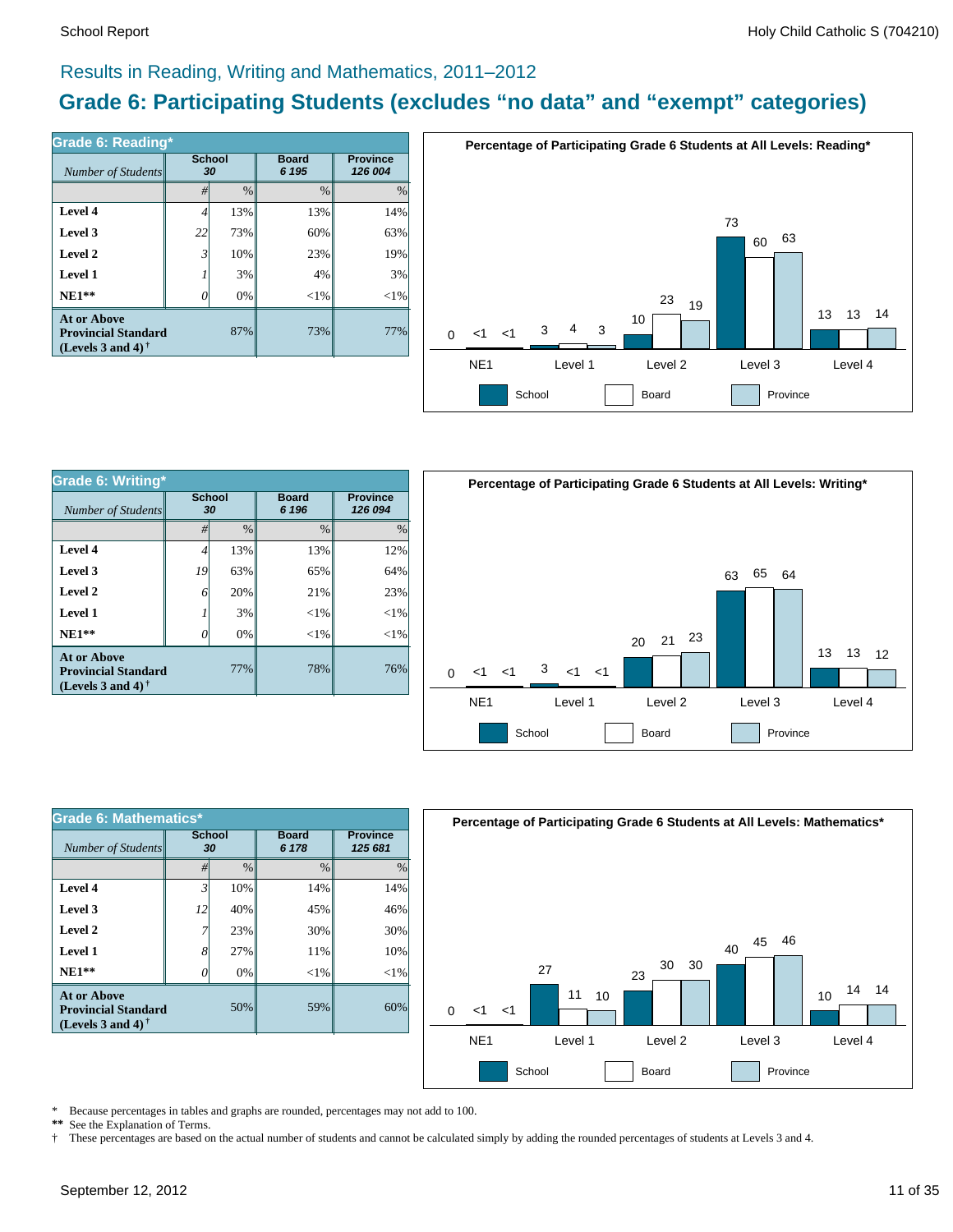# Results in Reading, Writing and Mathematics, 2011–2012

# **Grade 6: Gender††**

| Grade 6: School*                                                                                     |                      |             |                      |             |                    |             |  |  |
|------------------------------------------------------------------------------------------------------|----------------------|-------------|----------------------|-------------|--------------------|-------------|--|--|
|                                                                                                      | Reading              |             | <b>Writing</b>       |             | <b>Mathematics</b> |             |  |  |
| Number of Students                                                                                   | <b>Female</b><br>N/R | Male<br>N/R | <b>Female</b><br>N/R | Male<br>N/R | Female<br>N/R      | Male<br>N/R |  |  |
| Level 4                                                                                              | N/R                  | N/R         | N/R                  | N/R         | N/R                | N/R         |  |  |
| Level 3                                                                                              | N/R                  | N/R         | N/R                  | N/R         | N/R                | N/R         |  |  |
| Level 2                                                                                              | N/R                  | N/R         | N/R                  | N/R         | N/R                | N/R         |  |  |
| Level 1                                                                                              | N/R                  | N/R         | N/R                  | N/R         | N/R                | N/R         |  |  |
| $NE1**$                                                                                              | N/R                  | N/R         | N/R                  | N/R         | N/R                | N/R         |  |  |
| <i>Participating</i><br><i>Students</i>                                                              | N/R                  | N/R         | N/R                  | N/R         | N/R                | N/R         |  |  |
| No Data                                                                                              | N/R                  | N/R         | N/R                  | N/R         | N/R                | N/R         |  |  |
| Exempt                                                                                               | N/R                  | N/R         | N/R                  | N/R         | N/R                | N/R         |  |  |
| <b>At or Above</b><br><b>Provincial Standard</b><br>(Levels 3 and 4) <sup><math>\dagger</math></sup> | N/R                  | N/R         | N/R                  | N/R         | N/R                | N/R         |  |  |

| Grade 6: Board*                                                                |                          |                 |                         |                 |                          |                    |  |
|--------------------------------------------------------------------------------|--------------------------|-----------------|-------------------------|-----------------|--------------------------|--------------------|--|
|                                                                                | Reading                  |                 |                         | <b>Writing</b>  |                          | <b>Mathematics</b> |  |
| Number of Students                                                             | <b>Female</b><br>3 1 5 1 | Male<br>3 2 3 1 | <b>Female</b><br>3 15 1 | Male<br>3 2 3 1 | <b>Female</b><br>3 1 4 6 | Male<br>3 2 2 3    |  |
| Level 4                                                                        | 15%                      | 10%             | 17%                     | 8%              | 14%                      | 14%                |  |
| Level 3                                                                        | 60%                      | 57%             | 66%                     | 61%             | 46%                      | 41%                |  |
| Level 2                                                                        | 20%                      | 25%             | 14%                     | 27%             | 29%                      | 29%                |  |
| <b>Level 1</b>                                                                 | 3%                       | 5%              | $<$ 1%                  | ${<}1\%$        | 9%                       | 11%                |  |
| $NE1**$                                                                        | ${<}1\%$                 | ${<}1\%$        | ${<}1\%$                | ${<}1\%$        | ${<}1\%$                 | ${<}1\%$           |  |
| Participating<br><b>Students</b>                                               | 98%                      | 96%             | 98%                     | 96%             | 98%                      | 96%                |  |
| No Data                                                                        | ${<}1\%$                 | $< 1\%$         | ${<}1\%$                | $1\%$           | ${<}1\%$                 | 1%                 |  |
| <b>Exempt</b>                                                                  | 2%                       | 3%              | 2%                      | 3%              | 2%                       | 3%                 |  |
| <b>At or Above</b><br><b>Provincial Standard</b><br>(Levels 3 and 4) $\dagger$ | 75%                      | 67%             | 84%                     | 68%             | 60%                      | 56%                |  |

| <b>Grade 6: Province*</b>                                                      |                        |                |                        |                |                        |                    |  |
|--------------------------------------------------------------------------------|------------------------|----------------|------------------------|----------------|------------------------|--------------------|--|
|                                                                                | Reading                |                | <b>Writing</b>         |                |                        | <b>Mathematics</b> |  |
| Number of Students                                                             | <b>Female</b><br>62827 | Male<br>66 583 | <b>Female</b><br>62827 | Male<br>66 583 | <b>Female</b><br>62798 | Male<br>66 560     |  |
| Level 4                                                                        | 17%                    | 10%            | 16%                    | 7%             | 14%                    | 13%                |  |
| Level 3                                                                        | 63%                    | 61%            | 66%                    | 59%            | 46%                    | 43%                |  |
| Level 2                                                                        | 16%                    | 21%            | 15%                    | 30%            | 30%                    | 29%                |  |
| <b>Level 1</b>                                                                 | 2%                     | 4%             | ${<}1\%$               | ${<}1\%$       | 9%                     | 11%                |  |
| $NE1**$                                                                        | ${<}1\%$               | ${<}1\%$       | ${<}1\%$               | ${<}1\%$       | ${<}1\%$               | ${<}1\%$           |  |
| Participating<br><i>Students</i>                                               | 98%                    | 97%            | 98%                    | 97%            | 98%                    | 96%                |  |
| No Data                                                                        | ${<}1\%$               | 1%             | ${<}1\%$               | 1%             | 1%                     | 1%                 |  |
| <b>Exempt</b>                                                                  | 2%                     | 3%             | 1%                     | 3%             | 2%                     | 3%                 |  |
| <b>At or Above</b><br><b>Provincial Standard</b><br>(Levels 3 and 4) $\dagger$ | 80%                    | 71%            | 83%                    | 67%            | 59%                    | 57%                |  |

\* Because percentages in tables are rounded, percentages may not add to 100.<br>\*\* See the Explanation of Terms.

See the Explanation of Terms.

† These percentages are based on the actual number of students and cannot be calculated simply by adding the rounded percentages of students at Levels 3 and 4.<br>†† Results include only students for whom gender data were ava

†† Results include only students for whom gender data were available.





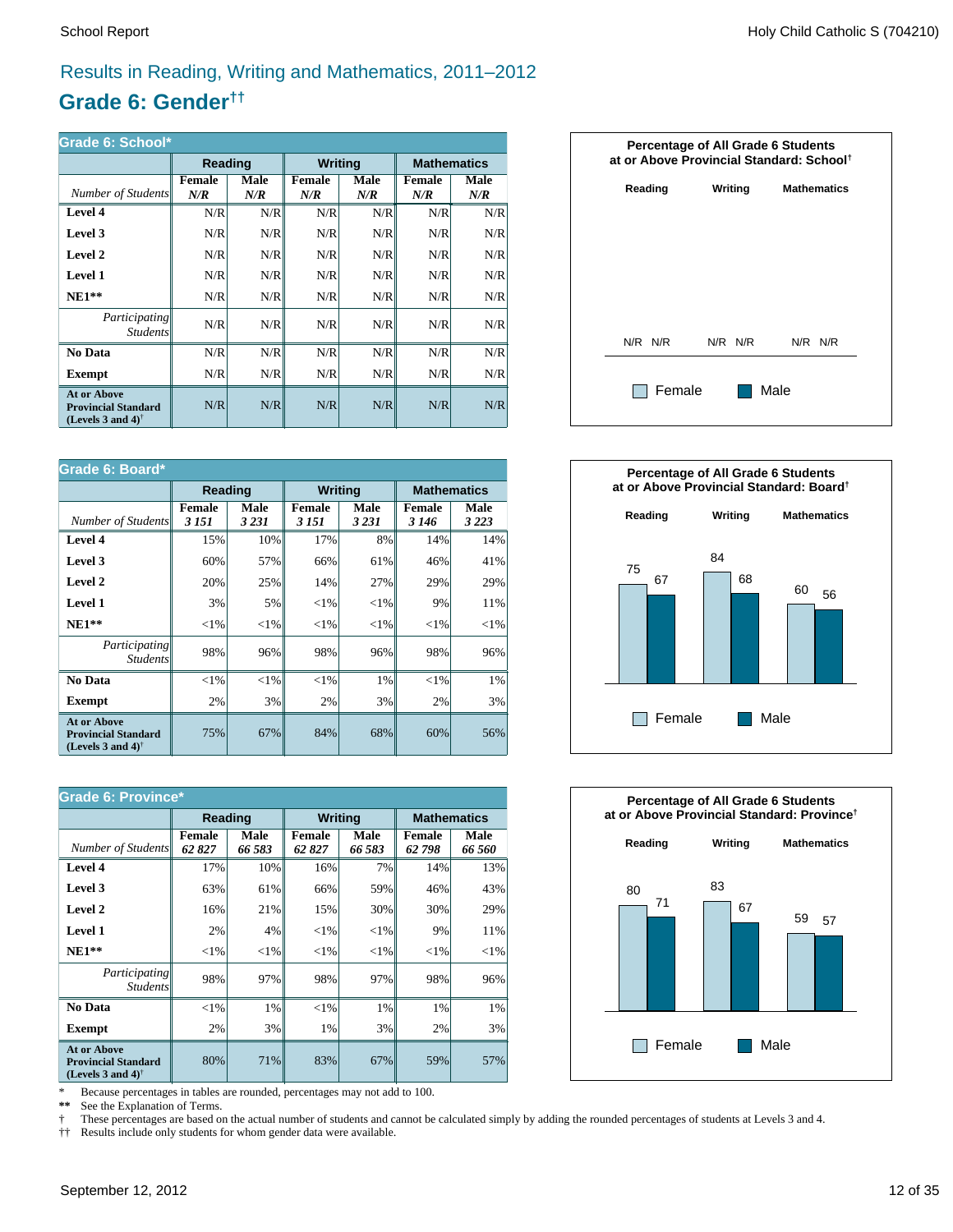# **Contextual Information over Time: Grade 3\*** Assessments of Reading, Writing and Mathematics, Primary and Junior Divisions, 2011–2012

This information provides a context for interpreting the school's results of the current and previous administrations.

| <b>Grade 3</b>                                                | 2007-2008 | 2008-2009 | 2009-2010 | 2010-2011 | 2011-2012 |
|---------------------------------------------------------------|-----------|-----------|-----------|-----------|-----------|
| <b>Enrolment</b>                                              |           |           |           |           |           |
| Number of students                                            | 34        | 28        | 33        | 27        | 33        |
| <b>Participation in the Assessment</b>                        |           |           |           |           |           |
| Reading <sup>†</sup>                                          | 88%       | 100%      | 97%       | 93%       | 97%       |
| Writing <sup>†</sup>                                          | 88%       | 100%      | 97%       | 93%       | 94%       |
| Mathematics <sup>†</sup>                                      | 88%       | 100%      | 97%       | 93%       | 94%       |
| <b>Gender</b>                                                 |           |           |           |           |           |
| Female                                                        | 56%       | 68%       | 45%       | 41%       | 36%       |
| Male                                                          | 44%       | 32%       | 55%       | 59%       | 64%       |
| <b>Student Status</b>                                         |           |           |           |           |           |
| English language learners**                                   | 0%        | 11%       | 12%       | 22%       | 21%       |
| Students with special education needs (excluding<br>gifted)** | 29%       | 0%        | 9%        | 15%       | 12%       |
| <b>Place of Birth</b>                                         |           |           |           |           |           |
| Born in Canada                                                | 82%       | 79%       | 79%       | 63%       | 67%       |
| Born outside Canada                                           | 18%       | 21%       | 21%       | 37%       | 33%       |
| In Canada less than one year                                  | 6%        | 0%        | 0%        | 4%        | 0%        |
| In Canada one year or more but less than three years          | 3%        | 7%        | 9%        | 4%        | 3%        |
| In Canada three years or more                                 | 9%        | 14%       | 12%       | 30%       | 30%       |
| Language                                                      |           |           |           |           |           |
| First language learned at home was other than English         | 12%       | 18%       | 24%       | 11%       | 18%       |
| <b>Year Student Entered Current School</b>                    |           |           |           |           |           |
| Year of the assessment                                        | 15%       | 11%       | 15%       | 15%       | 6%        |
| Year prior to the assessment                                  | 12%       | 29%       | 3%        | 0%        | 15%       |
| 2 years prior to the assessment                               | 12%       | 7%        | 21%       | 22%       | 27%       |
| 3 or more years prior to the assessment                       | 62%       | 54%       | 61%       | 63%       | 52%       |
| Data not available                                            | 0%        | 0%        | 0%        | 0%        | $0\%$     |

\* Contextual data pertaining to gender, student status, place of birth, language learned at home and year entered school are provided by schools and/or boards through the Student Data Collection process. Some data may be missing because they were not provided by the school or the board.

† Some French Immersion students do not write all components of the assessment in Grade 3; the numbers shown reflect those students who were expected to write each component as determined by the French Immersion participation option selected by boards.

\*\* See the Explanation of Terms.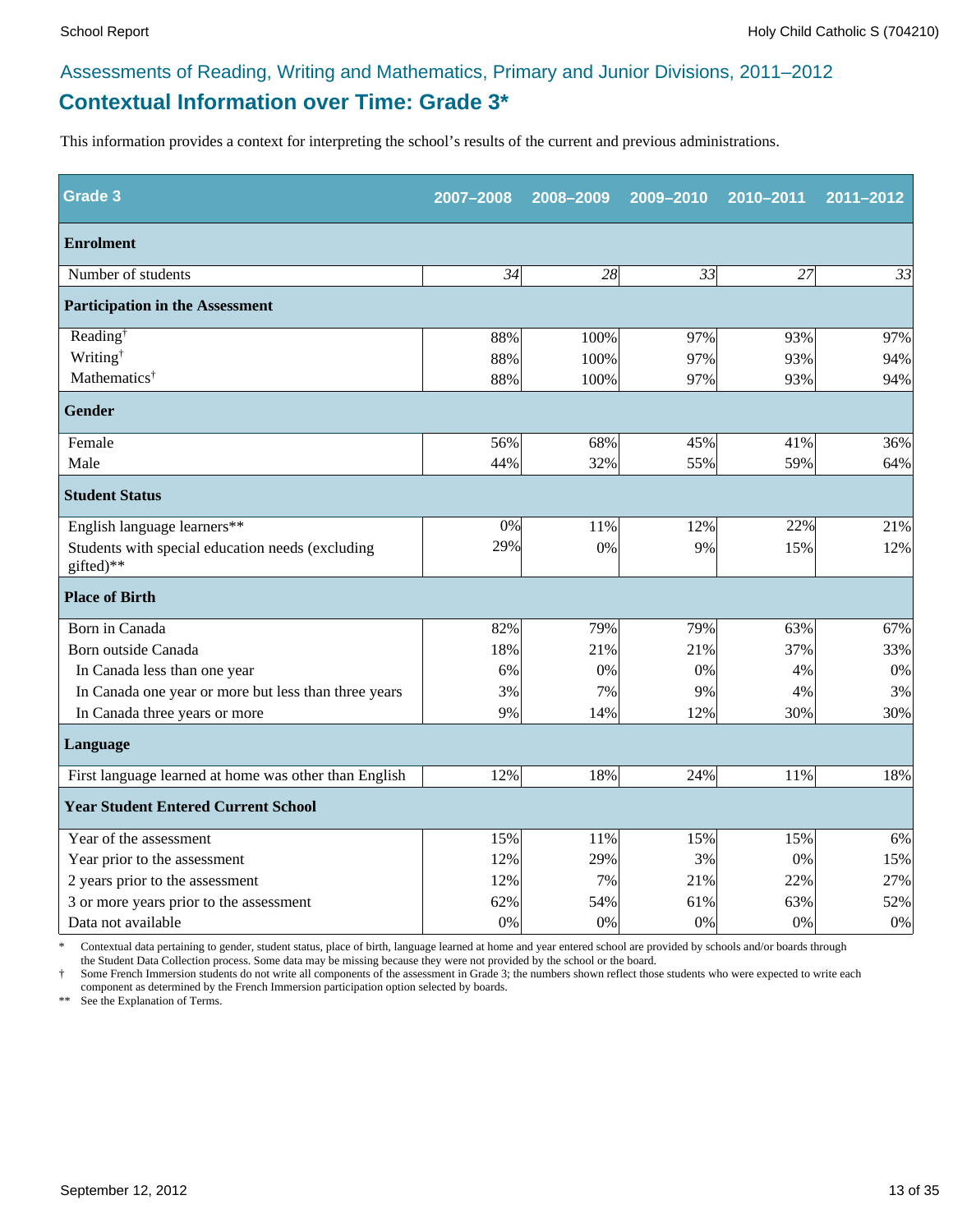# **Grade 3: Reading** Results over Time, 2008–2009 to 2011–2012®

| <b>Grade 3 Reading: School*</b>                                         |             |             |             |           |  |  |  |
|-------------------------------------------------------------------------|-------------|-------------|-------------|-----------|--|--|--|
| Year                                                                    | $'08 - '09$ | $'09 - '10$ | $'10 - '11$ | $11 - 12$ |  |  |  |
| Number of<br><b>Students</b>                                            | 28          | 33          | 27          | 33        |  |  |  |
| Level 4                                                                 | 4%          | 3%          | 15%         | 6%        |  |  |  |
| Level 3                                                                 | 46%         | 64%         | 41%         | 48%       |  |  |  |
| Level 2                                                                 | 36%         | 21%         | 22%         | 33%       |  |  |  |
| Level 1                                                                 | 14%         | 9%          | 15%         | 6%        |  |  |  |
| <b>NE1**</b>                                                            | 0%          | 0%          | 0%          | 3%        |  |  |  |
| Participating<br><b>Students</b>                                        | 100%        | 97%         | 93%         | 97%       |  |  |  |
| No Data                                                                 | 0%          | 0%          | 0%          | 0%        |  |  |  |
| <b>Exempt</b>                                                           | 0%          | 3%          | 7%          | 3%        |  |  |  |
| <b>At or Above</b><br><b>Provincial</b><br><b>Standard</b> <sup>†</sup> | 50%         | 67%         | 56%         | 55%       |  |  |  |

#### School Report **Holy Child Catholic S** (704210)







Refer to the EQAO Web site (www.eqao.com) for data from previous years.

\* Because percentages in tables and graphs are rounded, and because graphs do not show all reporting categories, percentages may not add to 100.

**\*\*** See the Explanation of Terms.

† These percentages are based on the actual number of students and cannot be calculated simply by adding the rounded percentages of students at Levels 3 and 4.

#### **NE1\*\***  $\begin{vmatrix} 2\% & 2\% \end{vmatrix}$  1% 1% **Level 1** 7% 8% 6% 6%

**Grade 3 Reading: Board\***

Student.

| Participating<br><i>Students</i>                                 | 95% | 96% | 96% | 97% |
|------------------------------------------------------------------|-----|-----|-----|-----|
| No Data                                                          | 1%  | 1%  | 1%  | 1%  |
| Exempt                                                           | 4%  | 3%  | 3%  | 3%  |
| <b>At or Above</b><br><b>Provincial</b><br>Standard <sup>†</sup> | 62% | 60% | 64% | 66% |
|                                                                  |     |     |     |     |

**Level 2**  $\begin{vmatrix} 25\% & 27\% \end{vmatrix}$  25% 24% **Level 3 1** 54% **51%** 56% 54% **Level 4** 8% 9% 8% 11% *5 780 6 100 5 693 5 863 Number of*

**Year '08–'09 '09–'10 '10–'11 '11–'12**

#### **Grade 3 Reading: Province\***

| Year                                                                    | $'08 - '09$ | $'09 - '10$ | $'10 - '11$ | $11 - 12$ |
|-------------------------------------------------------------------------|-------------|-------------|-------------|-----------|
| Number of<br><b>Students</b>                                            | 121787      | 123 813     | 119 914     | 121727    |
| Level 4                                                                 | 7%          | 8%          | 8%          | 10%       |
| Level 3                                                                 | 53%         | 54%         | 57%         | 56%       |
| Level 2                                                                 | 26%         | 25%         | 24%         | 23%       |
| Level 1                                                                 | 7%          | 7%          | 6%          | 6%        |
| $NE1**$                                                                 | 2%          | 2%          | 1%          | 1%        |
| Participating<br><b>Students</b>                                        | 95%         | 96%         | 97%         | 97%       |
| No Data                                                                 | 1%          | 1%          | 1%          | ${<}1\%$  |
| <b>Exempt</b>                                                           | 4%          | 3%          | 3%          | 3%        |
| <b>At or Above</b><br><b>Provincial</b><br><b>Standard</b> <sup>†</sup> | 61%         | 62%         | 65%         | 66%       |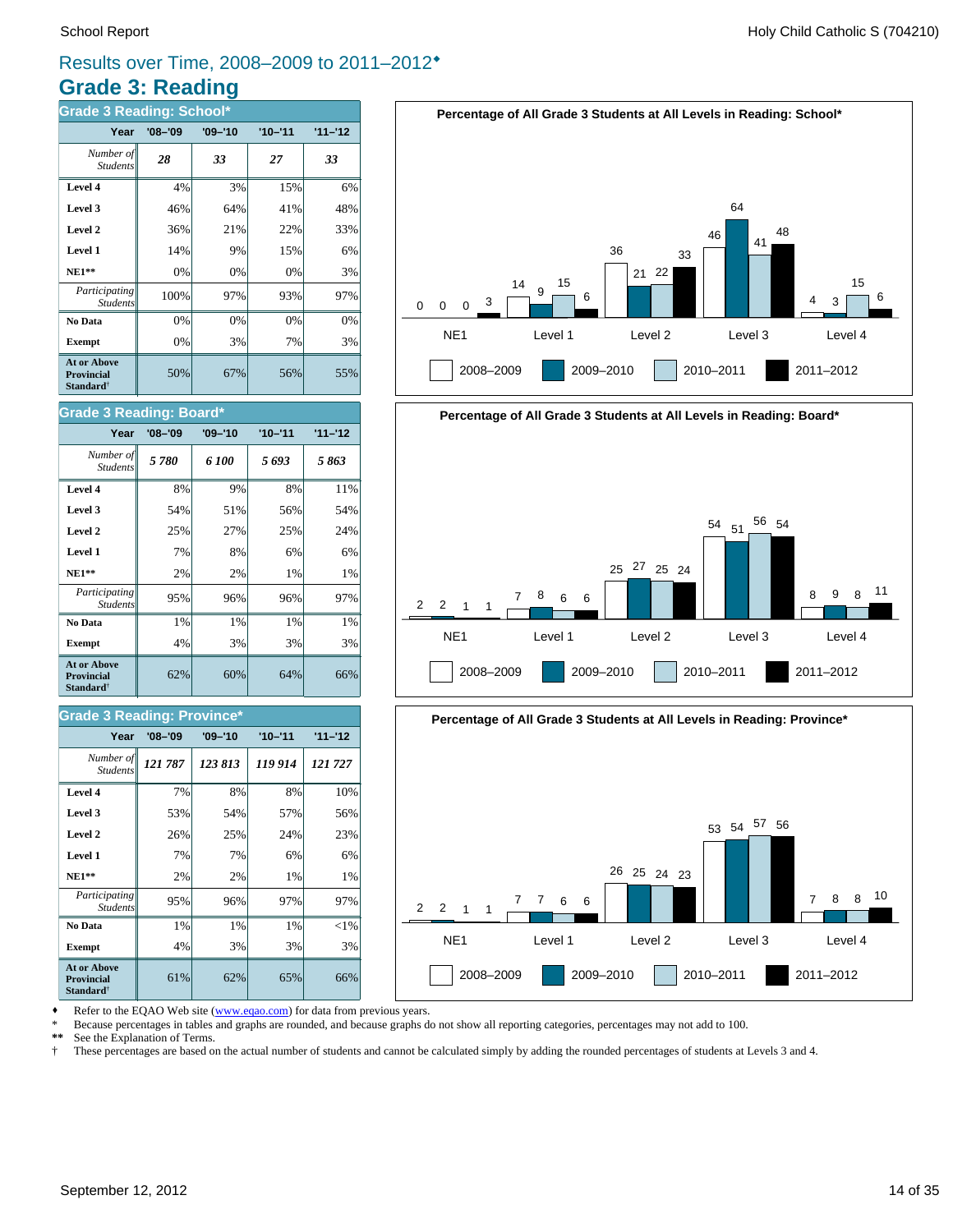# **Grade 3: Writing** Results over Time, 2008–2009 to 2011–2012®

| <b>Grade 3 Writing: School*</b>                                         |             |             |             |           |  |  |  |
|-------------------------------------------------------------------------|-------------|-------------|-------------|-----------|--|--|--|
| Year                                                                    | $'08 - '09$ | $'09 - '10$ | $'10 - '11$ | $11 - 12$ |  |  |  |
| Number of<br><b>Students</b>                                            | 28          | 33          | 27          | 33        |  |  |  |
| Level 4                                                                 | 4%          | 3%          | 0%          | 0%        |  |  |  |
| Level 3                                                                 | 61%         | 79%         | 70%         | 58%       |  |  |  |
| Level 2                                                                 | 36%         | 15%         | 22%         | 36%       |  |  |  |
| Level 1                                                                 | 0%          | 0%          | 0%          | 0%        |  |  |  |
| $NE1**$                                                                 | 0%          | 0%          | 0%          | 0%        |  |  |  |
| Participating<br><b>Students</b>                                        | 100%        | 97%         | 93%         | 94%       |  |  |  |
| No Data                                                                 | 0%          | 0%          | 0%          | 3%        |  |  |  |
| <b>Exempt</b>                                                           | 0%          | 3%          | 7%          | 3%        |  |  |  |
| <b>At or Above</b><br><b>Provincial</b><br><b>Standard</b> <sup>†</sup> | 64%         | 82%         | 70%         | 58%       |  |  |  |



# **Percentage of All Grade 3 Students at All Levels in Writing: Board\*** NE1 Level 1 Level 2 Level 3 Level 4  $<1 < 1 < 1 < 1$ 2008–2009 2009–2010 2010–2011 2011–2012 <1 <1 <1 <1 <1 <1 <1  $24$   $24$   $21$   $18$ <sup>66</sup> <sup>67</sup> <sup>70</sup> <sup>71</sup> 6 5 5 8



Refer to the EQAO Web site (www.eqao.com) for data from previous years.

**Exempt**  $\begin{array}{|c|c|c|c|} \hline \text{3\%} & \text{3\%} & \text{2\%} & \text{2\%} \hline \end{array}$ **No Data**  $\begin{array}{|c|c|c|c|} \hline \textbf{No Data} & 1\% & 1\% & 1\% \hline \end{array}$ *Participating* 96% 97% 97% 97%

**NE1\*\***  $\| \le 1\% \| \le 1\% \| \le 1\% \| \le 1\%$  **Level 1** <1% <1% <1% <1% **Level 2**  $\begin{array}{|c|c|c|c|} \hline \end{array}$  28% 26% 24% 21% **Level 3**  $\begin{vmatrix} 63\% & 66\% \end{vmatrix}$  68% 69% **Level 4**  $\begin{array}{|c|c|c|c|c|} \hline 4\% & 4\% & 5\% & 6\% \hline \end{array}$ 

68% 70% 73% 76%

72% 72% 75% 79%

**Exempt**  $\begin{array}{|c|c|c|c|} \hline \text{3\%} & \text{3\%} & \text{3\%} & \text{3\%} \hline \end{array}$ **No Data**  $\begin{array}{|c|c|c|c|} \hline \textbf{No Data} & 1\% & 1\% & 1\% \hline \end{array}$ *Participating* 96% 97% 96% 97%

*121 788 123 800 119 873 121 727 Number of*

**Year '08–'09 '09–'10 '10–'11 '11–'12**

**NE1\*\***  $|\hspace{-.06cm}1\%| \hspace{-.06cm} <1\%| \hspace{-.06cm} <1\%$   $|\hspace{-.06cm}1\%| \hspace{-.06cm} <1\%$ **Level 1**  $\left| \begin{array}{c} | & | & | \leq 1\% & | & | \leq 1\% & | \leq 1\% & | \end{array} \right|$ **Level 2**  $\begin{array}{|c|c|c|c|} \hline \end{array}$  24% 24% 21% 21% 21% **Level 3 66% 67% 70% 71% Level 4** 6% 5% 5% 8% *5 780 6 100 5 693 5 863 Number of*

**Year '08–'09 '09–'10 '10–'11 '11–'12**

\* Because percentages in tables and graphs are rounded, and because graphs do not show all reporting categories, percentages may not add to 100.

**\*\*** See the Explanation of Terms.

*Student* 

**At or Above Provincial Standard**†

*Students*

**Grade 3 Writing: Province\***

Students

**At or Above Provincial Standard**†

Student.

**Grade 3 Writing: Board\***

† These percentages are based on the actual number of students and cannot be calculated simply by adding the rounded percentages of students at Levels 3 and 4.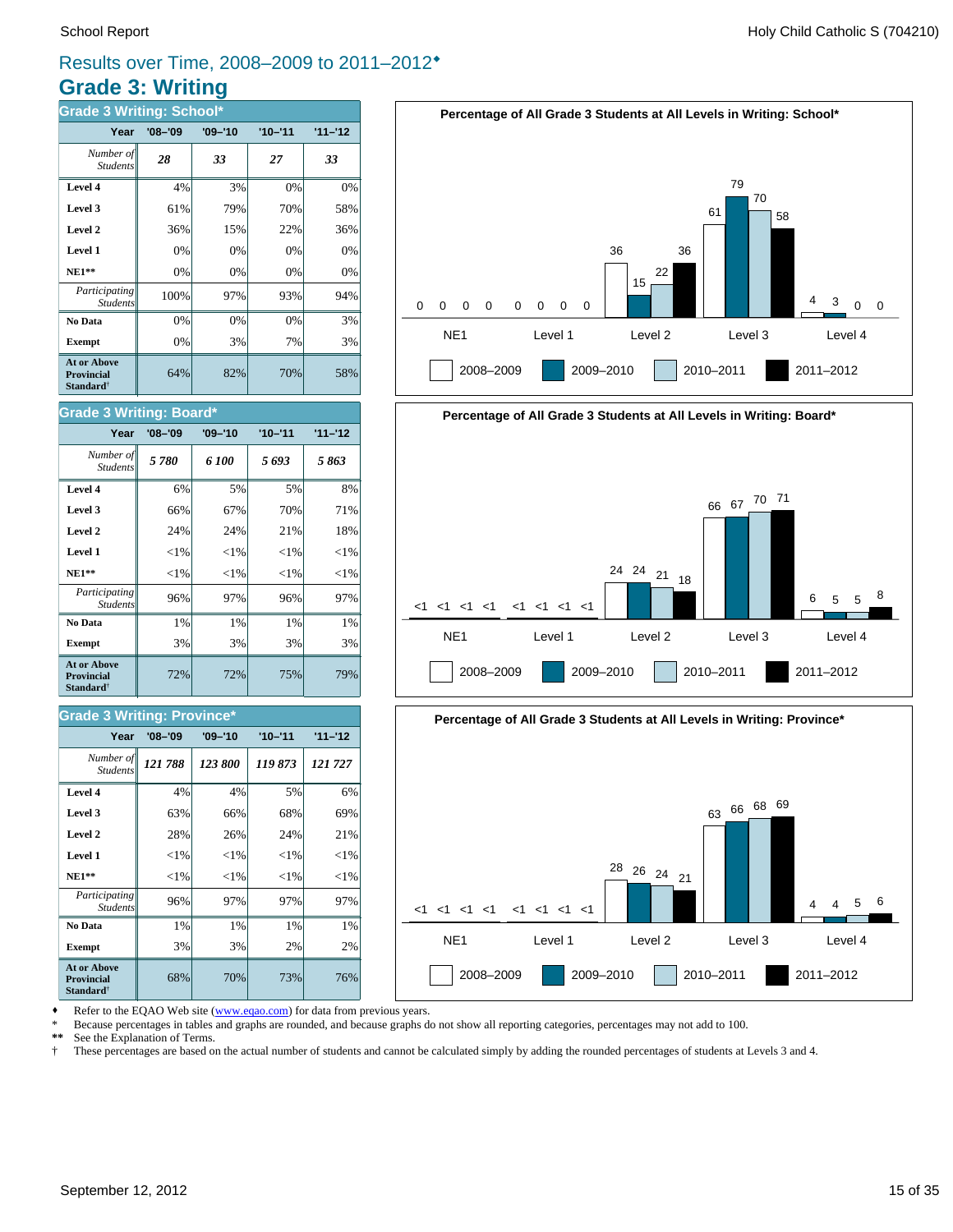# **Grade 3: Mathematics** Results over Time, 2008–2009 to 2011–2012®

| <b>Grade 3 Mathematics: School*</b>                              |             |             |             |           |  |  |  |
|------------------------------------------------------------------|-------------|-------------|-------------|-----------|--|--|--|
| Year                                                             | $'08 - '09$ | $'09 - '10$ | $'10 - '11$ | $11 - 12$ |  |  |  |
| Number of<br><b>Students</b>                                     | 28          | 33          | 27          | 33        |  |  |  |
| Level 4                                                          | 7%          | 3%          | 7%          | 6%        |  |  |  |
| Level 3                                                          | 57%         | 58%         | 44%         | 48%       |  |  |  |
| Level 2                                                          | 32%         | 30%         | 37%         | 27%       |  |  |  |
| Level 1                                                          | 4%          | 6%          | 4%          | 12%       |  |  |  |
| $NE1**$                                                          | 0%          | 0%          | 0%          | 0%        |  |  |  |
| Participating<br><b>Students</b>                                 | 100%        | 97%         | 93%         | 94%       |  |  |  |
| No Data                                                          | 0%          | 0%          | 0%          | 3%        |  |  |  |
| <b>Exempt</b>                                                    | 0%          | 3%          | 7%          | 3%        |  |  |  |
| <b>At or Above</b><br>Provincial<br><b>Standard</b> <sup>†</sup> | 64%         | 61%         | 52%         | 55%       |  |  |  |

| <b>Grade 3 Mathematics: Board*</b>                                      |          |          |             |           |  |  |  |
|-------------------------------------------------------------------------|----------|----------|-------------|-----------|--|--|--|
| Year                                                                    | '08–'09  | '09–'10  | $'10 - '11$ | $11 - 12$ |  |  |  |
| Number of<br><b>Students</b>                                            | 5960     | 6292     | 5857        | 6059      |  |  |  |
| Level 4                                                                 | 15%      | 13%      | 13%         | 14%       |  |  |  |
| Level 3                                                                 | 56%      | 56%      | 54%         | 54%       |  |  |  |
| Level 2                                                                 | 22%      | 25%      | 26%         | 25%       |  |  |  |
| Level 1                                                                 | 2%       | 3%       | 3%          | 4%        |  |  |  |
| <b>NE1**</b>                                                            | ${<}1\%$ | ${<}1\%$ | ${<}1\%$    | ${<}1\%$  |  |  |  |
| Participating<br><b>Students</b>                                        | 96%      | 97%      | 96%         | 97%       |  |  |  |
| No Data                                                                 | 1%       | 1%       | 1%          | 1%        |  |  |  |
| <b>Exempt</b>                                                           | 3%       | 3%       | 3%          | 3%        |  |  |  |
| <b>At or Above</b><br><b>Provincial</b><br><b>Standard</b> <sup>†</sup> | 72%      | 68%      | 67%         | 68%       |  |  |  |

#### **Grade 3 Mathematics: Province\***

| Year                                                                    | $'08 - '09$ | $'09 - '10$ | $'10 - '11$ | $11 - 12$ |
|-------------------------------------------------------------------------|-------------|-------------|-------------|-----------|
| Number of<br><b>Students</b>                                            | 125 464     | 127 726     | 124 104     | 126 439   |
| Level 4                                                                 | 12%         | 12%         | 12%         | 12%       |
| Level 3                                                                 | 58%         | 58%         | 57%         | 56%       |
| Level 2                                                                 | 23%         | 23%         | 25%         | 25%       |
| Level 1                                                                 | 2%          | 3%          | 3%          | 3%        |
| <b>NE1**</b>                                                            | ${<}1\%$    | ${<}1\%$    | ${<}1\%$    | 1%        |
| Participating<br><b>Students</b>                                        | 96%         | 97%         | 97%         | 97%       |
| No Data                                                                 | 1%          | 1%          | 1%          | 1%        |
| <b>Exempt</b>                                                           | 3%          | 3%          | 2%          | 2%        |
| <b>At or Above</b><br><b>Provincial</b><br><b>Standard</b> <sup>†</sup> | 70%         | 71%         | 69%         | 68%       |







Refer to the EQAO Web site (www.eqao.com) for data from previous years.

\* Because percentages in tables and graphs are rounded, and because graphs do not show all reporting categories, percentages may not add to 100.<br>\*\* See the Explanation of Terms

\*\* See the Explanation of Terms.<br><sup>†</sup> These percentages are based on

† These percentages are based on the actual number of students and cannot be calculated simply by adding the rounded percentages of students at Levels 3 and 4.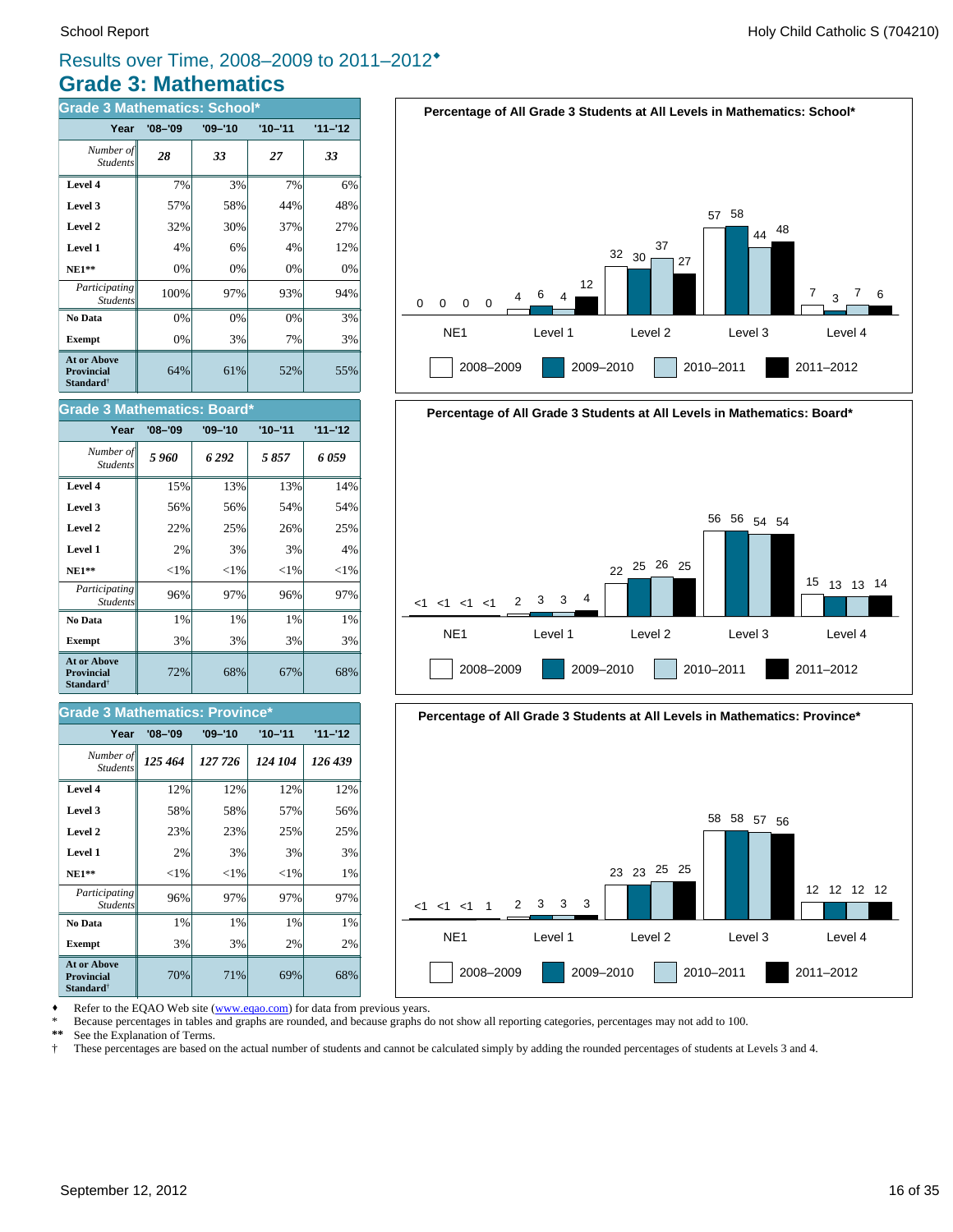# **Contextual Information over Time: Grade 6\*** Assessments of Reading, Writing and Mathematics, Primary and Junior Divisions, 2011–2012

This information provides a context for interpreting the school's results of the current and previous administrations.

| Grade 6                                                       | 2007-2008 | 2008-2009 | 2009-2010 | 2010-2011 | 2011-2012 |
|---------------------------------------------------------------|-----------|-----------|-----------|-----------|-----------|
| <b>Enrolment</b>                                              |           |           |           |           |           |
| Number of students                                            | 37        | 28        | 34        | 46        | 31        |
| <b>Participation in the Assessment</b>                        |           |           |           |           |           |
| Reading                                                       | 92%       | 93%       | 97%       | 96%       | 97%       |
| Writing                                                       | 92%       | 93%       | 97%       | 96%       | 97%       |
| Mathematics                                                   | 92%       | 93%       | 97%       | 96%       | 97%       |
| <b>Gender</b>                                                 |           |           |           |           |           |
| Female                                                        | 51%       | 61%       | 50%       | 57%       | 61%       |
| Male                                                          | 49%       | 39%       | 50%       | 43%       | 39%       |
| <b>Student Status</b>                                         |           |           |           |           |           |
| English language learners**                                   | 0%        | 11%       | 3%        | 15%       | 3%        |
| Students with special education needs (excluding<br>gifted)** | 14%       | 11%       | 15%       | 26%       | 19%       |
| <b>Place of Birth</b>                                         |           |           |           |           |           |
| Born in Canada                                                | 70%       | 68%       | 85%       | 74%       | 87%       |
| Born outside Canada                                           | 30%       | 32%       | 15%       | 26%       | 13%       |
| In Canada less than one year                                  | $0\%$     | 0%        | 0%        | 2%        | $0\%$     |
| In Canada one year or more but less than three years          | 8%        | 11%       | 0%        | 7%        | 0%        |
| In Canada three years or more                                 | 22%       | 21%       | 15%       | 17%       | 13%       |
| Language                                                      |           |           |           |           |           |
| First language learned at home was other than English         | 22%       | 14%       | 9%        | 20%       | 16%       |
| <b>Year Student Entered Current School</b>                    |           |           |           |           |           |
| Year of the assessment                                        | 22%       | 11%       | 12%       | 22%       | 10%       |
| Year prior to the assessment                                  | 5%        | 7%        | 0%        | 13%       | 6%        |
| 2 years prior to the assessment                               | 11%       | 0%        | 6%        | 4%        | 13%       |
| 3 or more years prior to the assessment                       | 62%       | 82%       | 82%       | 61%       | 71%       |
| Data not available                                            | 0%        | 0%        | 0%        | 0%        | $0\%$     |

\* Contextual data pertaining to gender, student status, place of birth, language learned at home and year entered school are provided by schools and/or boards through the Student Data Collection process. Some data may be missing because they were not provided by the school or the board.

\*\* See the Explanation of Terms.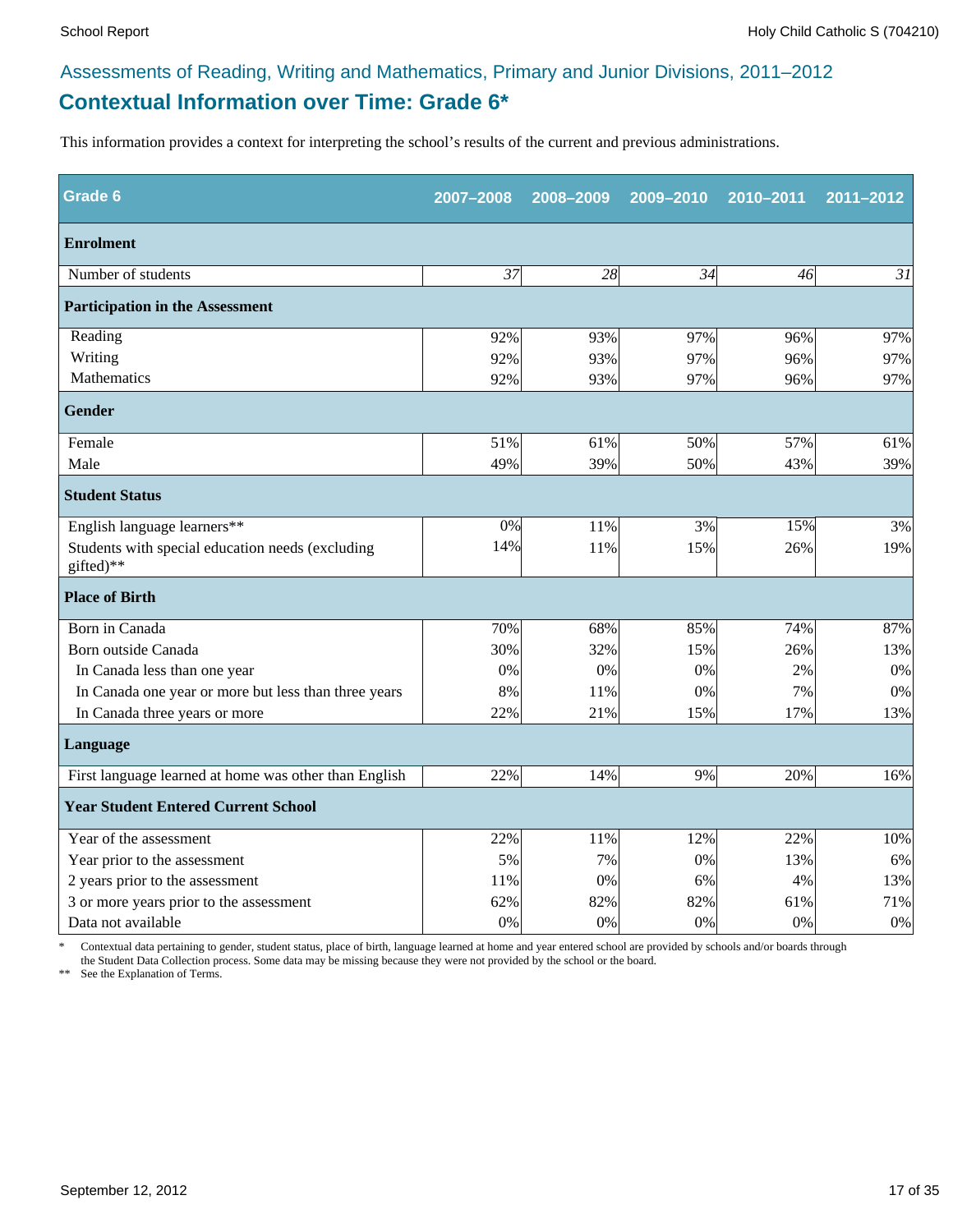# **Grade 6: Reading** Results over Time, 2008–2009 to 2011–2012®

| <b>Grade 6 Reading: School*</b>                                         |             |             |             |           |
|-------------------------------------------------------------------------|-------------|-------------|-------------|-----------|
| Year                                                                    | $'08 - '09$ | $'09 - '10$ | $'10 - '11$ | $11 - 12$ |
| Number of<br><b>Students</b>                                            | 28          | 34          | 46          | 31        |
| Level 4                                                                 | 14%         | 3%          | 13%         | 13%       |
| Level 3                                                                 | 54%         | 65%         | 48%         | 71%       |
| Level 2                                                                 | 21%         | 24%         | 17%         | 10%       |
| Level 1                                                                 | 4%          | 6%          | 17%         | 3%        |
| $NE1**$                                                                 | 0%          | 0%          | 0%          | 0%        |
| Participating<br><b>Students</b>                                        | 93%         | 97%         | 96%         | 97%       |
| No Data                                                                 | 4%          | 0%          | 0%          | 3%        |
| <b>Exempt</b>                                                           | 4%          | 3%          | 4%          | 0%        |
| <b>At or Above</b><br><b>Provincial</b><br><b>Standard</b> <sup>†</sup> | 68%         | 68%         | 61%         | 84%       |

#### 66% 67% 70% 71% **Exempt**  $\begin{array}{|c|c|c|c|c|} \hline \text{13\%} & \text{2\%} & \text{2\%} & \text{3\%} \hline \end{array}$ **No Data**  $\begin{array}{|c|c|c|c|c|} \hline \end{array}$  1% 1% 1% 1% 1% *Participating* 97% 97% 98% 97% *Students* **NE1\*\***  $\parallel$  1% 1%  $\parallel$   $\sim$  1%  $\parallel$   $\sim$  1%  $\parallel$   $\sim$  1% **Level 1** 7% 7% 5% 4% **Level 2** 23% 23% 22% 22% 22% **Level 3 1** 55% 57% 60% 58% **Level 4** 11% 10% 10% 10% 12% *6 753 6 507 6 652 6 384 Number of Students* **Year '08–'09 '09–'10 '10–'11 '11–'12 Grade 6 Reading: Board\* At or Above Provincial Standard**†

#### **Grade 6 Reading: Province\***

| Year                                                                    | $'08 - '09$ | $'09 - '10$ | $'10 - '11$ | $11 - 12$ |
|-------------------------------------------------------------------------|-------------|-------------|-------------|-----------|
| Number of<br><b>Students</b>                                            | 136 069     | 134 201     | 132 283     | 129 420   |
| Level 4                                                                 | 11%         | 11%         | 11%         | 13%       |
| Level 3                                                                 | 59%         | 61%         | 63%         | 62%       |
| Level 2                                                                 | 22%         | 20%         | 19%         | 19%       |
| Level 1                                                                 | 5%          | 5%          | 4%          | 3%        |
| $NE1**$                                                                 | ${<}1\%$    | ${<}1\%$    | ${<}1\%$    | ${<}1\%$  |
| <i>Participating</i><br><b>Students</b>                                 | 96%         | 97%         | 97%         | 97%       |
| No Data                                                                 | 1%          | 1%          | 1%          | 1%        |
| <b>Exempt</b>                                                           | 3%          | 2%          | 2%          | 2%        |
| <b>At or Above</b><br><b>Provincial</b><br><b>Standard</b> <sup>†</sup> | 69%         | 72%         | 74%         | 75%       |







Refer to the EQAO Web site (www.eqao.com) for data from previous years.

\* Because percentages in tables and graphs are rounded, and because graphs do not show all reporting categories, percentages may not add to 100.

**\*\*** See the Explanation of Terms.

† These percentages are based on the actual number of students and cannot be calculated simply by adding the rounded percentages of students at Levels 3 and 4.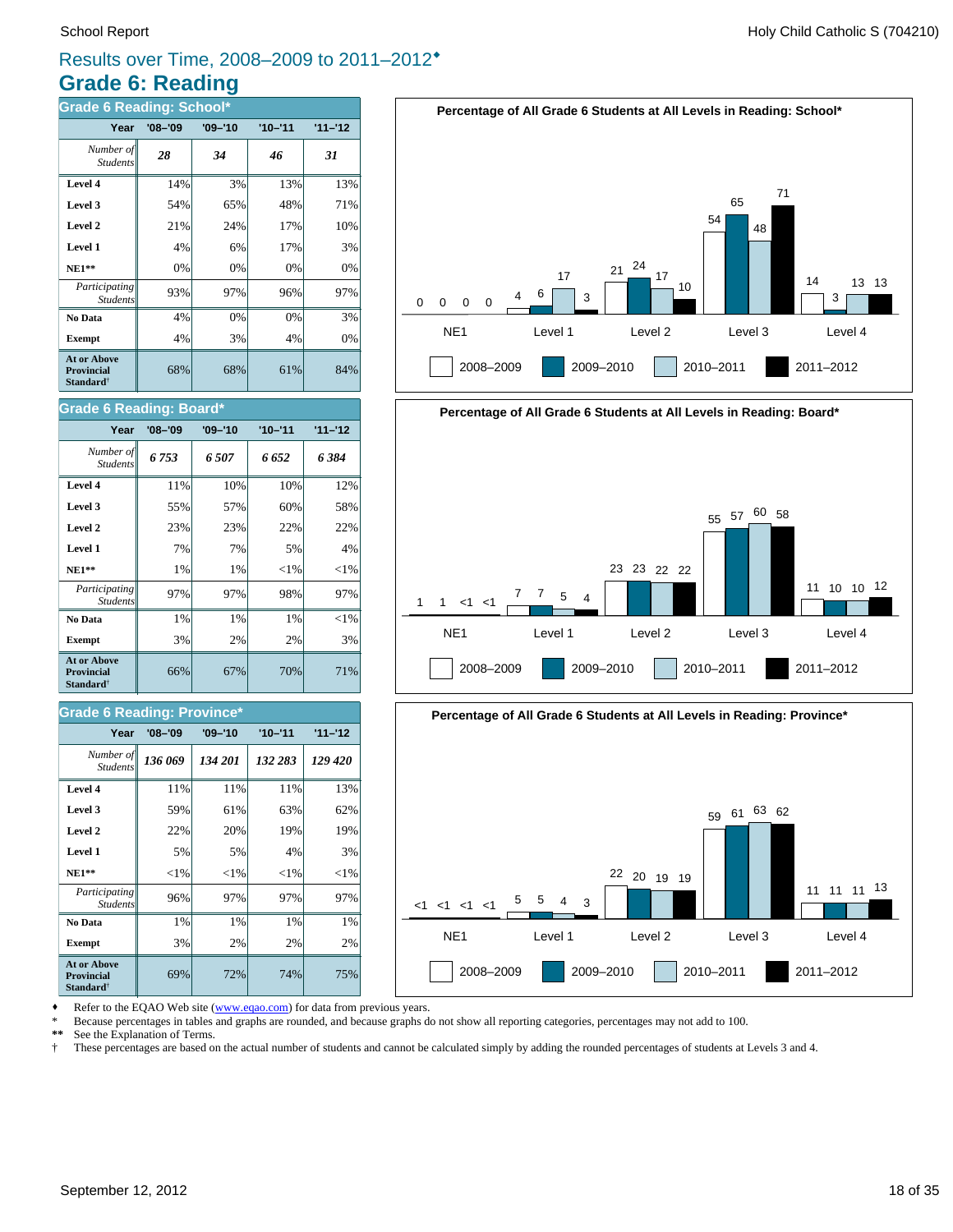# **Grade 6: Writing** Results over Time, 2008–2009 to 2011–2012®

| <b>Grade 6 Writing: School*</b>                                         |             |             |             |           |
|-------------------------------------------------------------------------|-------------|-------------|-------------|-----------|
| Year                                                                    | $'08 - '09$ | $'09 - '10$ | $'10 - '11$ | $11 - 12$ |
| Number of<br><b>Students</b>                                            | 28          | 34          | 46          | 31        |
| Level 4                                                                 | 14%         | 6%          | 4%          | 13%       |
| Level 3                                                                 | 64%         | 62%         | 52%         | 61%       |
| Level 2                                                                 | 14%         | 29%         | 39%         | 19%       |
| Level 1                                                                 | 0%          | 0%          | 0%          | 3%        |
| $NE1**$                                                                 | 0%          | 0%          | 0%          | 0%        |
| Participating<br><b>Students</b>                                        | 93%         | 97%         | 96%         | 97%       |
| No Data                                                                 | 4%          | 0%          | 0%          | 3%        |
| <b>Exempt</b>                                                           | 4%          | 3%          | 4%          | 0%        |
| <b>At or Above</b><br><b>Provincial</b><br><b>Standard</b> <sup>†</sup> | 79%         | 68%         | 57%         | 74%       |









Refer to the EQAO Web site (www.eqao.com) for data from previous years.

\* Because percentages in tables and graphs are rounded, and because graphs do not show all reporting categories, percentages may not add to 100.<br>\*\* See the Explanation of Terms

\*\* See the Explanation of Terms.<br><sup>†</sup> These percentages are based on

† These percentages are based on the actual number of students and cannot be calculated simply by adding the rounded percentages of students at Levels 3 and 4.

#### **Level 3** 60% 62% 62% 64% 63% **Level 4** 10% 10% 10% 11% 13%

**Grade 6 Writing: Board\***

Student.

| Level 2                                                          | 25%      | 25%      | 22%      | 21%      |
|------------------------------------------------------------------|----------|----------|----------|----------|
| Level 1                                                          | ${<}1\%$ | 1%       | ${<}1\%$ | $<$ 1%   |
| $NE1**$                                                          | ${<}1\%$ | ${<}1\%$ | ${<}1\%$ | ${<}1\%$ |
| Participating<br><i>Students</i>                                 | 97%      | 97%      | 98%      | 97%      |
| No Data                                                          | 1%       | 1%       | 1%       | $<$ 1%   |
| <b>Exempt</b>                                                    | 3%       | 2%       | 2%       | 2%       |
| At or Above<br><b>Provincial</b><br><b>Standard</b> <sup>†</sup> | 71%      | 71%      | 75%      | 76%      |
|                                                                  |          |          |          |          |

*6 753 6 507 6 652 6 384 Number of*

**Year '08–'09 '09–'10 '10–'11 '11–'12**

#### **Grade 6 Writing: Province\***

| Year                                                                    | $'08 - '09$ | $'09 - '10$ | $'10 - '11$ | $11 - 12$ |
|-------------------------------------------------------------------------|-------------|-------------|-------------|-----------|
| Number of<br><b>Students</b>                                            | 136 075     | 134 288     | 132 266     | 129 420   |
| Level 4                                                                 | 9%          | 9%          | 10%         | 12%       |
| Level 3                                                                 | 58%         | 61%         | 63%         | 63%       |
| Level 2                                                                 | 29%         | 26%         | 24%         | 23%       |
| Level 1                                                                 | ${<}1\%$    | ${<}1\%$    | ${<}1\%$    | ${<}1\%$  |
| $NE1**$                                                                 | ${<}1\%$    | ${<}1\%$    | ${<}1\%$    | ${<}1\%$  |
| Participating<br><b>Students</b>                                        | 96%         | 97%         | 97%         | 97%       |
| No Data                                                                 | 1%          | 1%          | 1%          | 1%        |
| <b>Exempt</b>                                                           | 3%          | 2%          | 2%          | 2%        |
| <b>At or Above</b><br><b>Provincial</b><br><b>Standard</b> <sup>†</sup> | 67%         | 70%         | 73%         | 74%       |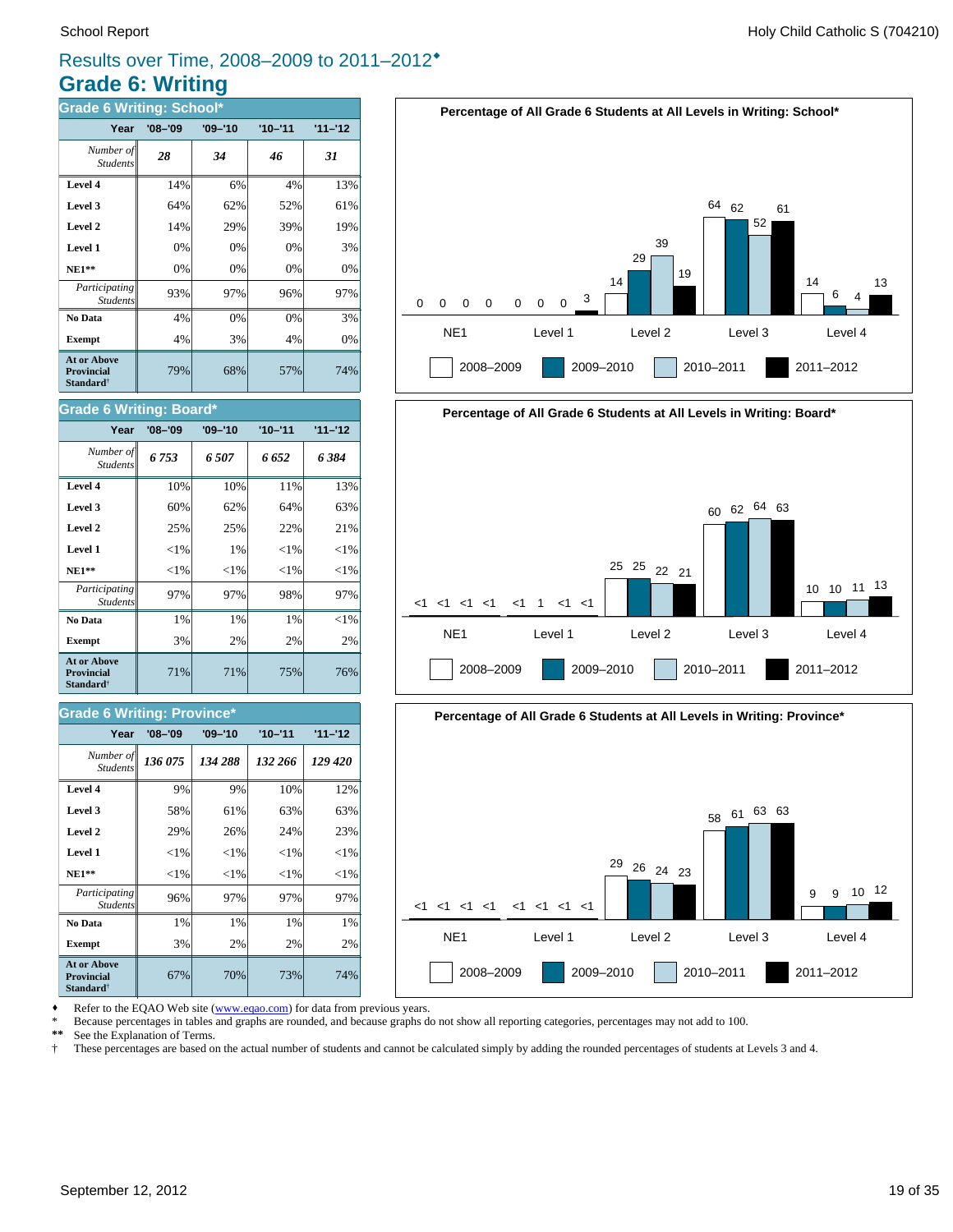# **Grade 6: Mathematics** Results over Time, 2008–2009 to 2011–2012®

| <b>Grade 6 Mathematics: School*</b>                                     |             |             |             |           |
|-------------------------------------------------------------------------|-------------|-------------|-------------|-----------|
| Year                                                                    | $'08 - '09$ | $'09 - '10$ | $'10 - '11$ | $11 - 12$ |
| Number of<br><b>Students</b>                                            | 28          | 34          | 46          | 31        |
| Level 4                                                                 | 4%          | 12%         | 22%         | 10%       |
| Level 3                                                                 | 43%         | 50%         | 28%         | 39%       |
| Level 2                                                                 | 36%         | 32%         | 22%         | 23%       |
| Level 1                                                                 | 11%         | 3%          | 24%         | 26%       |
| $NE1**$                                                                 | 0%          | 0%          | 0%          | 0%        |
| Participating<br><b>Students</b>                                        | 93%         | 97%         | 96%         | 97%       |
| No Data                                                                 | 4%          | 0%          | 0%          | 3%        |
| <b>Exempt</b>                                                           | 4%          | 3%          | 4%          | 0%        |
| <b>At or Above</b><br><b>Provincial</b><br><b>Standard</b> <sup>†</sup> | 46%         | 62%         | 50%         | 48%       |

# **Percentage of All Grade 6 Students at All Levels in Mathematics: School\*** <sup>36</sup> <sup>32</sup> 43 50 39





| Year                                                                    | $'08 - '09$ | $'09 - '10$ | $'10 - '11$ | $11 - 12$ |
|-------------------------------------------------------------------------|-------------|-------------|-------------|-----------|
| Number of<br><b>Students</b>                                            | 6 756       | 6.502       | 6 648       | 6371      |
| Level 4                                                                 | 14%         | 13%         | 14%         | 14%       |
| Level 3                                                                 | 48%         | 45%         | 44%         | 44%       |
| Level 2                                                                 | 27%         | 31%         | 29%         | 29%       |
| Level 1                                                                 | 7%          | 8%          | 11%         | 10%       |
| <b>NE1**</b>                                                            | ${<}1\%$    | ${<}1\%$    | ${<}1\%$    | ${<}1\%$  |
| Participating<br><b>Students</b>                                        | 97%         | 97%         | 98%         | 97%       |
| No Data                                                                 | 1%          | 1%          | 1%          | 1%        |
| <b>Exempt</b>                                                           | 3%          | 2%          | 2%          | 3%        |
| <b>At or Above</b><br><b>Provincial</b><br><b>Standard</b> <sup>†</sup> | 62%         | 58%         | 57%         | 58%       |

#### **Grade 6 Mathematics: Province\***

| Year                                                             | $'08 - '09$ | $'09 - '10$ | $'10 - '11$ | $11 - 12$ |
|------------------------------------------------------------------|-------------|-------------|-------------|-----------|
| Number of<br><b>Students</b>                                     | 136 075     | 134 241     | 132 223     | 129 368   |
| Level 4                                                          | 13%         | 14%         | 12%         | 13%       |
| Level 3                                                          | 49%         | 47%         | 46%         | 45%       |
| Level 2                                                          | 27%         | 30%         | 29%         | 29%       |
| Level 1                                                          | 6%          | 6%          | 9%          | 10%       |
| $NE1**$                                                          | ${<}1\%$    | ${<}1\%$    | ${<}1\%$    | ${<}1\%$  |
| Participating<br><b>Students</b>                                 | 96%         | 97%         | 97%         | 97%       |
| No Data                                                          | 1%          | 1%          | 1%          | 1%        |
| <b>Exempt</b>                                                    | 3%          | 3%          | 2%          | 2%        |
| At or Above<br><b>Provincial</b><br><b>Standard</b> <sup>†</sup> | 63%         | 61%         | 58%         | 58%       |





Refer to the EQAO Web site (www.eqao.com) for data from previous years.

\* Because percentages in tables and graphs are rounded, and because graphs do not show all reporting categories, percentages may not add to 100.

See the Explanation of Terms.

† These percentages are based on the actual number of students and cannot be calculated simply by adding the rounded percentages of students at Levels 3 and 4.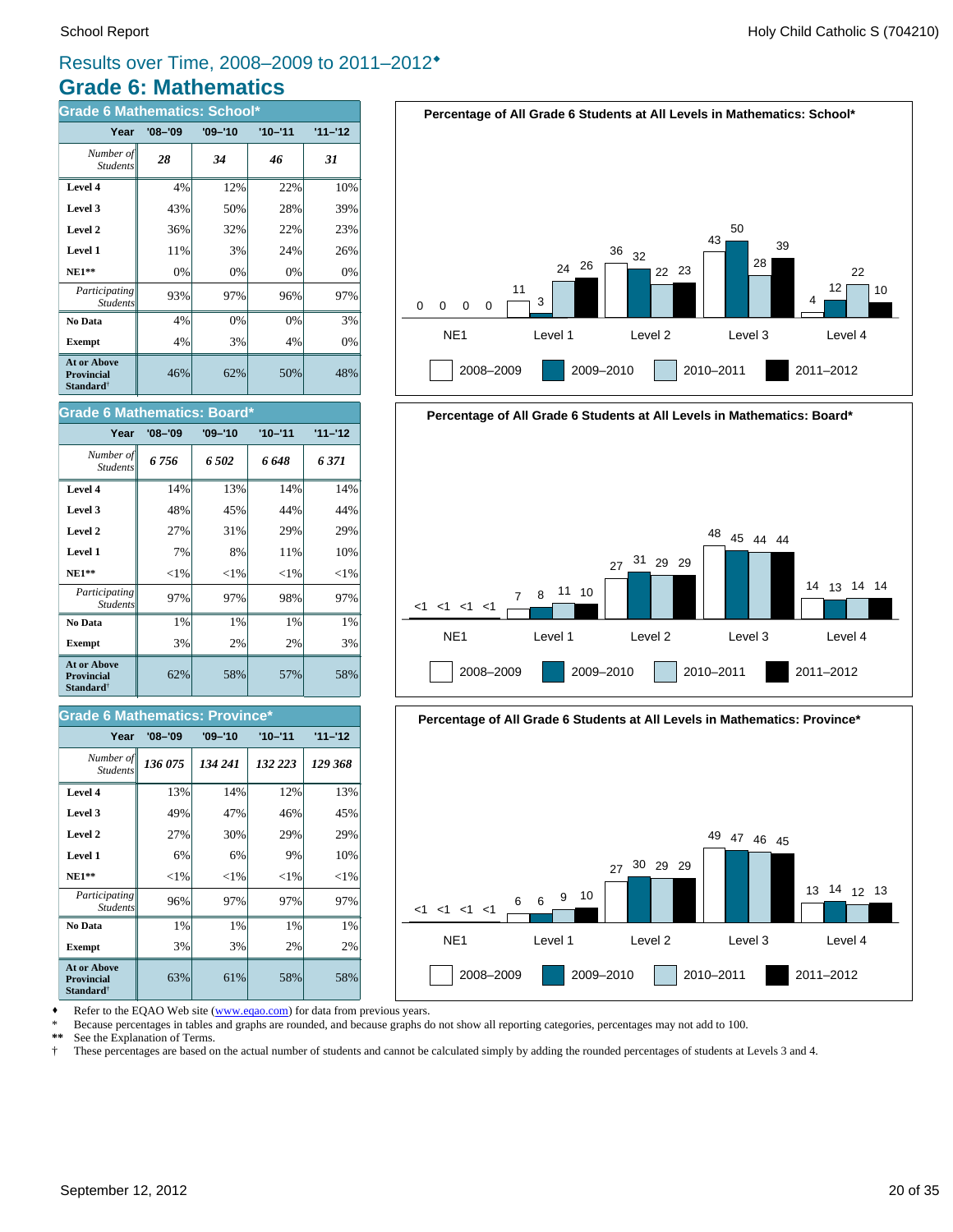

|        | <b>Female</b> | <b>Male</b> | <b>Female</b> | <b>Male</b> | <b>Female</b> | <b>Male</b> | <b>Female</b> | Male | <b>Female</b>     | <b>Male</b> |
|--------|---------------|-------------|---------------|-------------|---------------|-------------|---------------|------|-------------------|-------------|
| School | 19            | 15          |               | 19 9 9      | 15            | 18          | 11            | 16   | $12 \overline{ }$ | 21          |

† Includes only students for whom gender data were available.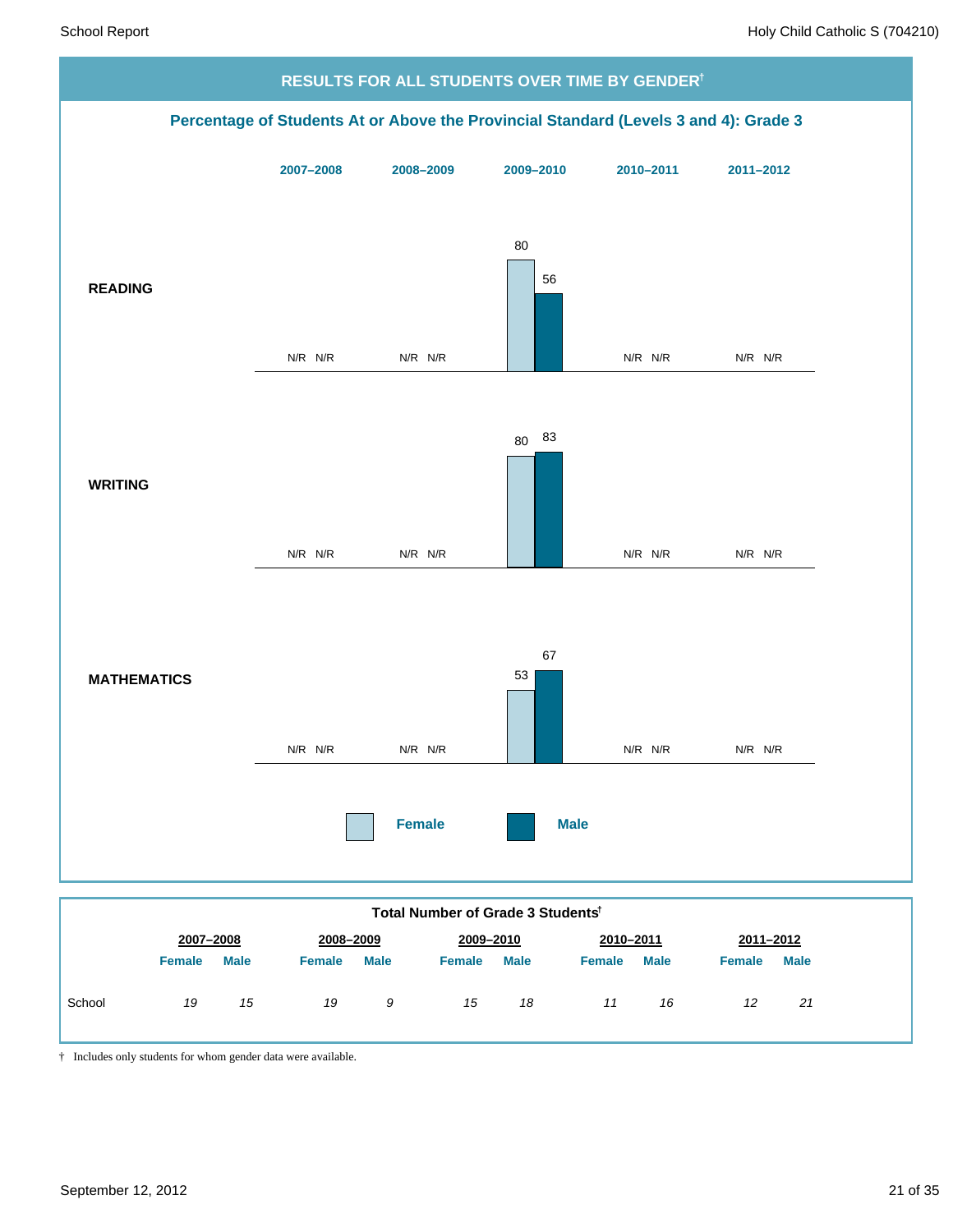

| Total Number of Grade 6 Students <sup>t</sup> |
|-----------------------------------------------|
|-----------------------------------------------|

|        | 2007-2008     |             |               | 2008-2009<br>2009-2010<br>2010-2011 |               |             |               | 2011-2012   |               |             |
|--------|---------------|-------------|---------------|-------------------------------------|---------------|-------------|---------------|-------------|---------------|-------------|
|        | <b>Female</b> | <b>Male</b> | <b>Female</b> | <b>Male</b>                         | <b>Female</b> | <b>Male</b> | <b>Female</b> | <b>Male</b> | <b>Female</b> | <b>Male</b> |
| School | 19            | 18          | 17            | 11                                  | 17            | 17          | 26            | 20          | 19            | 12          |

† Includes only students for whom gender data were available.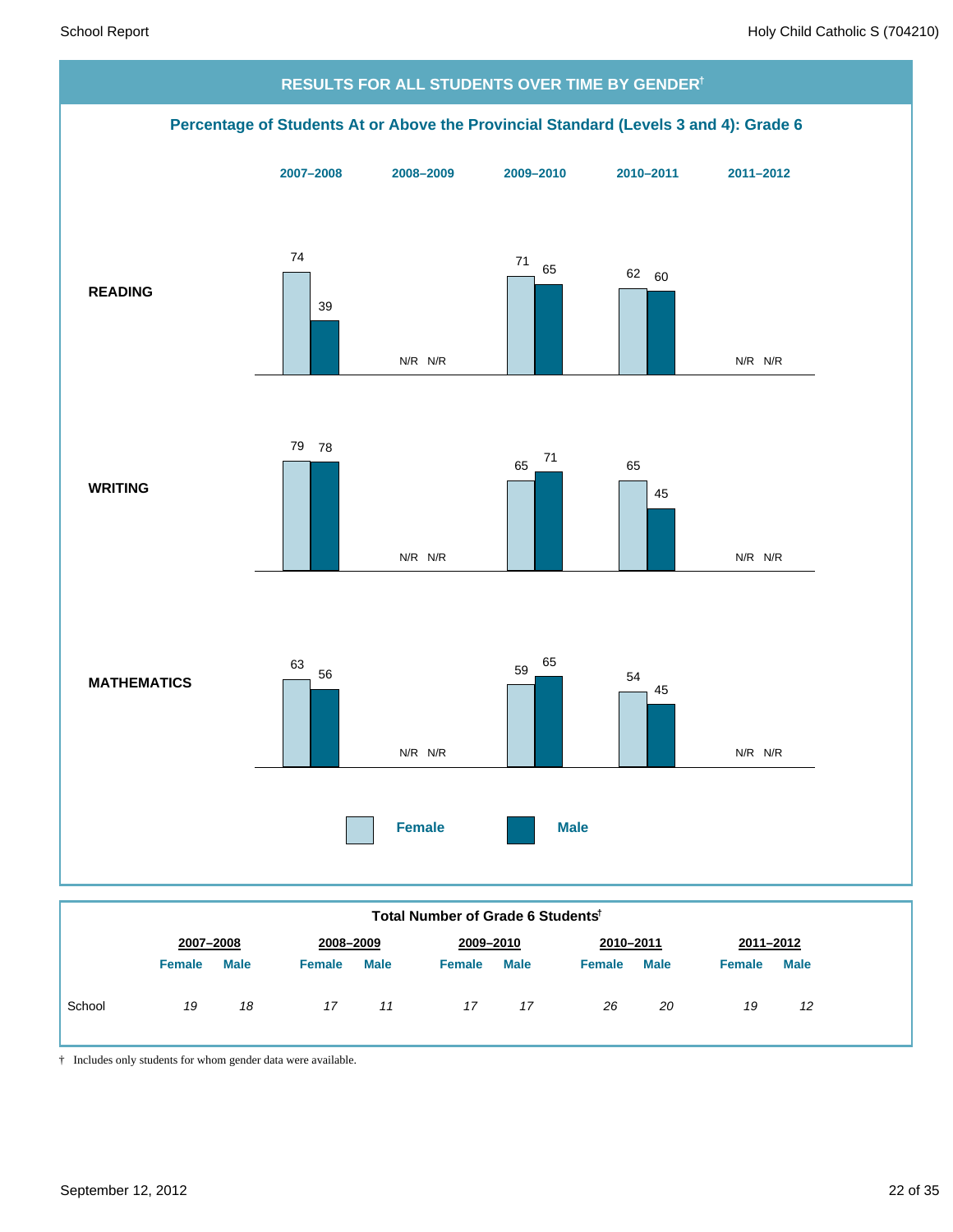|                                                                                                                 | <b>STUDENT QUESTIONNAIRE RESULTS FOR SCHOOL: GRADE 3 (# = 31)</b><br>Note: In 2011-2012 the focus of some questions was on mathematics; in 2012-2013 the focus will be on reading and writing. |                                                             |  |  |  |  |  |
|-----------------------------------------------------------------------------------------------------------------|------------------------------------------------------------------------------------------------------------------------------------------------------------------------------------------------|-------------------------------------------------------------|--|--|--|--|--|
| Never                                                                                                           | <b>Sometimes</b><br>Most of the time                                                                                                                                                           |                                                             |  |  |  |  |  |
| <b>STUDENT ENGAGEMENT</b><br>How do you feel about mathematics?                                                 | Percentage of Students*                                                                                                                                                                        | Number of<br>students<br>who answered<br>"most of the time" |  |  |  |  |  |
| I like mathematics.                                                                                             | 48<br>42<br>10 <sub>l</sub>                                                                                                                                                                    | 13                                                          |  |  |  |  |  |
| I am good at mathematics.                                                                                       | 58<br>10 <sup>1</sup><br>29                                                                                                                                                                    | 9                                                           |  |  |  |  |  |
| I am able to answer difficult mathematics questions.                                                            | 19<br>61<br>16                                                                                                                                                                                 | 5                                                           |  |  |  |  |  |
| I try to do my best when I do mathematics activities in class.                                                  | 29<br>68                                                                                                                                                                                       | 21                                                          |  |  |  |  |  |
| <b>COGNITIVE STRATEGIES</b><br>How often do you do the following when you are working on a mathematics problem? |                                                                                                                                                                                                |                                                             |  |  |  |  |  |
| I read over the whole problem first to make sure I know what I am<br>supposed to do.                            | 42<br>58                                                                                                                                                                                       | 18                                                          |  |  |  |  |  |
| I ask for help if I do not understand the problem.                                                              | 65<br>6<br>29                                                                                                                                                                                  | 9                                                           |  |  |  |  |  |
| I think about the steps I will use to solve the problem.                                                        | 55<br>16<br>29                                                                                                                                                                                 | 9                                                           |  |  |  |  |  |
| I check my work for mistakes.                                                                                   | 68<br>6<br>23                                                                                                                                                                                  | 7                                                           |  |  |  |  |  |
| I check my answer to see if it makes sense.                                                                     | 45<br>35<br>19                                                                                                                                                                                 | II                                                          |  |  |  |  |  |
| <b>INSTRUCTIONAL TOOLS</b><br>How often do you use the following during mathematics activities at school?       |                                                                                                                                                                                                |                                                             |  |  |  |  |  |
| Manipulatives                                                                                                   | 55<br>26<br>19                                                                                                                                                                                 | $\boldsymbol{8}$                                            |  |  |  |  |  |
| A calculator                                                                                                    | 35<br>42<br>23                                                                                                                                                                                 | 7                                                           |  |  |  |  |  |
| A computer to learn mathematics                                                                                 | 87 <br>13                                                                                                                                                                                      | $\boldsymbol{\mathit{0}}$                                   |  |  |  |  |  |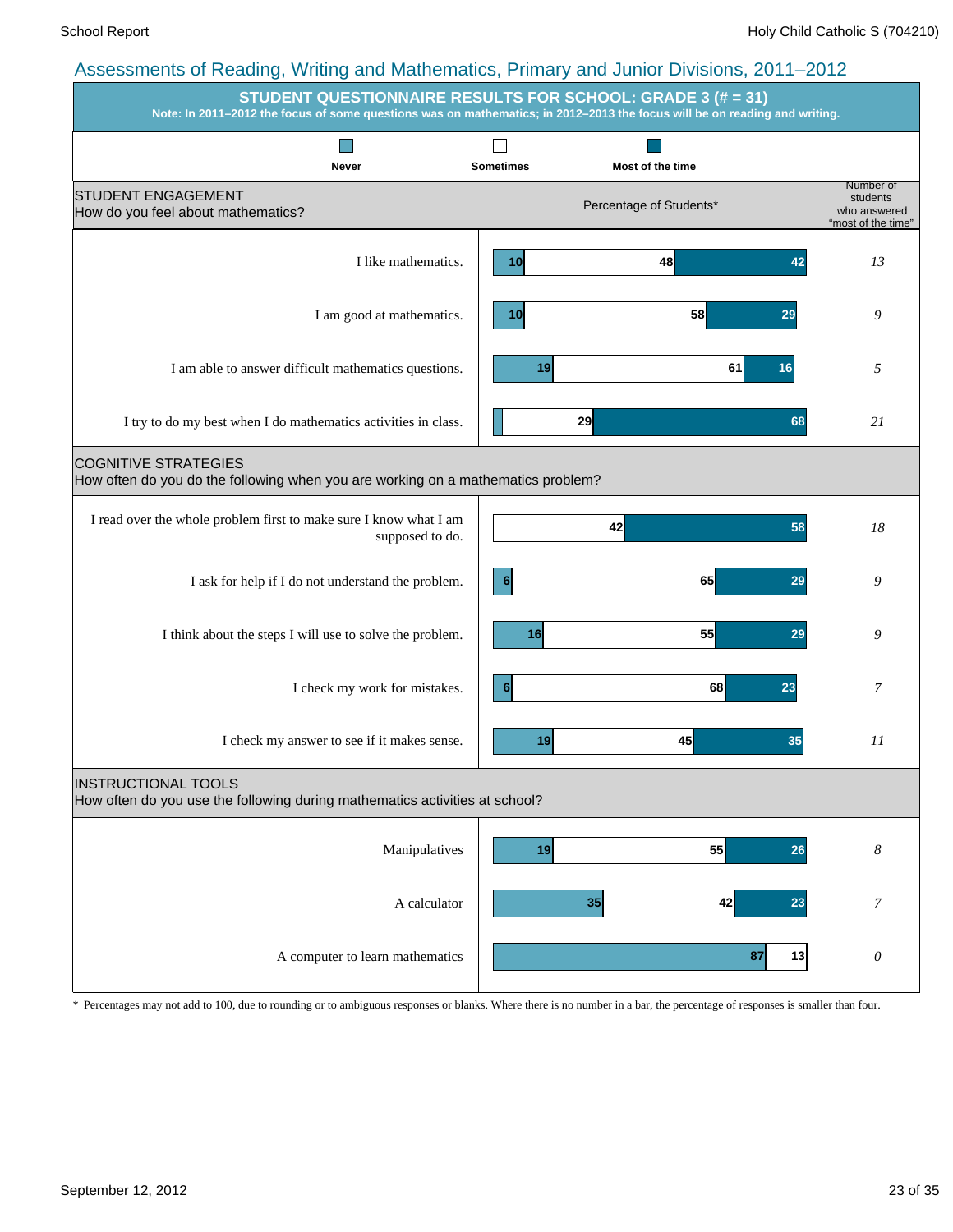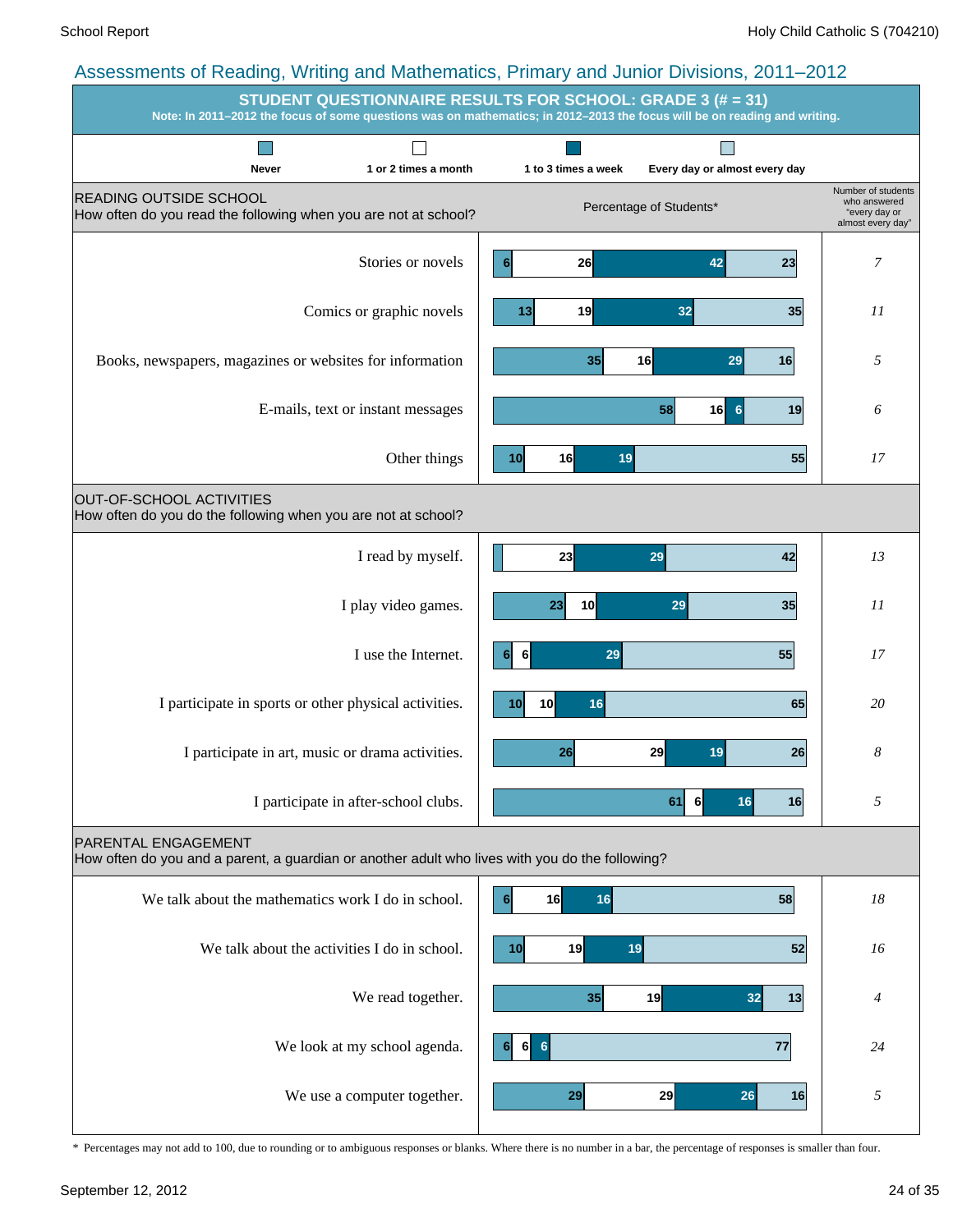| .<br>ີ                                                                            | STUDENT QUESTIONNAIRE RESULTS FOR SCHOOL: GRADE 3 (# = 31)<br>Note: In 2011-2012 the focus of some questions was on mathematics; in 2012-2013 the focus will be on reading and writing. |                                                              |                                                                                             |                                                                             |  |  |  |  |  |
|-----------------------------------------------------------------------------------|-----------------------------------------------------------------------------------------------------------------------------------------------------------------------------------------|--------------------------------------------------------------|---------------------------------------------------------------------------------------------|-----------------------------------------------------------------------------|--|--|--|--|--|
| 0 programs                                                                        | 1 program                                                                                                                                                                               | 2 or 3 programs                                              | 4 programs or more                                                                          |                                                                             |  |  |  |  |  |
| <b>SCREEN TIME</b><br>How many TV programs do you normally watch on a school day? |                                                                                                                                                                                         |                                                              | Percentage of Students*                                                                     | Number of students<br>who answered<br>"4 programs or<br>more"               |  |  |  |  |  |
|                                                                                   | Before school                                                                                                                                                                           | 16                                                           | 45<br>19<br>16                                                                              | 5                                                                           |  |  |  |  |  |
|                                                                                   | After school                                                                                                                                                                            | 23<br>6                                                      | 71                                                                                          | 22                                                                          |  |  |  |  |  |
| Only English/<br><b>Mostly English</b>                                            |                                                                                                                                                                                         | Another language (or other languages)<br>as often as English | Mostly another language (or other languages)/<br>Only another language (or other languages) |                                                                             |  |  |  |  |  |
| <b>LANGUAGES SPOKEN</b>                                                           |                                                                                                                                                                                         |                                                              | Percentage of Students*                                                                     | Number of students<br>who answered<br>"only English" or<br>"mostly English" |  |  |  |  |  |
| Languages student speaks at home                                                  |                                                                                                                                                                                         |                                                              | 48<br>45<br>6                                                                               | 14                                                                          |  |  |  |  |  |
| Languages in which people speak to student at home                                |                                                                                                                                                                                         | 32                                                           | 52<br>13                                                                                    | 10                                                                          |  |  |  |  |  |
| <b>SCHOOLS ATTENDED</b><br>How many schools did you attend before this one?       |                                                                                                                                                                                         |                                                              | Percentage of Students                                                                      | Number of students                                                          |  |  |  |  |  |
|                                                                                   | Only this school                                                                                                                                                                        | 26                                                           |                                                                                             | 8                                                                           |  |  |  |  |  |
|                                                                                   | 1 other school                                                                                                                                                                          |                                                              | 52                                                                                          | 16                                                                          |  |  |  |  |  |
|                                                                                   | 2 other schools                                                                                                                                                                         | 16                                                           |                                                                                             | 5                                                                           |  |  |  |  |  |
|                                                                                   | 3 other schools                                                                                                                                                                         | O                                                            |                                                                                             | $\theta$                                                                    |  |  |  |  |  |
|                                                                                   | 4 other schools or more                                                                                                                                                                 |                                                              |                                                                                             | $\overline{c}$                                                              |  |  |  |  |  |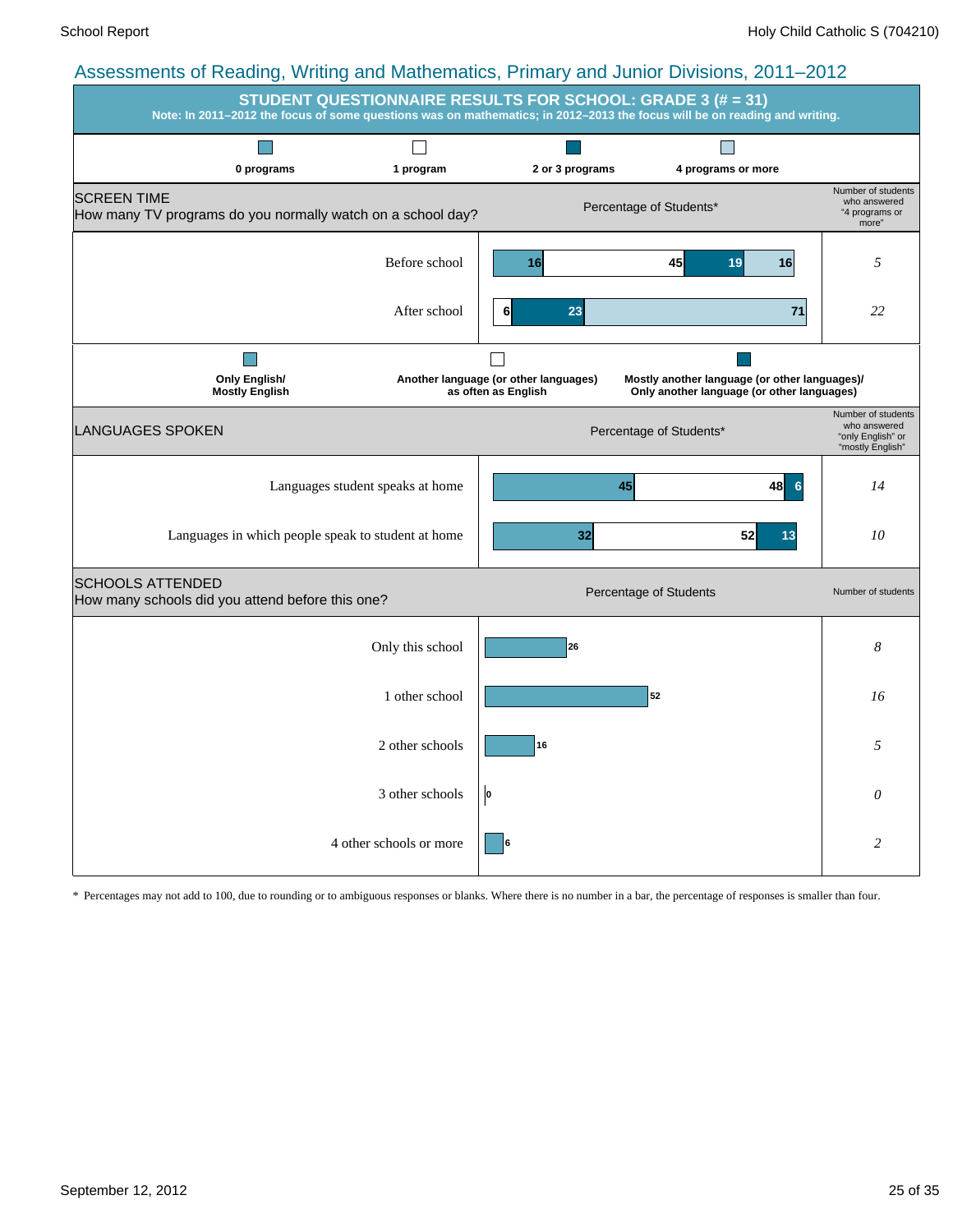| <b>GRADE 3: STUDENT QUESTIONNAIRE RESULTS</b>                                                                                                                                                     |                                                                     | <b>School</b>                         |                              |                                         | <b>Board</b>                                     | <b>Province</b>                                                      |                                                                                  |                                        |                              |
|---------------------------------------------------------------------------------------------------------------------------------------------------------------------------------------------------|---------------------------------------------------------------------|---------------------------------------|------------------------------|-----------------------------------------|--------------------------------------------------|----------------------------------------------------------------------|----------------------------------------------------------------------------------|----------------------------------------|------------------------------|
| FOR SCHOOL, BOARD AND PROVINCE (all students,<br>female, male)<br>Note: In 2011-2012 the focus of some questions was<br>on mathematics; in 2012-2013 the focus will be on<br>reading and writing. | <b>All Students</b><br>$= 31$<br>共                                  | emale<br>$\vert$<br>$\,$ H<br>共<br>Œ. | 20)<br>Male*<br>$\rm H$<br>共 | <b>Students</b><br>5755)<br>Ш<br>Ę<br>进 | 2 882)<br>Female*<br>$\, \, \mathrm{II} \,$<br>巷 | 873)<br>$\overline{\mathbf{N}}$<br>lale*<br>$\, \, \mathrm{II}$<br>共 | 122104<br><b>Students</b><br>$\mathbf H$<br>—<br>I₹<br>共                         | 59 991<br>Female*<br>$\mathbf{H}$<br>违 | (113)<br>$= 62$<br>Male<br>进 |
| STUDENT ENGAGEMENT IN MATHEMATICS                                                                                                                                                                 |                                                                     |                                       |                              |                                         |                                                  |                                                                      | Percentage of students who answered "most of the time" <sup>†</sup>              |                                        |                              |
| I like mathematics.                                                                                                                                                                               | 42%                                                                 | 45%                                   | 40%                          | 51%                                     | 48%                                              | 53%                                                                  | 51%                                                                              | 50%                                    | 52%                          |
| I am good at mathematics.                                                                                                                                                                         | 29%                                                                 | 36%                                   | 25%                          | 45%                                     | 43%                                              | 47%                                                                  | 50%                                                                              | 47%                                    | 52%                          |
| I am able to answer difficult mathematics questions.                                                                                                                                              | 16%                                                                 | 0%                                    | 25%                          | 24%                                     | 21%                                              | 26%                                                                  | 27%                                                                              | 24%                                    | 30%                          |
| I try to do my best when I do mathematics activities in<br>class.                                                                                                                                 | 68%                                                                 | 82%                                   | 60%                          | 86%                                     | 88%                                              | 83%                                                                  | 87%                                                                              | 90%                                    | 85%                          |
| <b>COGNITIVE STRATEGIES USED IN</b><br><b>MATHEMATICS</b>                                                                                                                                         | Percentage of students who answered "most of the time" <sup>†</sup> |                                       |                              |                                         |                                                  |                                                                      |                                                                                  |                                        |                              |
| I read over the whole problem first to make sure I know<br>what I am supposed to do.                                                                                                              | 58%                                                                 | 73%                                   | 50%                          | 67%                                     | 72%                                              | 62%                                                                  | 71%                                                                              | 76%                                    | 66%                          |
| I ask for help if I do not understand the problem.                                                                                                                                                | 29%                                                                 | 27%                                   | 30%                          | 39%                                     | 42%                                              | 36%                                                                  | 46%                                                                              | 50%                                    | 41%                          |
| I think about the steps I will use to solve the problem.                                                                                                                                          | 29%                                                                 | 45%                                   | 20%                          | 47%                                     | 48%                                              | 46%                                                                  | 49%                                                                              | 50%                                    | 49%                          |
| I check my work for mistakes.                                                                                                                                                                     | 23%                                                                 | 27%                                   | 20%                          | 48%                                     | 52%                                              | 44%                                                                  | 50%                                                                              | 54%                                    | 45%                          |
| I check my answer to see if it makes sense.                                                                                                                                                       | 35%                                                                 | 45%                                   | 30%                          | 57%                                     | 61%                                              | 53%                                                                  | 60%                                                                              | 64%                                    | 56%                          |
| INSTRUCTIONAL TOOLS USED IN<br><b>MATHEMATICS</b>                                                                                                                                                 |                                                                     |                                       |                              |                                         |                                                  |                                                                      | Percentage of students who answered "most of the time" <sup>†</sup>              |                                        |                              |
| Manipulatives                                                                                                                                                                                     | 26%                                                                 | 18%                                   | 30%                          | 27%                                     | 30%                                              | 24%                                                                  | 24%                                                                              | 27%                                    | 22%                          |
| A calculator                                                                                                                                                                                      | 23%                                                                 | 9%                                    | 30%                          | 12%                                     | 12%                                              | 13%                                                                  | 12%                                                                              | 12%                                    | 13%                          |
| A computer to learn mathematics                                                                                                                                                                   | 0%                                                                  | $0\%$                                 | 0%                           | 14%                                     | 15%                                              | 13%                                                                  | 18%                                                                              | 18%                                    | 18%                          |
| READING OUTSIDE SCHOOL                                                                                                                                                                            |                                                                     |                                       |                              |                                         |                                                  |                                                                      | Percentage of students who answered "every day or almost every day" <sup>‡</sup> |                                        |                              |
| Stories or novels                                                                                                                                                                                 | 23%                                                                 | 18%                                   | 25%                          | 43%                                     | 48%                                              | 38%                                                                  | 46%                                                                              | 52%                                    | 40%                          |
| Comics or graphic novels                                                                                                                                                                          | 35%                                                                 | 55%                                   | 25%                          | 24%                                     | 18%                                              | 30%                                                                  | 21%                                                                              | 15%                                    | 28%                          |
| Books, newspapers, magazines or websites for<br>information                                                                                                                                       | 16%                                                                 | 18%                                   | 15%                          | 27%                                     | 30%                                              | 24%                                                                  | 25%                                                                              | 28%                                    | 23%                          |
| E-mails, text or instant messages                                                                                                                                                                 | 19%                                                                 | 9%                                    | 25%                          | 19%                                     | 21%                                              | 17%                                                                  | 18%                                                                              | 19%                                    | 17%                          |
| Other things                                                                                                                                                                                      | 55%                                                                 | 55%                                   | 55%                          | 45%                                     | 46%                                              | 45%                                                                  | 44%                                                                              | 46%                                    | 42%                          |

\* Only includes students for whom gender data were available.

† Other response options were "never" and "sometimes."

‡ Other response options were "never," "1 or 2 times a month" and "1 to 3 times a week."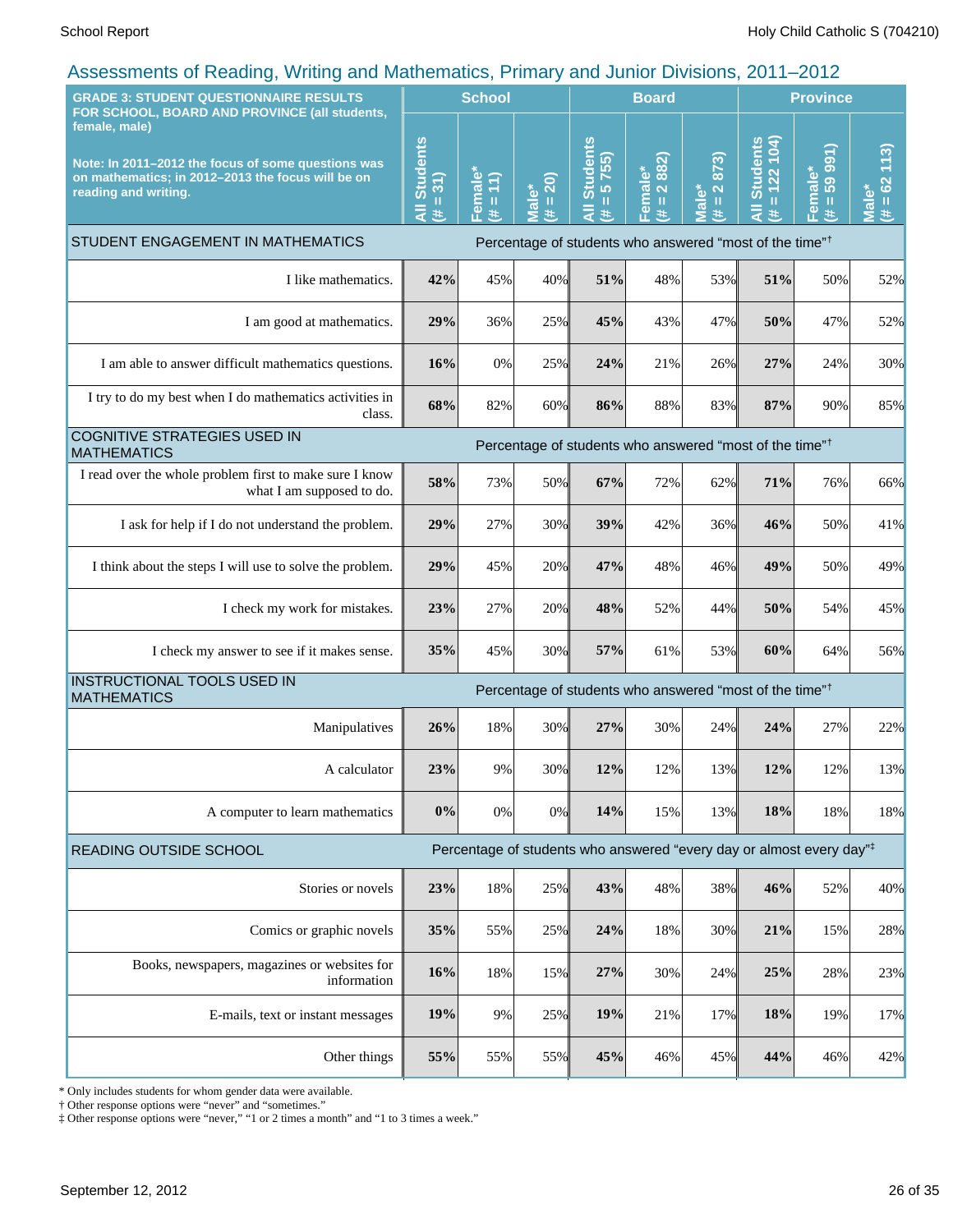| <b>GRADE 3: STUDENT QUESTIONNAIRE RESULTS</b>                                                                                                                                                     |                                    | <b>School</b>                   |                                       |                                                                                  | <b>Board</b>                           |                                                                      | <b>Province</b>                         |                                      |                             |
|---------------------------------------------------------------------------------------------------------------------------------------------------------------------------------------------------|------------------------------------|---------------------------------|---------------------------------------|----------------------------------------------------------------------------------|----------------------------------------|----------------------------------------------------------------------|-----------------------------------------|--------------------------------------|-----------------------------|
| FOR SCHOOL, BOARD AND PROVINCE (all students,<br>female, male)<br>Note: In 2011-2012 the focus of some questions was<br>on mathematics; in 2012-2013 the focus will be on<br>reading and writing. | <b>All Students</b><br>$= 31$<br>进 | Female*<br>(11)<br>$\rm H$<br>进 | $= 20$<br><u>ی*</u><br>$\bar{a}$<br># | <b>Students</b><br>$\overline{5}$ 755)<br>$\mathbf u$<br>$\ast$                  | 2 882)<br>Female*<br>$\mathbf{u}$<br>美 | 873)<br>$\mathbf{\Omega}$<br>Male <sup>*</sup><br>$\mathbf{u}$<br>#. | <b>All Students</b><br>$= 122 104$<br>共 | 5991)<br>Female*<br>$\mathbf H$<br>巷 | (13)<br>$= 62$<br>Jial<br>进 |
| <b>OUT-OF-SCHOOL ACTIVITIES</b>                                                                                                                                                                   |                                    |                                 |                                       | Percentage of students who answered "every day or almost every day" <sup>†</sup> |                                        |                                                                      |                                         |                                      |                             |
| I read by myself.                                                                                                                                                                                 | 42%                                | 45%                             | 40%                                   | 55%                                                                              | 60%                                    | 50%                                                                  | 56%                                     | 62%                                  | 49%                         |
| I play video games.                                                                                                                                                                               | 35%                                | 18%                             | 45%                                   | 35%                                                                              | 18%                                    | 52%                                                                  | 36%                                     | 17%                                  | 53%                         |
| I use the Internet.                                                                                                                                                                               | 55%                                | 64%                             | 50%                                   | 41%                                                                              | 38%                                    | 44%                                                                  | 40%                                     | 37%                                  | 43%                         |
| I participate in sports or other physical activities.                                                                                                                                             | 65%                                | 55%                             | 70%                                   | 48%                                                                              | 42%                                    | 53%                                                                  | 50%                                     | 45%                                  | 55%                         |
| I participate in art, music or drama activities.                                                                                                                                                  | 26%                                | 18%                             | 30%                                   | 26%                                                                              | 33%                                    | 19%                                                                  | 28%                                     | 35%                                  | 21%                         |
| I participate in after-school clubs.                                                                                                                                                              | 16%                                | 0%                              | 25%                                   | 14%                                                                              | 14%                                    | 14%                                                                  | 13%                                     | 13%                                  | 12%                         |
| PARENTAL ENGAGEMENT                                                                                                                                                                               |                                    |                                 |                                       | Percentage of students who answered "every day or almost every day" <sup>†</sup> |                                        |                                                                      |                                         |                                      |                             |
| We talk about the mathematics work I do in school.                                                                                                                                                | 58%                                | 82%                             | 45%                                   | 31%                                                                              | 33%                                    | 29%                                                                  | 27%                                     | 30%                                  | 25%                         |
| We talk about the activities I do in school.                                                                                                                                                      | 52%                                | 73%                             | 40%                                   | 45%                                                                              | 49%                                    | 41%                                                                  | 46%                                     | 51%                                  | 41%                         |
| We read together.                                                                                                                                                                                 | 13%                                | 9%                              | 15%                                   | 18%                                                                              | 21%                                    | 16%                                                                  | 21%                                     | 22%                                  | 19%                         |
| We look at my school agenda.                                                                                                                                                                      | 77%                                | 73%                             | 80%                                   | 48%                                                                              | 50%                                    | 47%                                                                  | 54%                                     | 56%                                  | 53%                         |
| We use a computer together.                                                                                                                                                                       | 16%                                | 0%                              | 25%                                   | 15%                                                                              | 15%                                    | 14%                                                                  | 13%                                     | 13%                                  | 13%                         |
| <b>SCREEN TIME (WATCHING TV)</b>                                                                                                                                                                  |                                    |                                 |                                       | Percentage of students who answered "4 programs or more" <sup>‡</sup>            |                                        |                                                                      |                                         |                                      |                             |
| Before school                                                                                                                                                                                     | 16%                                | 9%                              | 20%                                   | 10%                                                                              | 7%                                     | 13%                                                                  | 10%                                     | 6%                                   | 13%                         |
| After school                                                                                                                                                                                      | 71%                                | 73%                             | 70%                                   | 56%                                                                              | 52%                                    | 59%                                                                  | 50%                                     | 45%                                  | 54%                         |

\* Only includes students for whom gender data were available.

† Other response options were "never," "1 or 2 times a month" and "1 to 3 times a week."

‡ Other response options were "0 programs," "1 program" and "2 or 3 programs."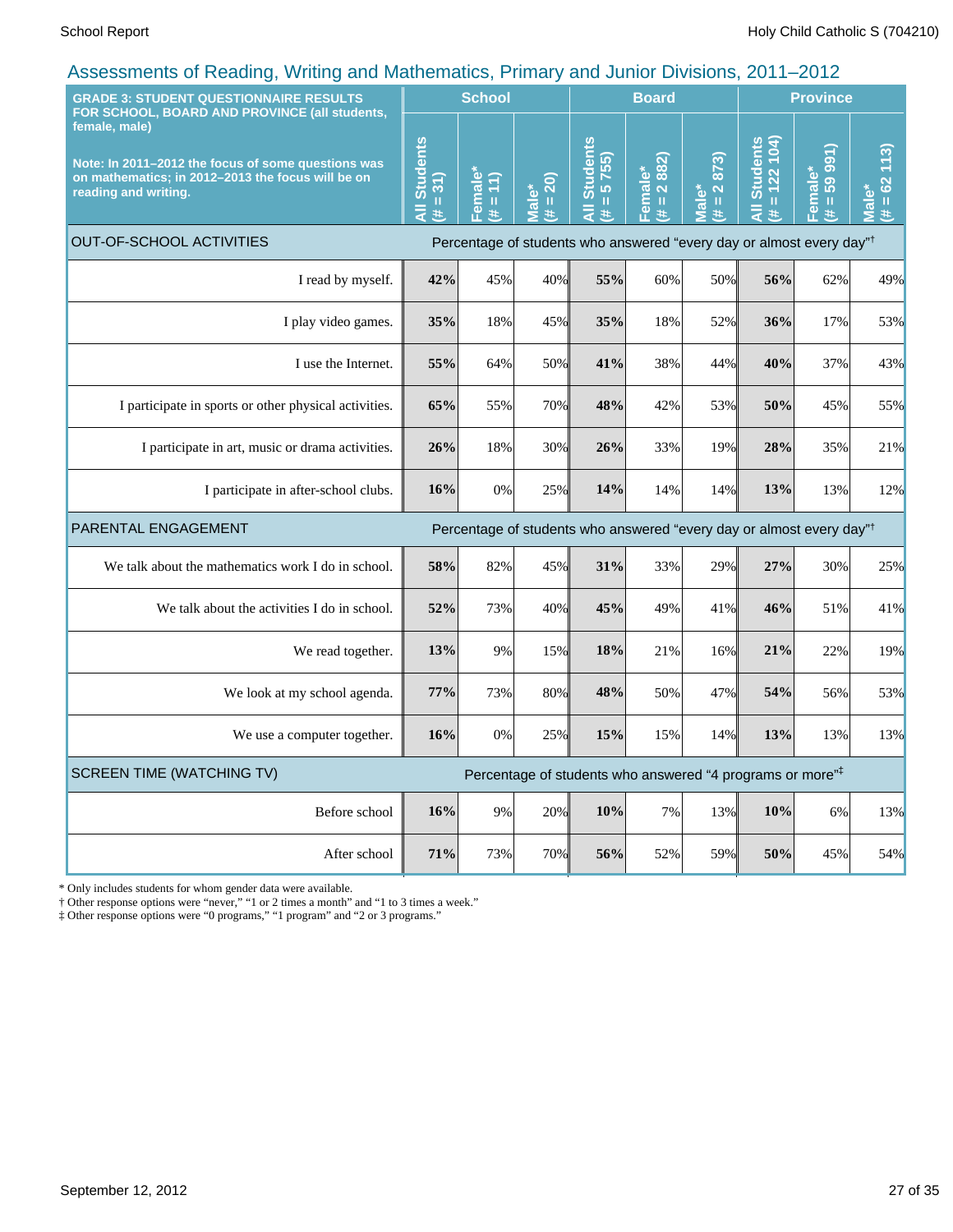| <b>GRADE 3: STUDENT QUESTIONNAIRE RESULTS</b><br>FOR SCHOOL, BOARD AND PROVINCE (all students,                                                   |                                                  | <b>School</b>                                   |                   |                                 | <b>Board</b>                                                        |                                             | <b>Province</b>                  |                                 |                                     |  |
|--------------------------------------------------------------------------------------------------------------------------------------------------|--------------------------------------------------|-------------------------------------------------|-------------------|---------------------------------|---------------------------------------------------------------------|---------------------------------------------|----------------------------------|---------------------------------|-------------------------------------|--|
| female, male)<br>Note: In 2011-2012 the focus of some questions was<br>on mathematics; in 2012-2013 the focus will be on<br>reading and writing. | <b>Students</b><br>$= 31$<br>$\overline{a}$<br># | Female*<br>$\ket{\hat{1}}$<br>$\mathbf{H}$<br>共 | $# = 20$<br>Male* | All Students<br>5755)<br>Ш<br>共 | 882)<br>Female*<br>$\ddot{\mathbf{N}}$<br>$\mathbf{H}$<br>$\ddot{}$ | 873)<br>Q<br>Viale*<br>$\rm H$<br>$\ddot{}$ | $= 122 104$<br>All Students<br>共 | 991)<br>Female*<br>59<br>Ш<br># | 113)<br>$= 62$<br><b>Male*</b><br>巷 |  |
| LANGUAGES STUDENTS SPEAK AT HOME <sup>†</sup>                                                                                                    | Percentage of students                           |                                                 |                   |                                 |                                                                     |                                             |                                  |                                 |                                     |  |
| Only English/Mostly English                                                                                                                      | 45%                                              | 55%                                             | 40%               | 58%                             | 56%                                                                 | 60%                                         | 73%                              | 72%                             | 73%                                 |  |
| Another language (or other languages) as often as English                                                                                        | 48%                                              | 36%                                             | 55%               | 25%                             | 27%                                                                 | 23%                                         | 16%                              | 17%                             | 15%                                 |  |
| Mostly another language (or other languages)/<br>Only another language (or other languages)                                                      | 6%                                               | 9%                                              | 5%                | 17%                             | 17%                                                                 | 16%                                         | 11%                              | 11%                             | 11%                                 |  |
| LANGUAGES SPOKEN TO STUDENTS AT HOME <sup>†</sup>                                                                                                | Percentage of students                           |                                                 |                   |                                 |                                                                     |                                             |                                  |                                 |                                     |  |
| Only English/Mostly English                                                                                                                      | 32%                                              | 36%                                             | 30%               | 52%                             | 49%                                                                 | 54%                                         | 69%                              | 68%                             | 69%                                 |  |
| Another language (or other languages) as often<br>as English                                                                                     | 52%                                              | 45%                                             | 55%               | 22%                             | 23%                                                                 | 21%                                         | 13%                              | 14%                             | 13%                                 |  |
| Mostly another language (or other languages)/<br>Only another language (or other languages)                                                      | 13%                                              | 9%                                              | 15%               | 25%                             | 27%                                                                 | 24%                                         | 17%                              | 17%                             | 16%                                 |  |
| SCHOOLS ATTENDED <sup>1</sup>                                                                                                                    |                                                  |                                                 |                   |                                 | Percentage of students                                              |                                             |                                  |                                 |                                     |  |
| Only this school/1 other school                                                                                                                  | 77%                                              | 73%                                             | 80%               | 81%                             | 82%                                                                 | 81%                                         | 80%                              | 81%                             | 80%                                 |  |
| 2 other schools/3 other schools                                                                                                                  | 16%                                              | 18%                                             | 15%               | 15%                             | 14%                                                                 | 15%                                         | 15%                              | 15%                             | 16%                                 |  |
| 4 other schools or more                                                                                                                          | 6%                                               | 9%                                              | 5%                | 3%                              | 4%                                                                  | 3%                                          | 4%                               | 4%                              | 4%                                  |  |

\* Only includes students for whom gender data were available.

† Percentages may not add to 100, due to rounding or to ambiguous responses or blanks.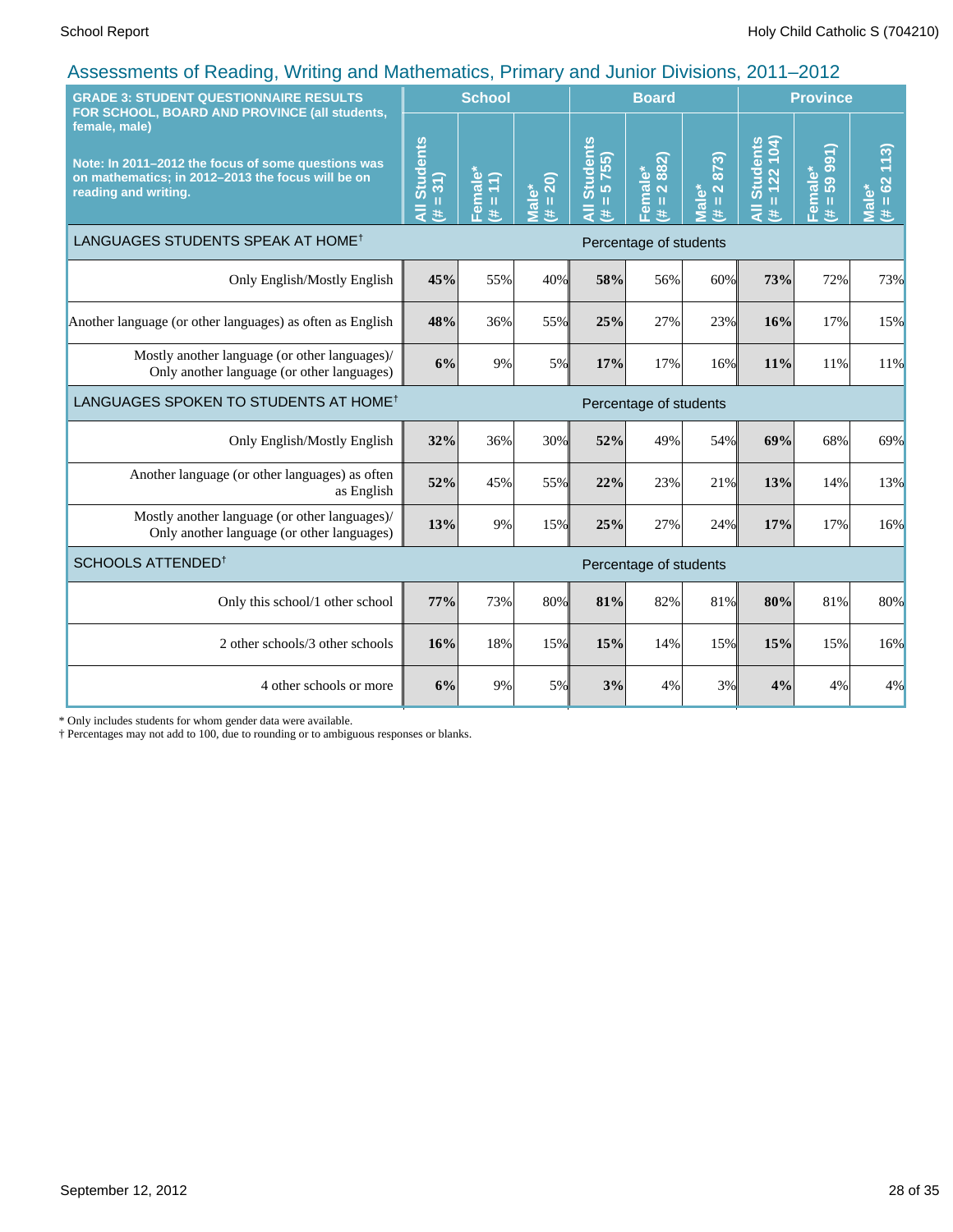|                                                                                                                 | <b>STUDENT QUESTIONNAIRE RESULTS FOR SCHOOL: GRADE 6 (# = 29)</b><br>Note: In 2011-2012 the focus of some questions was on mathematics; in 2012-2013 the focus will be on reading and writing. |                                                          |  |  |  |  |  |
|-----------------------------------------------------------------------------------------------------------------|------------------------------------------------------------------------------------------------------------------------------------------------------------------------------------------------|----------------------------------------------------------|--|--|--|--|--|
| <b>Never</b>                                                                                                    | <b>Sometimes</b><br>Most of the time                                                                                                                                                           |                                                          |  |  |  |  |  |
| <b>STUDENT ENGAGEMENT</b><br>How do you feel about mathematics?                                                 | Percentage of Students*                                                                                                                                                                        | Number of students<br>who answered<br>"most of the time" |  |  |  |  |  |
| I like mathematics.                                                                                             | 48<br>34                                                                                                                                                                                       | 10                                                       |  |  |  |  |  |
| I am good at mathematics.                                                                                       | 41<br>45                                                                                                                                                                                       | 13                                                       |  |  |  |  |  |
| I am able to answer difficult mathematics questions.                                                            | 41<br>48                                                                                                                                                                                       | 14                                                       |  |  |  |  |  |
| I try to do my best when I do mathematics activities in class.                                                  | 17<br>76                                                                                                                                                                                       | 22                                                       |  |  |  |  |  |
| <b>COGNITIVE STRATEGIES</b><br>How often do you do the following when you are working on a mathematics problem? |                                                                                                                                                                                                |                                                          |  |  |  |  |  |
| I read over the whole problem first to make sure I know what<br>I am supposed to do.                            | 38<br>55                                                                                                                                                                                       | 16                                                       |  |  |  |  |  |
| I ask for help if I do not understand the problem.                                                              | 59<br>34                                                                                                                                                                                       | 10                                                       |  |  |  |  |  |
| I think about the steps I will use to solve the problem.                                                        | 45<br>10<br>34                                                                                                                                                                                 | 10                                                       |  |  |  |  |  |
| I check my work for mistakes.                                                                                   | 62<br>21<br>7                                                                                                                                                                                  | 6                                                        |  |  |  |  |  |
| I check my answer to see if it makes sense.                                                                     | 41<br>38<br>7                                                                                                                                                                                  | 11                                                       |  |  |  |  |  |
| <b>INSTRUCTIONAL TOOLS</b><br>How often do you use the following during mathematics activities at school?       |                                                                                                                                                                                                |                                                          |  |  |  |  |  |
| Manipulatives                                                                                                   | 66<br>21                                                                                                                                                                                       | 1                                                        |  |  |  |  |  |
| A calculator                                                                                                    | 48<br>45                                                                                                                                                                                       | 13                                                       |  |  |  |  |  |
| A computer to learn mathematics                                                                                 | 31<br>34<br>24                                                                                                                                                                                 | 7                                                        |  |  |  |  |  |
| The Internet to explore information related to mathematics                                                      | 38<br>34<br>14                                                                                                                                                                                 | $\overline{4}$                                           |  |  |  |  |  |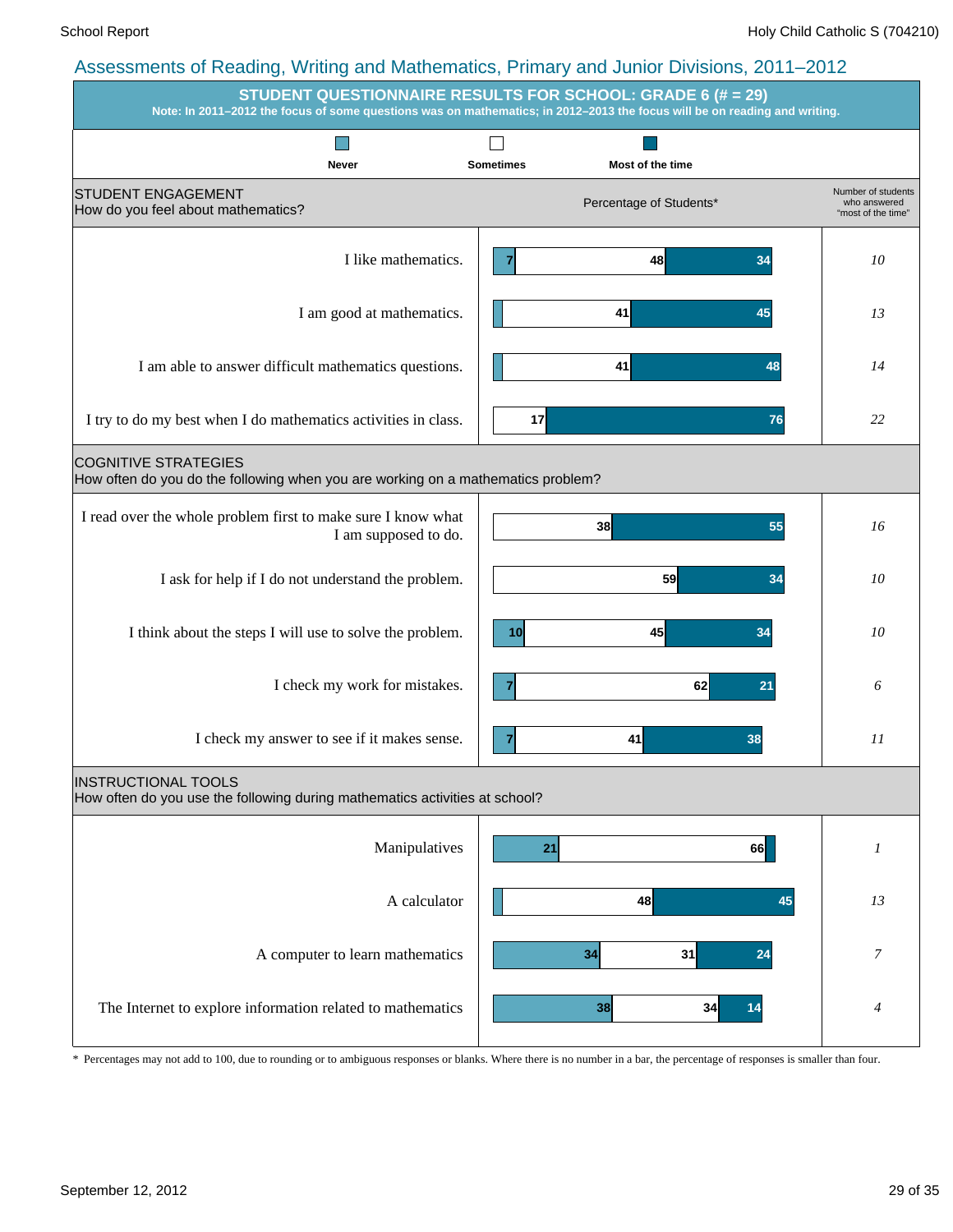#### Assessments of Reading, Writing and Mathematics, Primary and Junior Divisions, 2011–2012 **STUDENT QUESTIONNAIRE RESULTS FOR SCHOOL: GRADE 6 (# = 29) Note: In 2011–2012 the focus of some questions was on mathematics; in 2012–2013 the focus will be on reading and writing. Tall**  $\Box$  $\overline{\phantom{a}}$ **Never 1 or 2 times a month 1 to 3 times a week Every day or almost every day** Number of students READING OUTSIDE SCHOOL who answered Percentage of Students\* How often do you read the following when you are not at school? "every day or almost every day" Stories or novels *8* **10 31 21 28** Comics or graphic novels *5* **38 28 17** Books, newspapers, magazines or websites for information *4* **14 24 38 14** E-mails, text or instant messages *14* **7 17 24 48** Other things **1 12 21 17 21 17 41 12 7 21 17 41** OUT-OF-SCHOOL ACTIVITIES How often do you do the following when you are not at school? I read by myself. **1 14 14 14 14 15 13 13 7 21 14 45** I play video games. **8 10 24 24 24 28 28 8 10 24 24 28** I use the Internet. *16* **28 55** I participate in sports or other physical activities. *11* **17 31 38** I participate in art, music or drama activities. *6* **24 24 21 21** I participate in after-school clubs. *3* **17 31 28 10** PARENTAL ENGAGEMENT How often do you and a parent, a guardian or another adult who lives with you do the following? We talk about the mathematics work I do in school.  $\begin{vmatrix} 1 & 21 & 17 \\ 21 & 17 & 24 \end{vmatrix}$  28  $\begin{vmatrix} 8 & 21 & 28 \\ 21 & 21 & 21 \end{vmatrix}$ **21 17 24 28** We talk about the activities I do in school.  $\begin{vmatrix} 7 & 14 & 24 \\ 1 & 2 & 14 \end{vmatrix}$  (14 **7 14 24 48** We read together.  $\begin{vmatrix} 1 & 0 & 0 \\ 0 & 0 & 0 \\ 0 & 0 & 0 \end{vmatrix}$  **31 0 55 31** We look at my school agenda. *9* **21 21 17 31** We use a computer together.  $\begin{vmatrix} 1 & 41 \\ 4 & 38 \end{vmatrix}$  10  $\begin{vmatrix} 1 & 1 \\ 1 & 1 \end{vmatrix}$ **41 38 10**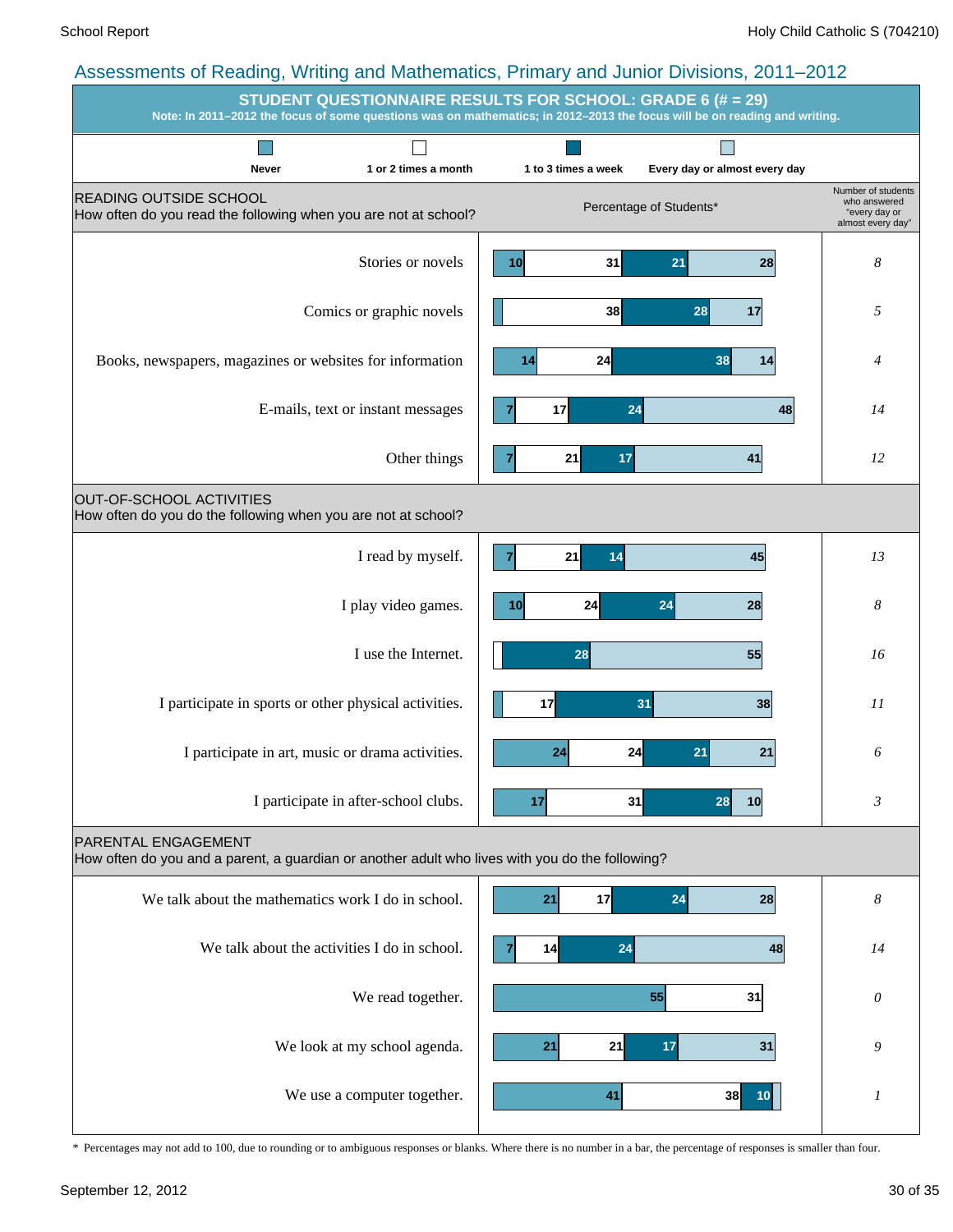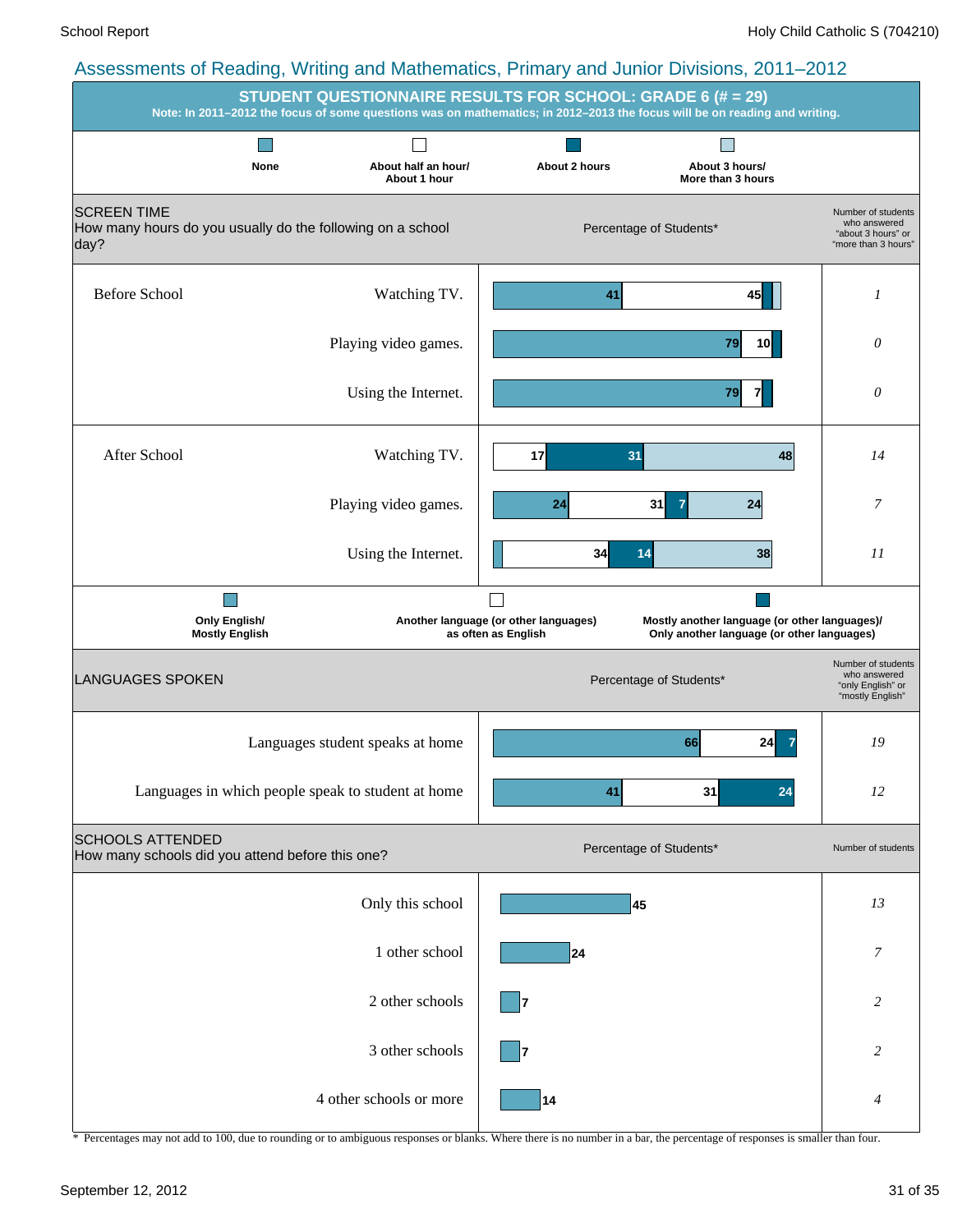| <b>GRADE 6: STUDENT QUESTIONNAIRE RESULTS</b><br>FOR SCHOOL, BOARD AND PROVINCE (all students,                                                   |                                             | <b>School</b>                             |                             |                                               | <b>Board</b>                                                                                                                                                                                                                                                                  |                                                | <b>Province</b>                                                                  |                                                                                   |                                          |
|--------------------------------------------------------------------------------------------------------------------------------------------------|---------------------------------------------|-------------------------------------------|-----------------------------|-----------------------------------------------|-------------------------------------------------------------------------------------------------------------------------------------------------------------------------------------------------------------------------------------------------------------------------------|------------------------------------------------|----------------------------------------------------------------------------------|-----------------------------------------------------------------------------------|------------------------------------------|
| female, male)<br>Note: In 2011-2012 the focus of some questions was<br>on mathematics; in 2012-2013 the focus will be on<br>reading and writing. | <b>Students</b><br>$= 29$<br>$\bar{a}$<br>进 | Female*<br>$\overline{19}$<br>$\,$ H<br>进 | $= 10$<br><b>Male*</b><br>违 | <b>Students</b><br>$= 6167$<br>$\bar{a}$<br>违 | 3 060)<br>Female*<br>$\mathbf{H}% =\mathbf{H}^{T}\mathbf{v}^{T}\mathbf{v}^{T}\mathbf{v}^{T}+\mathbf{H}^{T}\mathbf{v}^{T}\mathbf{v}^{T}+\mathbf{H}^{T}\mathbf{v}^{T}\mathbf{v}^{T}+\mathbf{H}^{T}\mathbf{v}^{T}\mathbf{v}^{T}+\mathbf{H}^{T}\mathbf{v}^{T}\mathbf{v}^{T}$<br>违 | (105)<br>$\overline{\mathbf{S}}$<br>Male*<br>违 | $= 125010$<br><b>Students</b><br>$\overline{a}$<br>进                             | $\overline{55}$<br>$\overline{\phantom{0}}$<br>Female*<br>$\delta$<br>$\,$ H<br>主 | 845)<br>$= 63$<br>Male <sup>*</sup><br>进 |
| STUDENT ENGAGEMENT IN MATHEMATICS                                                                                                                |                                             |                                           |                             |                                               |                                                                                                                                                                                                                                                                               |                                                | Percentage of students who answered "most of the time" <sup>†</sup>              |                                                                                   |                                          |
| I like mathematics.                                                                                                                              | 34%                                         | 26%                                       | 50%                         | 42%                                           | 39%                                                                                                                                                                                                                                                                           | 45%                                            | 44%                                                                              | 40%                                                                               | 48%                                      |
| I am good at mathematics.                                                                                                                        | 45%                                         | 37%                                       | 60%                         | 46%                                           | 43%                                                                                                                                                                                                                                                                           | 49%                                            | 49%                                                                              | 46%                                                                               | 52%                                      |
| I am able to answer difficult mathematics questions.                                                                                             | 48%                                         | 47%                                       | 50%                         | 26%                                           | 22%                                                                                                                                                                                                                                                                           | 30%                                            | 29%                                                                              | 25%                                                                               | 33%                                      |
| I try to do my best when I do mathematics activities in<br>class.                                                                                | 76%                                         | 79%                                       | 70%                         | 82%                                           | 86%                                                                                                                                                                                                                                                                           | 78%                                            | 86%                                                                              | 89%                                                                               | 82%                                      |
| <b>COGNITIVE STRATEGIES USED IN</b><br><b>MATHEMATICS</b>                                                                                        |                                             |                                           |                             |                                               |                                                                                                                                                                                                                                                                               |                                                | Percentage of students who answered "most of the time" <sup>†</sup>              |                                                                                   |                                          |
| I read over the whole problem first to make sure I know<br>what I am supposed to do.                                                             | 55%                                         | 47%                                       | 70%                         | 69%                                           | 75%                                                                                                                                                                                                                                                                           | 63%                                            | 74%                                                                              | 80%                                                                               | 68%                                      |
| I ask for help if I do not understand the problem.                                                                                               | 34%                                         | 42%                                       | 20%                         | 46%                                           | 50%                                                                                                                                                                                                                                                                           | 43%                                            | 51%                                                                              | 56%                                                                               | 46%                                      |
| I think about the steps I will use to solve the problem.                                                                                         | 34%                                         | 26%                                       | 50%                         | 40%                                           | 42%                                                                                                                                                                                                                                                                           | 39%                                            | 42%                                                                              | 43%                                                                               | 41%                                      |
| I check my work for mistakes.                                                                                                                    | 21%                                         | 11%                                       | 40%                         | 38%                                           | 42%                                                                                                                                                                                                                                                                           | 35%                                            | 39%                                                                              | 42%                                                                               | 36%                                      |
| I check my answer to see if it makes sense.                                                                                                      | 38%                                         | 42%                                       | 30%                         | 58%                                           | 62%                                                                                                                                                                                                                                                                           | 55%                                            | 60%                                                                              | 64%                                                                               | 57%                                      |
| INSTRUCTIONAL TOOLS USED IN<br><b>MATHEMATICS</b>                                                                                                |                                             |                                           |                             |                                               |                                                                                                                                                                                                                                                                               |                                                | Percentage of students who answered "most of the time" <sup>†</sup>              |                                                                                   |                                          |
| Manipulatives                                                                                                                                    | 3%                                          | 5%                                        | 0%                          | 11%                                           | 11%                                                                                                                                                                                                                                                                           | 11%                                            | 11%                                                                              | 11%                                                                               | 10%                                      |
| A calculator                                                                                                                                     | 45%                                         | 47%                                       | 40%                         | 41%                                           | 46%                                                                                                                                                                                                                                                                           | 36%                                            | 42%                                                                              | 46%                                                                               | 37%                                      |
| A computer to learn mathematics                                                                                                                  | 24%                                         | 32%                                       | 10%                         | 6%                                            | 6%                                                                                                                                                                                                                                                                            | 5%                                             | 7%                                                                               | 7%                                                                                | 7%                                       |
| The Internet to explore information related to<br>mathematics                                                                                    | 14%                                         | 21%                                       | 0%                          | 6%                                            | 6%                                                                                                                                                                                                                                                                            | 7%                                             | 6%                                                                               | 6%                                                                                | 7%                                       |
| READING OUTSIDE SCHOOL                                                                                                                           |                                             |                                           |                             |                                               |                                                                                                                                                                                                                                                                               |                                                | Percentage of students who answered "every day or almost every day" <sup>‡</sup> |                                                                                   |                                          |
| Stories or novels                                                                                                                                | 28%                                         | 37%                                       | 10%                         | 31%                                           | 39%                                                                                                                                                                                                                                                                           | 23%                                            | 39%                                                                              | 47%                                                                               | 32%                                      |
| Comics or graphic novels                                                                                                                         | 17%                                         | 16%                                       | 20%                         | 16%                                           | 13%                                                                                                                                                                                                                                                                           | 19%                                            | 14%                                                                              | 10%                                                                               | 18%                                      |
| Books, newspapers, magazines or websites for<br>information                                                                                      | 14%                                         | 11%                                       | 20%                         | 27%                                           | 31%                                                                                                                                                                                                                                                                           | 23%                                            | 27%                                                                              | 30%                                                                               | 24%                                      |
| E-mails, text or instant messages                                                                                                                | 48%                                         | 53%                                       | 40%                         | 47%                                           | 54%                                                                                                                                                                                                                                                                           | 40%                                            | 49%                                                                              | 57%                                                                               | 41%                                      |
| Other things                                                                                                                                     | 41%                                         | 32%                                       | 60%                         | 37%                                           | 38%                                                                                                                                                                                                                                                                           | 36%                                            | 36%                                                                              | 36%                                                                               | 35%                                      |

\* Only includes students for whom gender data were available.

† Other response options were "never" and "sometimes."

‡ Other response options were "never," "1 or 2 times a month" and "1 to 3 times a week."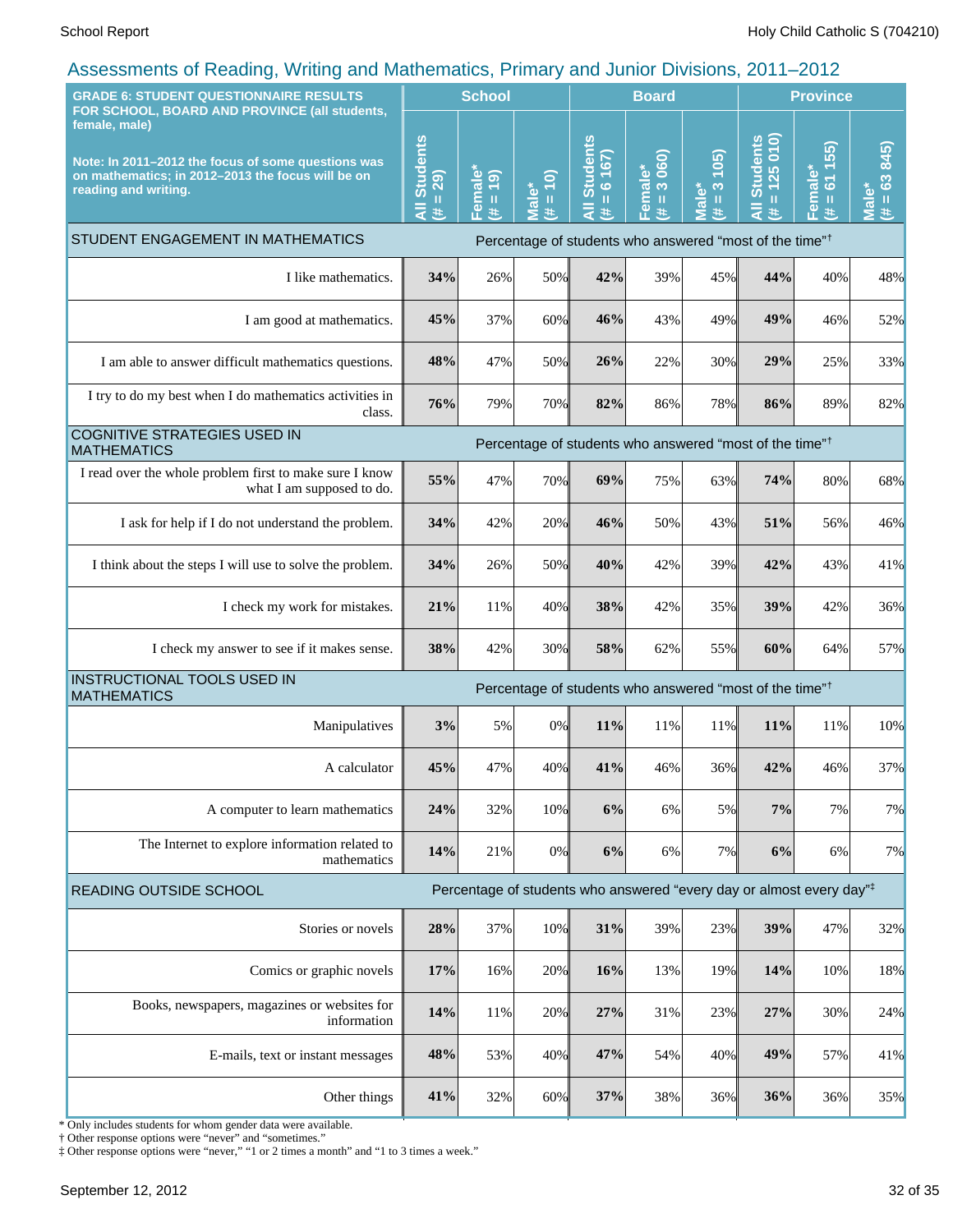| <b>GRADE 6: STUDENT QUESTIONNAIRE RESULTS</b>                                                                                                    |                                                                                                         |                                                   | <b>School</b>                                               |                              |                                                                 | <b>Board</b>                   | <b>Province</b>                                   |                                                                                         |                                       |                                     |
|--------------------------------------------------------------------------------------------------------------------------------------------------|---------------------------------------------------------------------------------------------------------|---------------------------------------------------|-------------------------------------------------------------|------------------------------|-----------------------------------------------------------------|--------------------------------|---------------------------------------------------|-----------------------------------------------------------------------------------------|---------------------------------------|-------------------------------------|
| female, male)<br>Note: In 2011-2012 the focus of some questions was<br>on mathematics; in 2012-2013 the focus will be on<br>reading and writing. | FOR SCHOOL, BOARD AND PROVINCE (all students,                                                           | <b>Students</b><br>(62)<br>$\mathbf{H}$<br>₹<br>共 | Female <sup>*</sup><br>$\overline{19}$<br>$\mathbf{0}$<br>巷 | $= 10$<br><b>Male*</b><br>B. | <b>Students</b><br>167)<br>$\frac{6}{1}$<br>$\overline{a}$<br>进 | 3 060)<br>Female*<br>(# = 3 06 | (105)<br>$\infty$<br><b>Male*</b><br>$\rm H$<br>共 | $= 125010$<br><b>Students</b><br>$\bar{a}$<br>进                                         | 55)<br>611<br>Female*<br>$\,$ II<br>违 | 845)<br>$= 63$<br><b>Male*</b><br>进 |
| <b>OUT-OF-SCHOOL ACTIVITIES</b>                                                                                                                  |                                                                                                         |                                                   |                                                             |                              |                                                                 |                                |                                                   | Percentage of students who answered "every day or almost every day" <sup>†</sup>        |                                       |                                     |
|                                                                                                                                                  | I read by myself.                                                                                       | 45%                                               | 58%                                                         | 20%                          | 39%                                                             | 47%                            | 31%                                               | 46%                                                                                     | 53%                                   | 38%                                 |
|                                                                                                                                                  | I play video games.                                                                                     | 28%                                               | 16%                                                         | 50%                          | 28%                                                             | 12%                            | 45%                                               | 28%                                                                                     | 12%                                   | 44%                                 |
|                                                                                                                                                  | I use the Internet.                                                                                     | 55%                                               | 53%                                                         | 60%                          | 59%                                                             | 61%                            | 57%                                               | 57%                                                                                     | 58%                                   | 56%                                 |
|                                                                                                                                                  | I participate in sports or other physical activities.                                                   | 38%                                               | 32%                                                         | 50%                          | 46%                                                             | 39%                            | 54%                                               | 50%                                                                                     | 43%                                   | 57%                                 |
|                                                                                                                                                  | I participate in art, music or drama activities.                                                        | 21%                                               | 26%                                                         | 10%                          | 17%                                                             | 23%                            | 12%                                               | 18%                                                                                     | 24%                                   | 13%                                 |
|                                                                                                                                                  | I participate in after-school clubs.                                                                    | 10%                                               | 16%                                                         | 0%                           | 8%                                                              | 9%                             | 8%                                                | 9%                                                                                      | 10%                                   | $8\%$                               |
|                                                                                                                                                  | PARENTAL ENGAGEMENT<br>Percentage of students who answered "every day or almost every day" <sup>†</sup> |                                                   |                                                             |                              |                                                                 |                                |                                                   |                                                                                         |                                       |                                     |
|                                                                                                                                                  | We talk about the mathematics work I do in school.                                                      | 28%                                               | 37%                                                         | 10%                          | 17%                                                             | 18%                            | 16%                                               | 18%                                                                                     | 19%                                   | 17%                                 |
|                                                                                                                                                  | We talk about the activities I do in school.                                                            | 48%                                               | 53%                                                         | 40%                          | 36%                                                             | 39%                            | 32%                                               | 39%                                                                                     | 42%                                   | 36%                                 |
|                                                                                                                                                  | We read together.                                                                                       | 0%                                                | 0%                                                          | 0%                           | 4%                                                              | 4%                             | 4%                                                | 5%                                                                                      | 5%                                    | 4%                                  |
|                                                                                                                                                  | We look at my school agenda.                                                                            | 31%                                               | 26%                                                         | 40%                          | 19%                                                             | 18%                            | 21%                                               | 29%                                                                                     | 28%                                   | 30%                                 |
|                                                                                                                                                  | We use a computer together.                                                                             | 3%                                                | 5%                                                          | 0%                           | 6%                                                              | 6%                             | 6%                                                | 5%                                                                                      | 5%                                    | 5%                                  |
| <b>SCREEN TIME</b>                                                                                                                               |                                                                                                         |                                                   |                                                             |                              |                                                                 |                                |                                                   | Percentage of students who answered "about 3 hours" or "more than 3 hours" <sup>‡</sup> |                                       |                                     |
| <b>Before School</b>                                                                                                                             | Watching TV                                                                                             | 3%                                                | 5%                                                          | 0%                           | 3%                                                              | $2\%$                          | 3%                                                | 2%                                                                                      | $1\%$                                 | 2%                                  |
|                                                                                                                                                  | Playing video games                                                                                     | $0\%$                                             | $0\%$                                                       | 0%                           | $2\%$                                                           | 1%                             | 3%                                                | 2%                                                                                      | ${<}1\%$                              | 3%                                  |
|                                                                                                                                                  | Using the Internet                                                                                      | $0\%$                                             | $0\%$                                                       | 0%                           | 3%                                                              | 2%                             | 3%                                                | $2\%$                                                                                   | 2%                                    | 2%                                  |
| After School                                                                                                                                     | Watching TV                                                                                             | 48%                                               | 47%                                                         | 50%                          | 27%                                                             | 27%                            | 27%                                               | $18\%$                                                                                  | 18%                                   | 19%                                 |
|                                                                                                                                                  | Playing video games                                                                                     | 24%                                               | 5%                                                          | 60%                          | 15%                                                             | 5%                             | 26%                                               | 12%                                                                                     | 4%                                    | 20%                                 |
|                                                                                                                                                  | Using the Internet                                                                                      | 38%                                               | 37%                                                         | 40%                          | 25%                                                             | 26%                            | 25%                                               | 18%                                                                                     | 19%                                   | 18%                                 |

\* Only includes students for whom gender data were available.

† Other response options were "never," "1 or 2 times a month" and "1 to 3 times a week."

‡ Other response options were "none," "about half an hour," "about 1 hour" and "about 2 hours."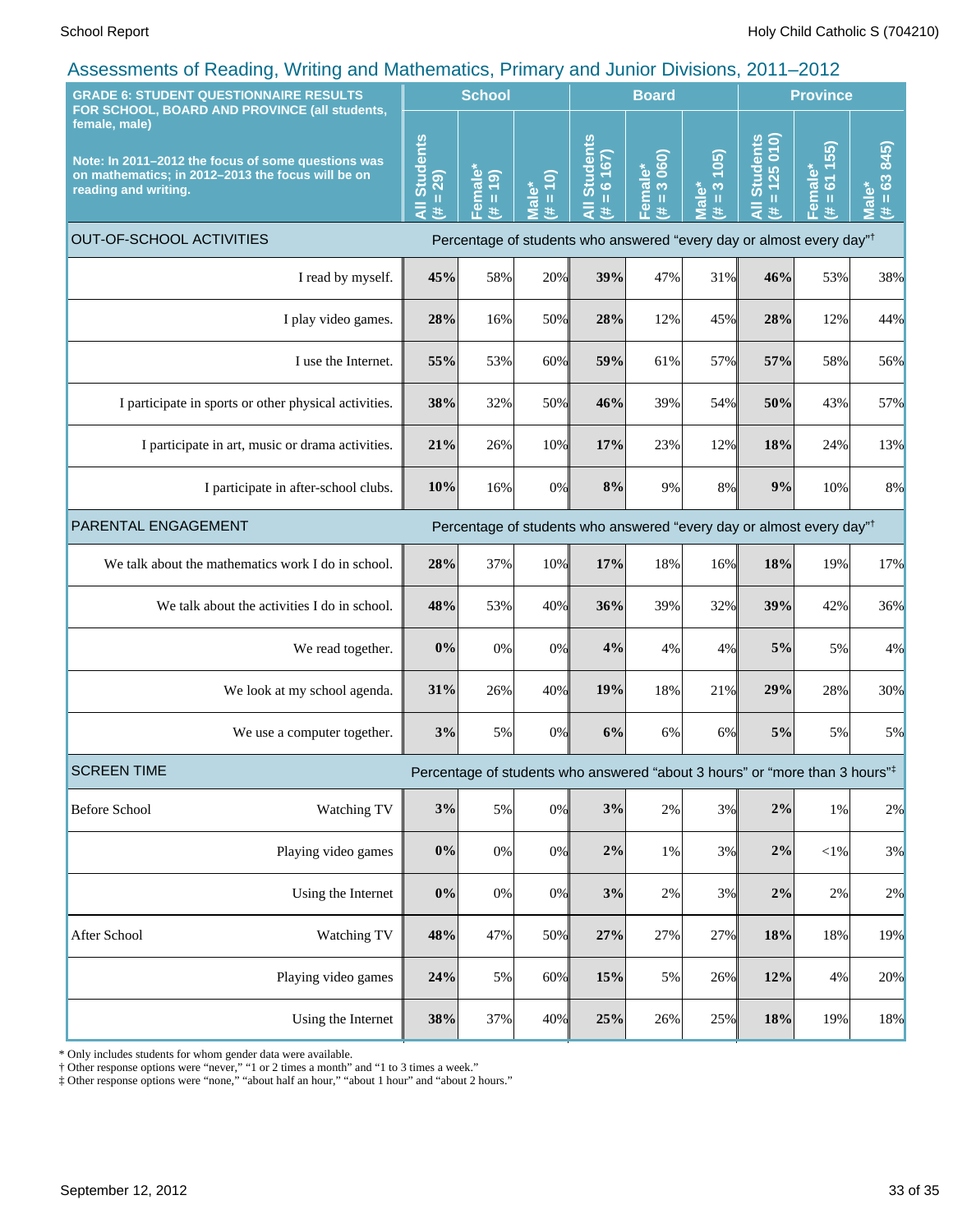| <b>GRADE 6: STUDENT QUESTIONNAIRE RESULTS</b><br>FOR SCHOOL, BOARD AND PROVINCE (all students,                                                   |                                     | <b>School</b>          |                                        | <b>Board</b>                         |                                                       |                                            | <b>Province</b>                               |                                                       |                          |
|--------------------------------------------------------------------------------------------------------------------------------------------------|-------------------------------------|------------------------|----------------------------------------|--------------------------------------|-------------------------------------------------------|--------------------------------------------|-----------------------------------------------|-------------------------------------------------------|--------------------------|
| female, male)<br>Note: In 2011-2012 the focus of some questions was<br>on mathematics; in 2012-2013 the focus will be on<br>reading and writing. | <b>All Students</b><br>$= 29$<br>¥. | Female*<br>$= 19$<br>共 | $(\frac{1}{2} + \frac{1}{2})$<br>Male* | <b>All Students</b><br>$= 6167$<br># | 060)<br>Female*<br>$\infty$<br>$\mathbf{H}$<br>$\ast$ | 105<br>$\frac{3}{2}$<br><b>Viale*</b><br># | $\frac{1}{2}$<br>All Students<br>$= 125$<br>共 | 155)<br>Female*<br>$\overline{6}$<br>$\mathbf H$<br>共 | $= 63 845$<br>Male*<br>进 |
| LANGUAGES STUDENTS SPEAK AT HOME <sup>†</sup><br>Percentage of students                                                                          |                                     |                        |                                        |                                      |                                                       |                                            |                                               |                                                       |                          |
| Only English/Mostly English                                                                                                                      | 66%                                 | 58%                    | 80%                                    | 61%                                  | 60%                                                   | 62%                                        | 75%                                           | 75%                                                   | 75%                      |
| Another language (or other languages) as often as English                                                                                        | 24%                                 | 26%                    | 20%                                    | 25%                                  | 27%                                                   | 23%                                        | 16%                                           | 16%                                                   | 15%                      |
| Mostly another language (or other languages)/<br>Only another language (or other languages)                                                      | 7%                                  | 11%                    | 0%                                     | 13%                                  | 12%                                                   | 14%                                        | 8%                                            | 7%                                                    | 8%                       |
| LANGUAGES SPOKEN TO STUDENTS AT HOME <sup>†</sup>                                                                                                |                                     |                        |                                        |                                      | Percentage of students                                |                                            |                                               |                                                       |                          |
| Only English/Mostly English                                                                                                                      | 41%                                 | 37%                    | 50%                                    | 50%                                  | 48%                                                   | 51%                                        | 69%                                           | 69%                                                   | 69%                      |
| Another language (or other languages) as often<br>as English                                                                                     | 31%                                 | 32%                    | 30%                                    | 23%                                  | 24%                                                   | 22%                                        | 14%                                           | 14%                                                   | 13%                      |
| Mostly another language (or other languages)/<br>Only another language (or other languages)                                                      | 24%                                 | 26%                    | 20%                                    | 24%                                  | 25%                                                   | 23%                                        | 14%                                           | 14%                                                   | 15%                      |
| SCHOOLS ATTENDED <sup>1</sup>                                                                                                                    |                                     |                        |                                        |                                      | Percentage of students                                |                                            |                                               |                                                       |                          |
| Only this school/1 other school                                                                                                                  | 69%                                 | 74%                    | 60%                                    | 75%                                  | 75%                                                   | 76%                                        | 68%                                           | 69%                                                   | 68%                      |
| 2 other schools/3 other schools                                                                                                                  | 14%                                 | 5%                     | 30%                                    | 19%                                  | 19%                                                   | 18%                                        | 22%                                           | 23%                                                   | 22%                      |
| 4 other schools or more                                                                                                                          | 14%                                 | 16%                    | 10%                                    | 4%                                   | 5%                                                    | 4%                                         | 7%                                            | 6%                                                    | 7%                       |

\* Only includes students for whom gender data were available.

† Percentages may not add to 100, due to rounding or to ambiguous responses or blanks.